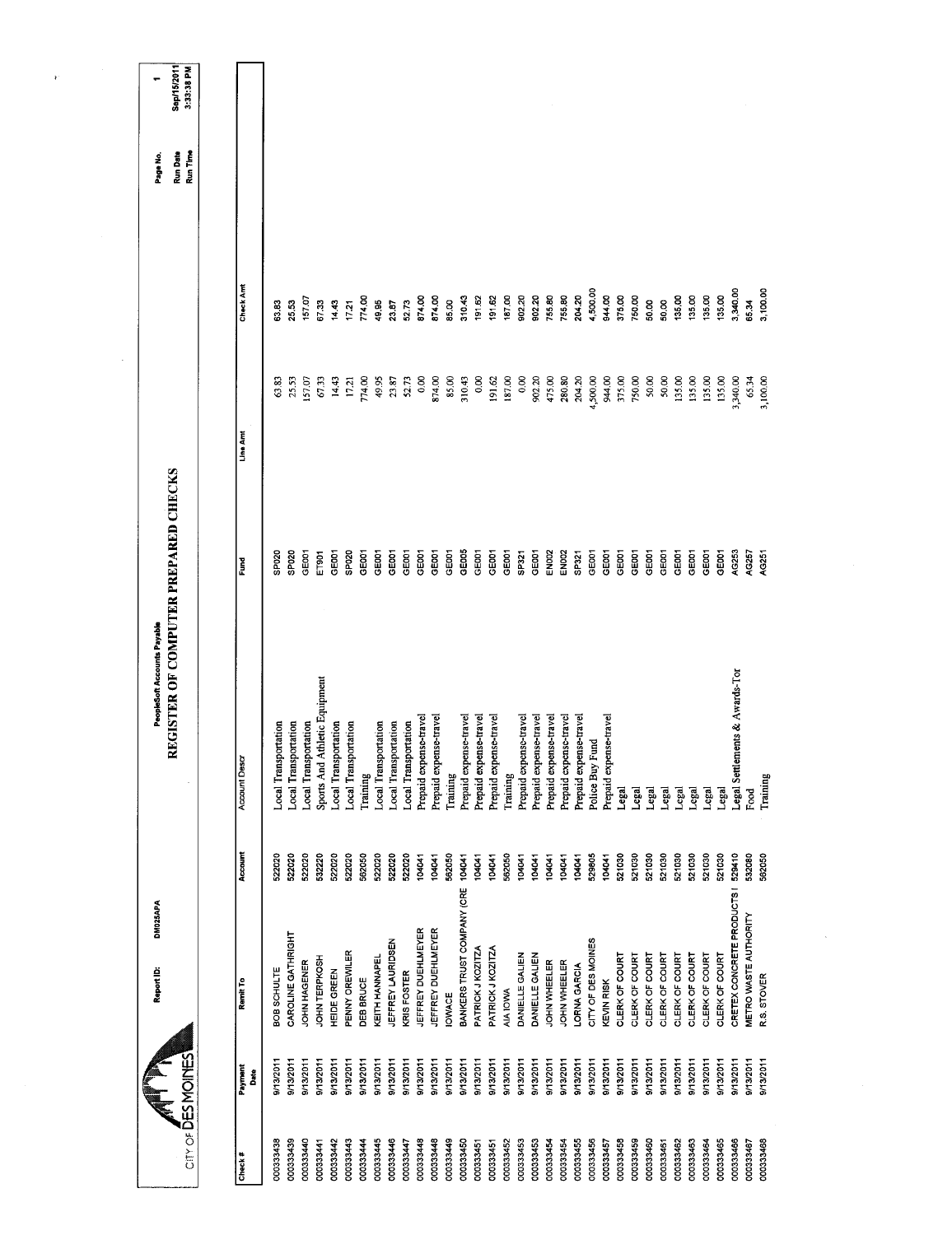| City of DESMOINES |                 | Report ID:                   | DM025APA | REGISTER OF COMPUTER PREPARED CHECKS<br>PeopleSoft Accounts Payable |                   |          |           | Run Date<br>Run Time<br>Page No. | Sep/15/2011<br>3:33:38 PM |
|-------------------|-----------------|------------------------------|----------|---------------------------------------------------------------------|-------------------|----------|-----------|----------------------------------|---------------------------|
|                   |                 |                              |          |                                                                     |                   |          |           |                                  |                           |
| Check #           | Payment<br>Date | Remit To                     | Account  | <b>Account Descr</b>                                                | Fund              | Line Amt | Check Amt |                                  |                           |
| 000333469         | 9/13/2011       | D & D PROP REPAIR & SALES    | 526090   | R&M-Miscellaneous Equipment Or                                      | oe≣o              | 92.00    | 92.00     |                                  |                           |
| 000333470         | 9/13/2011       | <b>TWO MEN &amp; A TRUCK</b> | 528025   | Payment<br>Relocation                                               | SP036             | 840.00   | 840.00    |                                  |                           |
| 000333471         | 9/13/2011       | AIA IOWA                     | 562050   | Training                                                            | GE001             | 248.00   | 248.00    |                                  |                           |
| 000333472         | 9/13/2011       | <b>IMC AUTOBODY</b>          | 529410   | Legal Settlements & Awards-Tor                                      | GE001             | 460.50   | 460.50    |                                  |                           |
| 000333473         | 9/13/2011       | SAMANN <sub>LC</sub>         | 529390   | Customer Reimburse-Sewers                                           | EN101             | ,000.00  | 3,000.00  |                                  |                           |
| 000333473         | 8/13/2011       | <b>SAMANN LC</b>             | 529390   | Reimburse-Sewers<br>Customer <sup>]</sup>                           | EN <sub>101</sub> | 1,000.00 | 3,000.00  |                                  |                           |
| 000333473         | 9/13/2011       | SAMANN <sub>LC</sub>         | 529390   | Reimburse-Sewers<br>Customer 1                                      | EN101             | 1,000.00 | 3,000.00  |                                  |                           |
| 000333474         | 9/13/2011       | EXECUTIVE WOMEN INTERNATIO   | 527600   | Restaurant And Other Foods                                          | EN002             | 180.00   | 180.00    |                                  |                           |
| 000333475         | 9/13/2011       | THE IDDEA GROUP              | 562050   | Training                                                            | SP720             | 260.00   | 260.00    |                                  |                           |
| 000333476         | 9/13/2011       | <b>OWA EVENT CENTER</b>      | 527070   | Rental Expense                                                      | <b>SP733</b>      | 200.00   | 200.00    |                                  |                           |
| 000333477         | 9/13/2011       | OFFICE OF THE AUDITOR OF STA | 527500   | Licenses And Permits                                                | AG257             | 850.00   | 85000     |                                  |                           |
| 000333478         | 9/13/2011       | NEW HAVEN CORP               | 529390   | Customer Reimburse-Sewers                                           | EN101             | 1,000.00 | 1,000.00  |                                  |                           |
| 000333479         | 9/13/2011       | CORNERSTONE GOVERNMENT A     | 521020   | <b>Consultants And Professional S</b>                               | SP760             | 3,000.00 | 3,000.00  |                                  |                           |
| 000333480         | 9/13/2011       | CHEVALIA PROPERTIES          | 529390   | Reimburse-Sewers<br>Customer 1                                      | EN101             | 1,000.00 | 1,000.00  |                                  |                           |
| 000333481         | 9/13/2011       | TERRY REDDEN                 | 529390   | Customer Reimburse-Sewers                                           | EN101             | 722.50   | /22.50    |                                  |                           |
| 000333482         | 9/13/2011       | <b>HANK WHIPPLE</b>          | 529430   | Legal Expenses Reimbursable By                                      | GEOOS             | 3,328.31 | 3,328.31  |                                  |                           |
| 000333483         | 9/13/2011       | FITZFIELD LLC                | 529390   | Customer Reimburse-Sewers                                           | EN <sub>101</sub> | 1,000.00 | 1,000.00  |                                  |                           |
| 000333484         | 9/13/2011       | DENNIS JISLEY                | 529410   | Legal Settlements & Awards-Tor                                      | AG253             | 6,449.36 | 6,449.36  |                                  |                           |
| 000333485         | 9/13/2011       | GEOSYNC GLOBAL LLC           | 521110   | Library Publicity And Programm                                      | SP875             | 500.00   | 500.00    |                                  |                           |
| 000333486         | 9/13/2011       | HEATHER WOODY                | 521110   | Library Publicity And Programm                                      | SP875             | 577.65   | 577.65    |                                  |                           |
| 000333487         | 9/13/2011       | JODI ALSIN-FOUTS             | 529390   | Reimburse-Sewers<br>Customer                                        | EN101             | ,000.00  | 1,000.00  |                                  |                           |
| 000333488         | 9/13/2011       | JAMES AYDELOTTE              | 529390   | Reimburse-Sewers<br>Customer                                        | <b>EN101</b>      | 00.000,1 | 1,000.00  |                                  |                           |
| 000333489         | 9/13/2011       | ROBERT AND CARMEN BARNES     | 529390   | <b>Reimburse-Sewers</b><br>Customer                                 | EN101             | 00.000,1 | 1,000.00  |                                  |                           |
| 000333490         | 9/13/2011       | DENISE BERGMAN               | 529390   | Reimburse-Sewers<br>Customer                                        | <b>EN101</b>      | 1,000.00 | 1,000.00  |                                  |                           |
| 000333491         | 9/13/2011       | BRENDA BLOODGOOD             | 529390   | Reimburse-Sewers<br>Customer                                        | <b>EN101</b>      | 1,000.00 | 1,000.00  |                                  |                           |
| 000333492         | 9/13/2011       | DAVID BROWN                  | 529390   | Reimburse-Sewers<br>Customer                                        | EN101             | 000,000  | 1,000.00  |                                  |                           |
| 000333493         | 9/13/2011       | CHEVALIA HOMES LLC           | 529390   | Reimburse-Sewers<br>Customer                                        | EN101             | 1,000.00 | 1,000.00  |                                  |                           |
| 000333494         | 9/13/2011       | CLINT COPIC                  | 529390   | Reimburse-Sewers<br>Customer                                        | <b>EN101</b>      | 00000    | 1,000.00  |                                  |                           |
| 000333495         | 9/13/2011       | ROBERT ELLIS                 | 529390   | Reimburse-Sewers<br>Customer                                        | EN101             | 00000    | ,000.00   |                                  |                           |
| 000333496         | 9/13/2011       | DAVID ELLIOTT                | 529390   | Reimburse-Sewers<br>Customer                                        | EN101             | 000,000  | 1,000.00  |                                  |                           |
| 000333497         | 9/13/2011       | PATRICK HARMEYER             | 529390   | Reimburse-Sewers<br>Customer 1                                      | EN101             | 1,000.00 | 1,000.00  |                                  |                           |
| 000333498         | 9/13/2011       | DENNIS HOUGHTALING           | 529390   | Reimburse-Sewers<br>Customer                                        | EN101             | 00.000,1 | ,000.00   |                                  |                           |
| 000333499         | 9/13/2011       | MICHAEL LEO                  | 529390   | Reimburse-Sewers<br>Customer 1                                      | EN <sub>101</sub> | 1,000.00 | 1,000,00  |                                  |                           |
| 000333500         | 9/13/2011       | LOCKSTEP LLC                 | 529390   | Customer Reimburse-Sewers                                           | EN <sub>101</sub> | 1,000.00 | 1,000.00  |                                  |                           |
| 000333501         | 9/13/2011       | PHYLLIS LUDGATE              | 529390   | Reimburse-Sewers<br>Customer                                        | a<br>지도           | 1,000.00 | 1,000.00  |                                  |                           |
|                   |                 |                              |          |                                                                     |                   |          |           |                                  |                           |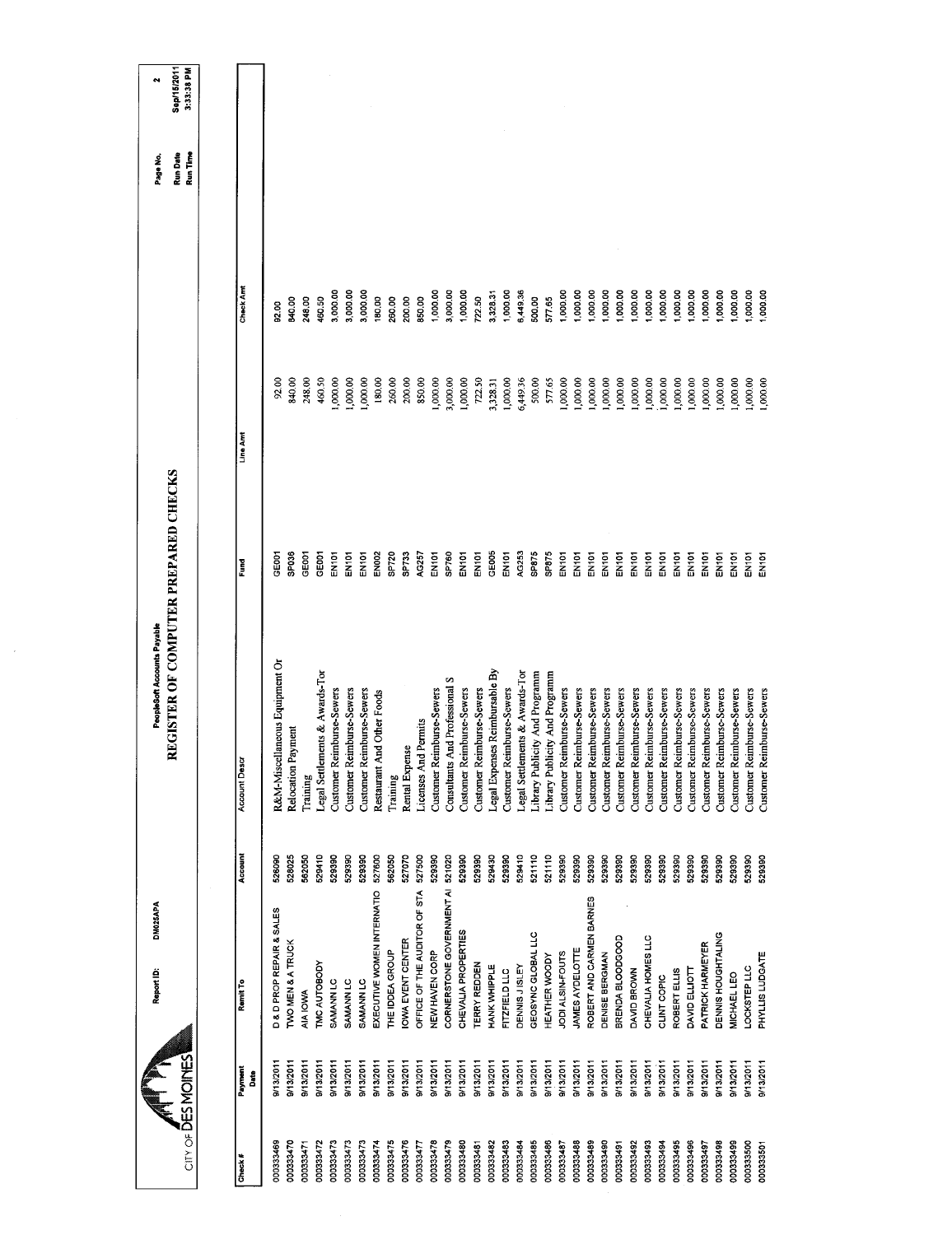| CITY OF DES MOMES |                  | DM025APA<br>Report ID:       |         | REGISTER OF COMPUTER PREPARED CHECKS<br>PeopleSoft Accounts Payable |                   |            |                  | Run Date<br>Run Time<br>Page No. | Sep/15/2011<br>3:33:38 PM<br>ę, |
|-------------------|------------------|------------------------------|---------|---------------------------------------------------------------------|-------------------|------------|------------------|----------------------------------|---------------------------------|
|                   |                  |                              |         |                                                                     |                   |            |                  |                                  |                                 |
| Check#            | Payment<br>Date  | Remit To                     | Account | Account Desci                                                       | Fund              | Line Ant   | <b>Check Amt</b> |                                  |                                 |
| 000333502         | 9/13/2011        | <b>JERRY MANON</b>           | 529390  | Customer Reimburse-Sewers                                           | na<br>Ma          | 000,000    | 1,000.00         |                                  |                                 |
| 000333503         | 9/13/2011        | CHARLES MAPLES               | 529390  | Customer Reimburse-Sewers                                           | EN <sub>101</sub> | 000001     | 00.00            |                                  |                                 |
| 000333504         | 9/13/2011        | JOSEPHINE MCCORMACK          | 529390  | Customer Reimburse-Sewers                                           | EN101             | 1,000.00   | ,000.00          |                                  |                                 |
| 000333505         | 9/13/2011        | JULIA MONAGHAN               | 529390  | Customer Reimburse-Sewers                                           | <b>EN101</b>      | 00,000,1   | 1,000.00         |                                  |                                 |
| 000333506         | 9/13/2011        | LILIAN NYARSUK               | 529390  | Customer Reimburse-Sewers                                           | EN <sub>101</sub> | 995.00     | 995.00           |                                  |                                 |
| 000333507         | 9/13/2011        | STELLA OSMAN                 | 529390  | Customer Reimburse-Sewers                                           | EN101             | 1,000.00   | 1,000.00         |                                  |                                 |
| 000333508         | 9/13/2011        | SA MU PEE                    | 529390  | Customer Reimburse-Sewers                                           | EN101             | 1,000.00   | 1,000.00         |                                  |                                 |
| 000333509         | 9/13/2011        | MITCHELL RYAN                | 529390  | Customer Reimburse-Sewers                                           | EN101             | 1,000.00   | 1,000.00         |                                  |                                 |
| 000333510         | 9/13/2011        | JASPREET SINGH               | 529390  | Customer Reimburse-Sewers                                           | EN101             | 1,000.00   | 1,000.00         |                                  |                                 |
| 000333511         | 9/13/2011        | RICHARD SUMMY                | 529390  | Customer Reimburse-Sewers                                           | <b>EN101</b>      | 1,000.00   | 1,000.00         |                                  |                                 |
| 000333512         | 9/13/2011        | TRIUMPH INVESTMENT LLC       | 529390  | Customer Reimburse-Sewers                                           | EN101             | 1,000.00   | 1,000.00         |                                  |                                 |
| 000333513         | 9/13/2011        | JAMES VAN WEELDEN            | 529390  | Customer Reimburse-Sewers                                           | EN101             | 1,000.00   | 1,000.00         |                                  |                                 |
| 000333514         | 9/13/2011        | ESTATE OF LEONARD MEREDITH   | 529390  | Customer Reimburse-Sewers                                           | EN101             | 995.00     | 995.00           |                                  |                                 |
| 000333515         | 9/13/2011        | ROBERT WEST                  | 529390  | Customer Reimburse-Sewers                                           | EN <sub>101</sub> | 895.00     | 895.00           |                                  |                                 |
| 000333516         | 9/13/2011        | GEORGEANN WILLIAMS           | 529390  | Customer Reimburse-Sewers                                           | EN <sub>101</sub> | 1,000.00   | 1,000.00         |                                  |                                 |
| 000333517         | 9/13/2011        | DIANE CARSON                 | 528025  | Relocation Payment                                                  | SP854             | 1,000.00   | 1,000.00         |                                  |                                 |
| 000333518         | 9/13/2011        | RON W VAN VLEET              | 529410  | Legal Settlements & Awards-Tor                                      | SP360             | 30.00      | 3000             |                                  |                                 |
| 000333519         | 9/13/2011        | OWA EVENTS CENTER EXHIBITO   | 525020  | Electric Light And Power                                            | SP733             | 70.00      | 70.00            |                                  |                                 |
| 000333520         | 9/13/2011        | MIDAMERICAN ENERGY           | 528165  | Project Reconnect Payments                                          | SP749             | .996.36    | 4,602.21         |                                  |                                 |
| 000333520         | 9/13/2011        | MIDAMERICAN ENERGY           | 528165  | Project Reconnect Payments                                          | SP027             | 516.30     | 4,602.21         |                                  |                                 |
| 000333520         | 9/13/2011        | MIDAMERICAN ENERGY           | 528165  | Project Reconnect Payments                                          | SP749             | 829.24     | 4,602.21         |                                  |                                 |
| 000333520         | 9/13/2011        | MIDAMERICAN ENERGY           | 528165  | Project Reconnect Payments                                          | SP749             | 988.31     | 4,602.21         |                                  |                                 |
| 000333520         | 9/13/2011        | MIDAMERICAN ENERGY           | 528165  | Project Reconnect Payments                                          | SP749             | 272.00     | 4,602.21         |                                  |                                 |
| 000333521         | 9/13/2011        | ELECTRICAL ENGINEERING & EQI | 562050  | Training                                                            | AG251             | 270.00     | 270.00           |                                  |                                 |
| 000333522         | 9/13/2011        | JESTER INSURANCE SERVICES    | 524010  | Real Property Insurance                                             | GE005             | 357,305.61 | 431,733.70       |                                  |                                 |
| 000333522         | 9/13/2011        | JESTER INSURANCE SERVICES    | 524160  | Insurance Agent/Broker Svc Fee                                      | GE005             | 14,896.09  | 131,733.70       |                                  |                                 |
| 000333522         | 9/13/2011        | JESTER INSURANCE SERVICES    | 524050  | Tort Liability Insurance                                            | GE005             | 59,602.00  | 431,733.70       |                                  |                                 |
| 000333522         | 0/13/2011        | JESTER INSURANCE SERVICES    | 524050  | Tort Liability Insurance                                            | GE005             | $-70.00$   | 431,733.70       |                                  |                                 |
| 000333523         | 9/13/2011        | THOMPSON PUBLISHING GROUP    | 531020  | Magazines, Maps, Reference Boo                                      | EN <sub>301</sub> | 528.50     | 528.50           |                                  |                                 |
| 000333524         | 9/13/2011        | VALUE LINE PUB INC           | 531025  | Materials<br><b>Books/Print</b>                                     | CP042             | 898.00     | 898.00           |                                  |                                 |
| 000333525         | 9/13/2011        | AMERICAN BAR ASSOCIATION     | 527520  | lembership<br>Dues And M                                            | AG251             | 195.75     | 195.75           |                                  |                                 |
| 000333526         | 9/13/2011        | SKILLPATH SEMINARS           | 562050  | Training                                                            | AG251             | 149.00     | 182.40           |                                  |                                 |
| 000333526         | 9/13/2011        | SKILLPATH SEMINARS           | 562050  | Training                                                            | AG251             | 33.40      | 182.40           |                                  |                                 |
| 000333527         | 9/13/2011        | IOWA IAEI                    | 562050  | Training                                                            | GE001             | 250.00     | 250.00           |                                  |                                 |
| 000333528         | <b>Prasterve</b> | ASME                         | 527520  | Dues And Membership                                                 | AG257             | 140.00     | 140.00           |                                  |                                 |
|                   |                  |                              |         |                                                                     |                   |            |                  |                                  |                                 |

 $\frac{1}{\pi}$ 

 $\label{eq:2} \begin{split} \frac{1}{\sqrt{2}}\mathbf{1}_{\mathcal{M}}\left(\mathbf{1}_{\mathcal{M}}\right) & =\frac{1}{2}\mathbf{1}_{\mathcal{M}}\left(\mathbf{1}_{\mathcal{M}}\right) \\ & =\frac{1}{2}\mathbf{1}_{\mathcal{M}}\left(\mathbf{1}_{\mathcal{M}}\right) & =\frac{1}{2}\mathbf{1}_{\mathcal{M}}\left(\mathbf{1}_{\mathcal{M}}\right) & =\frac{1}{2}\mathbf{1}_{\mathcal{M}}\left(\mathbf{1}_{\mathcal{M}}\right) & =\frac{1}{2}\mathbf{1}_{\mathcal{M}}$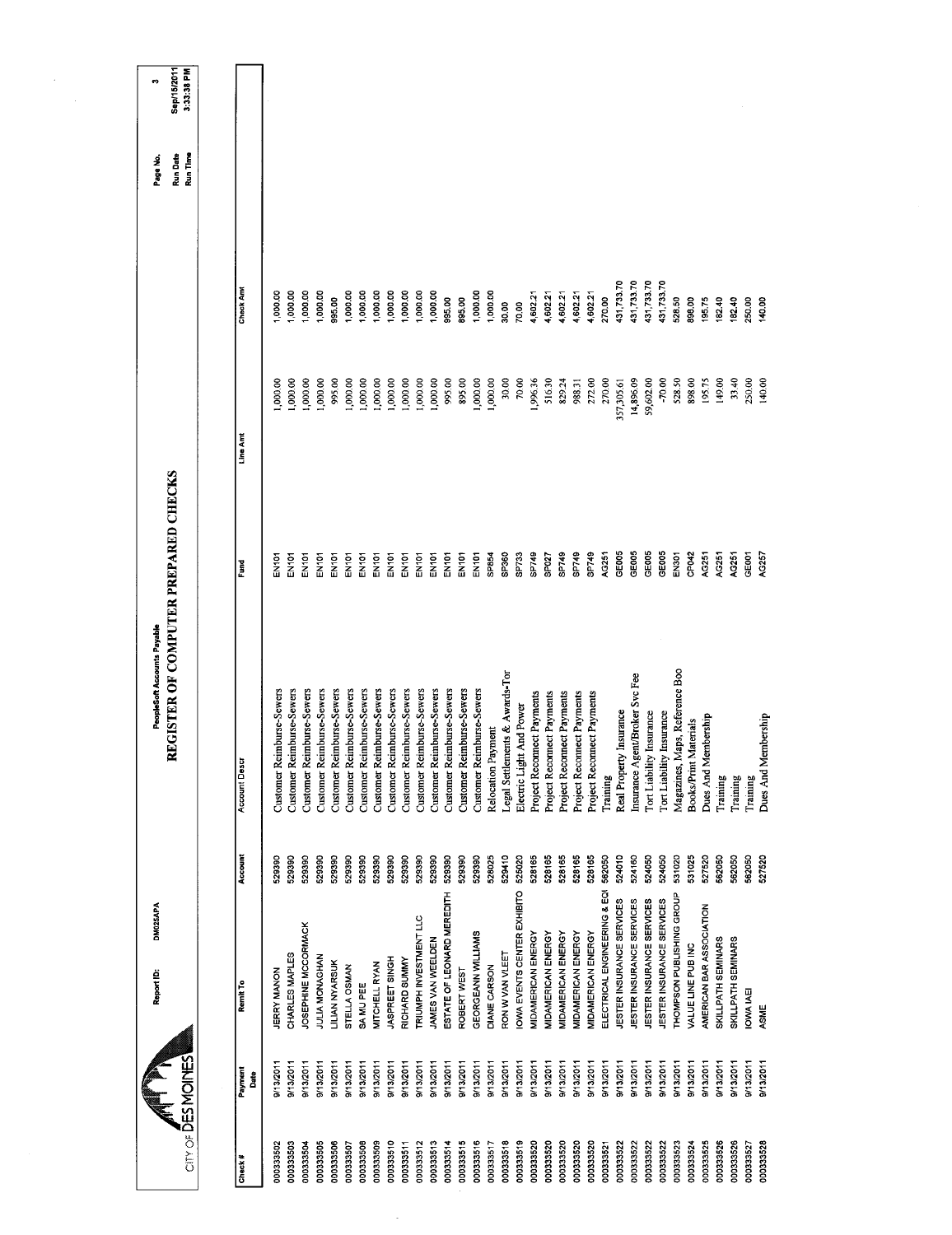| Sep/15/2011<br>3:33:38 PM<br>Run Date<br>Run Time<br>119,056.95<br>119,056.95<br>19,056.95<br>19,056.95<br>119,056.95<br>19,056.95<br>119,056.95<br>19,056.95<br>119,056.95<br>19,056.95<br>19,056,95<br>119,056,95<br>19,056.95<br>19,056.95<br>19 056 95<br>19,056.95<br>19,056.95<br>19,056.95<br>19,056.95<br>19,056.95<br>119,056.95<br>119,056.95<br>19,056.95<br>119,056.95<br>19,056.95<br>19,056.95<br>119,056.95<br>119,056.95<br>19,056.95<br>19,056.95<br>19,056.95<br>19,056.95<br>19,056.95<br>19,056.95<br>Check Am<br>40.66<br>34,315.20<br>28.00<br>20.59<br>10.00<br>147.00<br>22.92<br>631.00<br>17,00<br>500.00<br>104.00<br>18.00<br>19.33<br>18.55<br>348,64<br>26.05<br>453.00<br>46.54<br>5.00<br>12.63<br>14.37<br>5.00<br>355.00<br>1,015.55<br>318.00<br>35.00<br>895.00<br>587.00<br>40.66<br>58.53<br>1,196.01<br>650,24<br>375.00<br>36.00<br>1,072.00<br>23.31<br>Line Am<br>REGISTER OF COMPUTER PREPARED CHECKS<br><b>EN002</b><br>EN002<br>EN002<br><b>EN002</b><br><b>EN002</b><br>EN002<br>EN002<br>AG267<br><b>EN002</b><br>EN002<br>EN002<br><b>EN002</b><br>EN002<br><b>EN002</b><br>EN002<br><b>EN002</b><br>EN002<br>EN002<br>EN002<br>EN002<br>EN002<br>EN002<br>GE <sub>001</sub><br>GE001<br>AG267<br>EN002<br><b>EN002</b><br>EN <sub>002</sub><br>EN002<br>GE001<br>EN <sub>002</sub><br>EN <sub>101</sub><br>EN <sub>002</sub><br>EN <sub>101</sub><br><b>SO10</b><br>Į<br>Electric Street Light Overhead<br>ROW Legal & Misc. Costs<br>Electric Light And Power<br>Electric Light And Power<br>Electric Light And Power<br>Electric Light And Power<br>Electric Light And Power<br>Electric Light And Power<br>Electric Light And Power<br>Electric Light And Power<br>Electric Light And Power<br>Electric Light And Power<br>Electric Light And Power<br>Electric Light And Power<br>Electric Light And Power<br>Electric Light And Power<br>Electric Light And Power<br>Electric Light And Power<br>Electric Light And Power<br>Electric Light And Power<br>Electric Light And Power<br>Electric Light And Power<br>Electric Light And Power<br>Electric Light And Power<br>Electric Light And Power<br>Electric Light And Power<br>Electric Light And Power<br>Electric Light And Power<br>Electric Light And Power<br>Electric Light And Power<br>Electric Light And Power<br>Electric Light And Power<br><b>Account Descr</b><br>Gas<br>Gas<br>Gas<br>Account<br>525020<br>521035<br>525020<br>525020<br>525010<br>525010<br>525020<br>525020<br>525010<br>525020<br>525020<br>525020<br>525020<br>525020<br>525020<br>525020<br>525020<br>525020<br>525020<br>525020<br>525020<br>525020<br>525020<br>525060<br>525020<br>525020<br>525020<br>525020<br>525020<br>525020<br>525020<br>525020<br>525020<br>525020<br>525020<br>POLK COUNTY TREASURER<br><b><i>INDAMERICAN ENERGY</i></b><br>MIDAMERICAN ENERGY<br><b>MIDAMERICAN ENERGY</b><br>MIDAMERICAN ENERGY<br><b>MIDAMERICAN ENERGY</b><br><b>MIDAMERICAN ENERGY</b><br><b>MIDAMERICAN ENERGY</b><br><b>MIDAMERICAN ENERGY</b><br><b>MIDAMERICAN ENERGY</b><br><b>MIDAMERICAN ENERGY</b><br><b>MIDAMERICAN ENERGY</b><br><b>MIDAMERICAN ENERGY</b><br>MIDAMERICAN ENERGY<br><b>MIDAMERICAN ENERGY</b><br><b>MIDAMERICAN ENERGY</b><br>MIDAMERICAN ENERGY<br><b><i>AIDAMERICAN ENERGY</i></b><br><b>MIDAMERICAN ENERGY</b><br><b>MIDAMERICAN ENERGY</b><br><b><i>MIDAMERICAN ENERGY</i></b><br>MIDAMERICAN ENERGY<br><b>MIDAMERICAN ENERGY</b><br><b>MIDAMERICAN ENERGY</b><br><b>MIDAMERICAN ENERGY</b><br><b>VIDAMERICAN ENERGY</b><br>MIDAMERICAN ENERGY<br><b>VIDAMERICAN ENERGY</b><br><b>MIDAMERICAN ENERGY</b><br><b>MIDAMERICAN ENERGY</b><br>MIDAMERICAN ENERGY<br><b><i>MIDAMERICAN ENERGY</i></b><br>MIDAMERICAN ENERGY<br><b>MIDAMERICAN ENERGY</b><br><b><i>AIDAMERICAN ENERGY</i></b><br>Remit To<br>City of DES MOINES<br>9/13/2011<br>0/13/2011<br>9/13/2011<br>9/13/2011<br>9/13/2011<br>9/13/2011<br>9/13/2011<br><b>PIGZ/S1/6</b><br>9/13/2011<br>9/13/2011<br>9/13/2011<br><b>0/13/2011</b><br>9/13/2011<br>9/13/2011<br><b>PIGZ/S1/6</b><br>9/13/2011<br>9/13/2011<br><b>P/13/2011</b><br>9/13/2011<br>9/13/2011<br>9/13/2011<br>B/13/2011<br>9/13/2011<br>9/13/2011<br><b>PI3/2011</b><br>9/13/2011<br>9/13/2011<br>9/13/2011<br>9/13/2011<br>9/13/2011<br>9/13/2011<br>9/13/2011<br>9/13/2011<br>9/13/2011<br>9/13/2011<br>Payment<br>Date |           | <b>DM025APA</b><br>Report ID: | PeopleSoft Accounts Payable |  | Page No. |  |
|-------------------------------------------------------------------------------------------------------------------------------------------------------------------------------------------------------------------------------------------------------------------------------------------------------------------------------------------------------------------------------------------------------------------------------------------------------------------------------------------------------------------------------------------------------------------------------------------------------------------------------------------------------------------------------------------------------------------------------------------------------------------------------------------------------------------------------------------------------------------------------------------------------------------------------------------------------------------------------------------------------------------------------------------------------------------------------------------------------------------------------------------------------------------------------------------------------------------------------------------------------------------------------------------------------------------------------------------------------------------------------------------------------------------------------------------------------------------------------------------------------------------------------------------------------------------------------------------------------------------------------------------------------------------------------------------------------------------------------------------------------------------------------------------------------------------------------------------------------------------------------------------------------------------------------------------------------------------------------------------------------------------------------------------------------------------------------------------------------------------------------------------------------------------------------------------------------------------------------------------------------------------------------------------------------------------------------------------------------------------------------------------------------------------------------------------------------------------------------------------------------------------------------------------------------------------------------------------------------------------------------------------------------------------------------------------------------------------------------------------------------------------------------------------------------------------------------------------------------------------------------------------------------------------------------------------------------------------------------------------------------------------------------------------------------------------------------------------------------------------------------------------------------------------------------------------------------------------------------------------------------------------------------------------------------------------------------------------------------------------------------------------------------------------------------------------------------------------------------------------------------------------------------------------------------------------------------------------------------------------------------------------------------------------------------------------------------------------------------------------------------------------------------------------------------------------------------------------------------------------------------------------------------------------------------------------------------------------------------------------------------------------------------------------------------------------------------------------------------------------------------------------------------------------------------------------------------------------------------------------------------------------------------------------------------------------------------------------------------------------------------|-----------|-------------------------------|-----------------------------|--|----------|--|
|                                                                                                                                                                                                                                                                                                                                                                                                                                                                                                                                                                                                                                                                                                                                                                                                                                                                                                                                                                                                                                                                                                                                                                                                                                                                                                                                                                                                                                                                                                                                                                                                                                                                                                                                                                                                                                                                                                                                                                                                                                                                                                                                                                                                                                                                                                                                                                                                                                                                                                                                                                                                                                                                                                                                                                                                                                                                                                                                                                                                                                                                                                                                                                                                                                                                                                                                                                                                                                                                                                                                                                                                                                                                                                                                                                                                                                                                                                                                                                                                                                                                                                                                                                                                                                                                                                                                                                               |           |                               |                             |  |          |  |
|                                                                                                                                                                                                                                                                                                                                                                                                                                                                                                                                                                                                                                                                                                                                                                                                                                                                                                                                                                                                                                                                                                                                                                                                                                                                                                                                                                                                                                                                                                                                                                                                                                                                                                                                                                                                                                                                                                                                                                                                                                                                                                                                                                                                                                                                                                                                                                                                                                                                                                                                                                                                                                                                                                                                                                                                                                                                                                                                                                                                                                                                                                                                                                                                                                                                                                                                                                                                                                                                                                                                                                                                                                                                                                                                                                                                                                                                                                                                                                                                                                                                                                                                                                                                                                                                                                                                                                               |           |                               |                             |  |          |  |
|                                                                                                                                                                                                                                                                                                                                                                                                                                                                                                                                                                                                                                                                                                                                                                                                                                                                                                                                                                                                                                                                                                                                                                                                                                                                                                                                                                                                                                                                                                                                                                                                                                                                                                                                                                                                                                                                                                                                                                                                                                                                                                                                                                                                                                                                                                                                                                                                                                                                                                                                                                                                                                                                                                                                                                                                                                                                                                                                                                                                                                                                                                                                                                                                                                                                                                                                                                                                                                                                                                                                                                                                                                                                                                                                                                                                                                                                                                                                                                                                                                                                                                                                                                                                                                                                                                                                                                               | Check #   |                               |                             |  |          |  |
|                                                                                                                                                                                                                                                                                                                                                                                                                                                                                                                                                                                                                                                                                                                                                                                                                                                                                                                                                                                                                                                                                                                                                                                                                                                                                                                                                                                                                                                                                                                                                                                                                                                                                                                                                                                                                                                                                                                                                                                                                                                                                                                                                                                                                                                                                                                                                                                                                                                                                                                                                                                                                                                                                                                                                                                                                                                                                                                                                                                                                                                                                                                                                                                                                                                                                                                                                                                                                                                                                                                                                                                                                                                                                                                                                                                                                                                                                                                                                                                                                                                                                                                                                                                                                                                                                                                                                                               | 000333529 |                               |                             |  |          |  |
| 000333530                                                                                                                                                                                                                                                                                                                                                                                                                                                                                                                                                                                                                                                                                                                                                                                                                                                                                                                                                                                                                                                                                                                                                                                                                                                                                                                                                                                                                                                                                                                                                                                                                                                                                                                                                                                                                                                                                                                                                                                                                                                                                                                                                                                                                                                                                                                                                                                                                                                                                                                                                                                                                                                                                                                                                                                                                                                                                                                                                                                                                                                                                                                                                                                                                                                                                                                                                                                                                                                                                                                                                                                                                                                                                                                                                                                                                                                                                                                                                                                                                                                                                                                                                                                                                                                                                                                                                                     | 000333530 |                               |                             |  |          |  |
|                                                                                                                                                                                                                                                                                                                                                                                                                                                                                                                                                                                                                                                                                                                                                                                                                                                                                                                                                                                                                                                                                                                                                                                                                                                                                                                                                                                                                                                                                                                                                                                                                                                                                                                                                                                                                                                                                                                                                                                                                                                                                                                                                                                                                                                                                                                                                                                                                                                                                                                                                                                                                                                                                                                                                                                                                                                                                                                                                                                                                                                                                                                                                                                                                                                                                                                                                                                                                                                                                                                                                                                                                                                                                                                                                                                                                                                                                                                                                                                                                                                                                                                                                                                                                                                                                                                                                                               |           |                               |                             |  |          |  |
|                                                                                                                                                                                                                                                                                                                                                                                                                                                                                                                                                                                                                                                                                                                                                                                                                                                                                                                                                                                                                                                                                                                                                                                                                                                                                                                                                                                                                                                                                                                                                                                                                                                                                                                                                                                                                                                                                                                                                                                                                                                                                                                                                                                                                                                                                                                                                                                                                                                                                                                                                                                                                                                                                                                                                                                                                                                                                                                                                                                                                                                                                                                                                                                                                                                                                                                                                                                                                                                                                                                                                                                                                                                                                                                                                                                                                                                                                                                                                                                                                                                                                                                                                                                                                                                                                                                                                                               | 000333530 |                               |                             |  |          |  |
|                                                                                                                                                                                                                                                                                                                                                                                                                                                                                                                                                                                                                                                                                                                                                                                                                                                                                                                                                                                                                                                                                                                                                                                                                                                                                                                                                                                                                                                                                                                                                                                                                                                                                                                                                                                                                                                                                                                                                                                                                                                                                                                                                                                                                                                                                                                                                                                                                                                                                                                                                                                                                                                                                                                                                                                                                                                                                                                                                                                                                                                                                                                                                                                                                                                                                                                                                                                                                                                                                                                                                                                                                                                                                                                                                                                                                                                                                                                                                                                                                                                                                                                                                                                                                                                                                                                                                                               | 000333530 |                               |                             |  |          |  |
| 000333530<br>000333530<br>000333530<br>000333530<br>000333530<br>000333530<br>000333530<br>000333530<br>000333530<br>000333530                                                                                                                                                                                                                                                                                                                                                                                                                                                                                                                                                                                                                                                                                                                                                                                                                                                                                                                                                                                                                                                                                                                                                                                                                                                                                                                                                                                                                                                                                                                                                                                                                                                                                                                                                                                                                                                                                                                                                                                                                                                                                                                                                                                                                                                                                                                                                                                                                                                                                                                                                                                                                                                                                                                                                                                                                                                                                                                                                                                                                                                                                                                                                                                                                                                                                                                                                                                                                                                                                                                                                                                                                                                                                                                                                                                                                                                                                                                                                                                                                                                                                                                                                                                                                                                | 000333530 |                               |                             |  |          |  |
| 000333530<br>000333530<br>000333530<br>00033530<br>000333530<br>000333530<br>000333530<br>000333530<br>000333530<br>000333530<br>000333530<br>000333530<br>000333530<br>000333530<br>000333530<br>000333530<br>000333530<br>000333530<br>000333530                                                                                                                                                                                                                                                                                                                                                                                                                                                                                                                                                                                                                                                                                                                                                                                                                                                                                                                                                                                                                                                                                                                                                                                                                                                                                                                                                                                                                                                                                                                                                                                                                                                                                                                                                                                                                                                                                                                                                                                                                                                                                                                                                                                                                                                                                                                                                                                                                                                                                                                                                                                                                                                                                                                                                                                                                                                                                                                                                                                                                                                                                                                                                                                                                                                                                                                                                                                                                                                                                                                                                                                                                                                                                                                                                                                                                                                                                                                                                                                                                                                                                                                            |           |                               |                             |  |          |  |
|                                                                                                                                                                                                                                                                                                                                                                                                                                                                                                                                                                                                                                                                                                                                                                                                                                                                                                                                                                                                                                                                                                                                                                                                                                                                                                                                                                                                                                                                                                                                                                                                                                                                                                                                                                                                                                                                                                                                                                                                                                                                                                                                                                                                                                                                                                                                                                                                                                                                                                                                                                                                                                                                                                                                                                                                                                                                                                                                                                                                                                                                                                                                                                                                                                                                                                                                                                                                                                                                                                                                                                                                                                                                                                                                                                                                                                                                                                                                                                                                                                                                                                                                                                                                                                                                                                                                                                               |           |                               |                             |  |          |  |
|                                                                                                                                                                                                                                                                                                                                                                                                                                                                                                                                                                                                                                                                                                                                                                                                                                                                                                                                                                                                                                                                                                                                                                                                                                                                                                                                                                                                                                                                                                                                                                                                                                                                                                                                                                                                                                                                                                                                                                                                                                                                                                                                                                                                                                                                                                                                                                                                                                                                                                                                                                                                                                                                                                                                                                                                                                                                                                                                                                                                                                                                                                                                                                                                                                                                                                                                                                                                                                                                                                                                                                                                                                                                                                                                                                                                                                                                                                                                                                                                                                                                                                                                                                                                                                                                                                                                                                               |           |                               |                             |  |          |  |
|                                                                                                                                                                                                                                                                                                                                                                                                                                                                                                                                                                                                                                                                                                                                                                                                                                                                                                                                                                                                                                                                                                                                                                                                                                                                                                                                                                                                                                                                                                                                                                                                                                                                                                                                                                                                                                                                                                                                                                                                                                                                                                                                                                                                                                                                                                                                                                                                                                                                                                                                                                                                                                                                                                                                                                                                                                                                                                                                                                                                                                                                                                                                                                                                                                                                                                                                                                                                                                                                                                                                                                                                                                                                                                                                                                                                                                                                                                                                                                                                                                                                                                                                                                                                                                                                                                                                                                               |           |                               |                             |  |          |  |
|                                                                                                                                                                                                                                                                                                                                                                                                                                                                                                                                                                                                                                                                                                                                                                                                                                                                                                                                                                                                                                                                                                                                                                                                                                                                                                                                                                                                                                                                                                                                                                                                                                                                                                                                                                                                                                                                                                                                                                                                                                                                                                                                                                                                                                                                                                                                                                                                                                                                                                                                                                                                                                                                                                                                                                                                                                                                                                                                                                                                                                                                                                                                                                                                                                                                                                                                                                                                                                                                                                                                                                                                                                                                                                                                                                                                                                                                                                                                                                                                                                                                                                                                                                                                                                                                                                                                                                               |           |                               |                             |  |          |  |
|                                                                                                                                                                                                                                                                                                                                                                                                                                                                                                                                                                                                                                                                                                                                                                                                                                                                                                                                                                                                                                                                                                                                                                                                                                                                                                                                                                                                                                                                                                                                                                                                                                                                                                                                                                                                                                                                                                                                                                                                                                                                                                                                                                                                                                                                                                                                                                                                                                                                                                                                                                                                                                                                                                                                                                                                                                                                                                                                                                                                                                                                                                                                                                                                                                                                                                                                                                                                                                                                                                                                                                                                                                                                                                                                                                                                                                                                                                                                                                                                                                                                                                                                                                                                                                                                                                                                                                               |           |                               |                             |  |          |  |
|                                                                                                                                                                                                                                                                                                                                                                                                                                                                                                                                                                                                                                                                                                                                                                                                                                                                                                                                                                                                                                                                                                                                                                                                                                                                                                                                                                                                                                                                                                                                                                                                                                                                                                                                                                                                                                                                                                                                                                                                                                                                                                                                                                                                                                                                                                                                                                                                                                                                                                                                                                                                                                                                                                                                                                                                                                                                                                                                                                                                                                                                                                                                                                                                                                                                                                                                                                                                                                                                                                                                                                                                                                                                                                                                                                                                                                                                                                                                                                                                                                                                                                                                                                                                                                                                                                                                                                               |           |                               |                             |  |          |  |
|                                                                                                                                                                                                                                                                                                                                                                                                                                                                                                                                                                                                                                                                                                                                                                                                                                                                                                                                                                                                                                                                                                                                                                                                                                                                                                                                                                                                                                                                                                                                                                                                                                                                                                                                                                                                                                                                                                                                                                                                                                                                                                                                                                                                                                                                                                                                                                                                                                                                                                                                                                                                                                                                                                                                                                                                                                                                                                                                                                                                                                                                                                                                                                                                                                                                                                                                                                                                                                                                                                                                                                                                                                                                                                                                                                                                                                                                                                                                                                                                                                                                                                                                                                                                                                                                                                                                                                               |           |                               |                             |  |          |  |
|                                                                                                                                                                                                                                                                                                                                                                                                                                                                                                                                                                                                                                                                                                                                                                                                                                                                                                                                                                                                                                                                                                                                                                                                                                                                                                                                                                                                                                                                                                                                                                                                                                                                                                                                                                                                                                                                                                                                                                                                                                                                                                                                                                                                                                                                                                                                                                                                                                                                                                                                                                                                                                                                                                                                                                                                                                                                                                                                                                                                                                                                                                                                                                                                                                                                                                                                                                                                                                                                                                                                                                                                                                                                                                                                                                                                                                                                                                                                                                                                                                                                                                                                                                                                                                                                                                                                                                               |           |                               |                             |  |          |  |
|                                                                                                                                                                                                                                                                                                                                                                                                                                                                                                                                                                                                                                                                                                                                                                                                                                                                                                                                                                                                                                                                                                                                                                                                                                                                                                                                                                                                                                                                                                                                                                                                                                                                                                                                                                                                                                                                                                                                                                                                                                                                                                                                                                                                                                                                                                                                                                                                                                                                                                                                                                                                                                                                                                                                                                                                                                                                                                                                                                                                                                                                                                                                                                                                                                                                                                                                                                                                                                                                                                                                                                                                                                                                                                                                                                                                                                                                                                                                                                                                                                                                                                                                                                                                                                                                                                                                                                               |           |                               |                             |  |          |  |
|                                                                                                                                                                                                                                                                                                                                                                                                                                                                                                                                                                                                                                                                                                                                                                                                                                                                                                                                                                                                                                                                                                                                                                                                                                                                                                                                                                                                                                                                                                                                                                                                                                                                                                                                                                                                                                                                                                                                                                                                                                                                                                                                                                                                                                                                                                                                                                                                                                                                                                                                                                                                                                                                                                                                                                                                                                                                                                                                                                                                                                                                                                                                                                                                                                                                                                                                                                                                                                                                                                                                                                                                                                                                                                                                                                                                                                                                                                                                                                                                                                                                                                                                                                                                                                                                                                                                                                               |           |                               |                             |  |          |  |
|                                                                                                                                                                                                                                                                                                                                                                                                                                                                                                                                                                                                                                                                                                                                                                                                                                                                                                                                                                                                                                                                                                                                                                                                                                                                                                                                                                                                                                                                                                                                                                                                                                                                                                                                                                                                                                                                                                                                                                                                                                                                                                                                                                                                                                                                                                                                                                                                                                                                                                                                                                                                                                                                                                                                                                                                                                                                                                                                                                                                                                                                                                                                                                                                                                                                                                                                                                                                                                                                                                                                                                                                                                                                                                                                                                                                                                                                                                                                                                                                                                                                                                                                                                                                                                                                                                                                                                               |           |                               |                             |  |          |  |
|                                                                                                                                                                                                                                                                                                                                                                                                                                                                                                                                                                                                                                                                                                                                                                                                                                                                                                                                                                                                                                                                                                                                                                                                                                                                                                                                                                                                                                                                                                                                                                                                                                                                                                                                                                                                                                                                                                                                                                                                                                                                                                                                                                                                                                                                                                                                                                                                                                                                                                                                                                                                                                                                                                                                                                                                                                                                                                                                                                                                                                                                                                                                                                                                                                                                                                                                                                                                                                                                                                                                                                                                                                                                                                                                                                                                                                                                                                                                                                                                                                                                                                                                                                                                                                                                                                                                                                               |           |                               |                             |  |          |  |
|                                                                                                                                                                                                                                                                                                                                                                                                                                                                                                                                                                                                                                                                                                                                                                                                                                                                                                                                                                                                                                                                                                                                                                                                                                                                                                                                                                                                                                                                                                                                                                                                                                                                                                                                                                                                                                                                                                                                                                                                                                                                                                                                                                                                                                                                                                                                                                                                                                                                                                                                                                                                                                                                                                                                                                                                                                                                                                                                                                                                                                                                                                                                                                                                                                                                                                                                                                                                                                                                                                                                                                                                                                                                                                                                                                                                                                                                                                                                                                                                                                                                                                                                                                                                                                                                                                                                                                               |           |                               |                             |  |          |  |
|                                                                                                                                                                                                                                                                                                                                                                                                                                                                                                                                                                                                                                                                                                                                                                                                                                                                                                                                                                                                                                                                                                                                                                                                                                                                                                                                                                                                                                                                                                                                                                                                                                                                                                                                                                                                                                                                                                                                                                                                                                                                                                                                                                                                                                                                                                                                                                                                                                                                                                                                                                                                                                                                                                                                                                                                                                                                                                                                                                                                                                                                                                                                                                                                                                                                                                                                                                                                                                                                                                                                                                                                                                                                                                                                                                                                                                                                                                                                                                                                                                                                                                                                                                                                                                                                                                                                                                               |           |                               |                             |  |          |  |
|                                                                                                                                                                                                                                                                                                                                                                                                                                                                                                                                                                                                                                                                                                                                                                                                                                                                                                                                                                                                                                                                                                                                                                                                                                                                                                                                                                                                                                                                                                                                                                                                                                                                                                                                                                                                                                                                                                                                                                                                                                                                                                                                                                                                                                                                                                                                                                                                                                                                                                                                                                                                                                                                                                                                                                                                                                                                                                                                                                                                                                                                                                                                                                                                                                                                                                                                                                                                                                                                                                                                                                                                                                                                                                                                                                                                                                                                                                                                                                                                                                                                                                                                                                                                                                                                                                                                                                               |           |                               |                             |  |          |  |
|                                                                                                                                                                                                                                                                                                                                                                                                                                                                                                                                                                                                                                                                                                                                                                                                                                                                                                                                                                                                                                                                                                                                                                                                                                                                                                                                                                                                                                                                                                                                                                                                                                                                                                                                                                                                                                                                                                                                                                                                                                                                                                                                                                                                                                                                                                                                                                                                                                                                                                                                                                                                                                                                                                                                                                                                                                                                                                                                                                                                                                                                                                                                                                                                                                                                                                                                                                                                                                                                                                                                                                                                                                                                                                                                                                                                                                                                                                                                                                                                                                                                                                                                                                                                                                                                                                                                                                               |           |                               |                             |  |          |  |
|                                                                                                                                                                                                                                                                                                                                                                                                                                                                                                                                                                                                                                                                                                                                                                                                                                                                                                                                                                                                                                                                                                                                                                                                                                                                                                                                                                                                                                                                                                                                                                                                                                                                                                                                                                                                                                                                                                                                                                                                                                                                                                                                                                                                                                                                                                                                                                                                                                                                                                                                                                                                                                                                                                                                                                                                                                                                                                                                                                                                                                                                                                                                                                                                                                                                                                                                                                                                                                                                                                                                                                                                                                                                                                                                                                                                                                                                                                                                                                                                                                                                                                                                                                                                                                                                                                                                                                               |           |                               |                             |  |          |  |
|                                                                                                                                                                                                                                                                                                                                                                                                                                                                                                                                                                                                                                                                                                                                                                                                                                                                                                                                                                                                                                                                                                                                                                                                                                                                                                                                                                                                                                                                                                                                                                                                                                                                                                                                                                                                                                                                                                                                                                                                                                                                                                                                                                                                                                                                                                                                                                                                                                                                                                                                                                                                                                                                                                                                                                                                                                                                                                                                                                                                                                                                                                                                                                                                                                                                                                                                                                                                                                                                                                                                                                                                                                                                                                                                                                                                                                                                                                                                                                                                                                                                                                                                                                                                                                                                                                                                                                               |           |                               |                             |  |          |  |
|                                                                                                                                                                                                                                                                                                                                                                                                                                                                                                                                                                                                                                                                                                                                                                                                                                                                                                                                                                                                                                                                                                                                                                                                                                                                                                                                                                                                                                                                                                                                                                                                                                                                                                                                                                                                                                                                                                                                                                                                                                                                                                                                                                                                                                                                                                                                                                                                                                                                                                                                                                                                                                                                                                                                                                                                                                                                                                                                                                                                                                                                                                                                                                                                                                                                                                                                                                                                                                                                                                                                                                                                                                                                                                                                                                                                                                                                                                                                                                                                                                                                                                                                                                                                                                                                                                                                                                               |           |                               |                             |  |          |  |
|                                                                                                                                                                                                                                                                                                                                                                                                                                                                                                                                                                                                                                                                                                                                                                                                                                                                                                                                                                                                                                                                                                                                                                                                                                                                                                                                                                                                                                                                                                                                                                                                                                                                                                                                                                                                                                                                                                                                                                                                                                                                                                                                                                                                                                                                                                                                                                                                                                                                                                                                                                                                                                                                                                                                                                                                                                                                                                                                                                                                                                                                                                                                                                                                                                                                                                                                                                                                                                                                                                                                                                                                                                                                                                                                                                                                                                                                                                                                                                                                                                                                                                                                                                                                                                                                                                                                                                               |           |                               |                             |  |          |  |
|                                                                                                                                                                                                                                                                                                                                                                                                                                                                                                                                                                                                                                                                                                                                                                                                                                                                                                                                                                                                                                                                                                                                                                                                                                                                                                                                                                                                                                                                                                                                                                                                                                                                                                                                                                                                                                                                                                                                                                                                                                                                                                                                                                                                                                                                                                                                                                                                                                                                                                                                                                                                                                                                                                                                                                                                                                                                                                                                                                                                                                                                                                                                                                                                                                                                                                                                                                                                                                                                                                                                                                                                                                                                                                                                                                                                                                                                                                                                                                                                                                                                                                                                                                                                                                                                                                                                                                               |           |                               |                             |  |          |  |
|                                                                                                                                                                                                                                                                                                                                                                                                                                                                                                                                                                                                                                                                                                                                                                                                                                                                                                                                                                                                                                                                                                                                                                                                                                                                                                                                                                                                                                                                                                                                                                                                                                                                                                                                                                                                                                                                                                                                                                                                                                                                                                                                                                                                                                                                                                                                                                                                                                                                                                                                                                                                                                                                                                                                                                                                                                                                                                                                                                                                                                                                                                                                                                                                                                                                                                                                                                                                                                                                                                                                                                                                                                                                                                                                                                                                                                                                                                                                                                                                                                                                                                                                                                                                                                                                                                                                                                               |           |                               |                             |  |          |  |
|                                                                                                                                                                                                                                                                                                                                                                                                                                                                                                                                                                                                                                                                                                                                                                                                                                                                                                                                                                                                                                                                                                                                                                                                                                                                                                                                                                                                                                                                                                                                                                                                                                                                                                                                                                                                                                                                                                                                                                                                                                                                                                                                                                                                                                                                                                                                                                                                                                                                                                                                                                                                                                                                                                                                                                                                                                                                                                                                                                                                                                                                                                                                                                                                                                                                                                                                                                                                                                                                                                                                                                                                                                                                                                                                                                                                                                                                                                                                                                                                                                                                                                                                                                                                                                                                                                                                                                               |           |                               |                             |  |          |  |
|                                                                                                                                                                                                                                                                                                                                                                                                                                                                                                                                                                                                                                                                                                                                                                                                                                                                                                                                                                                                                                                                                                                                                                                                                                                                                                                                                                                                                                                                                                                                                                                                                                                                                                                                                                                                                                                                                                                                                                                                                                                                                                                                                                                                                                                                                                                                                                                                                                                                                                                                                                                                                                                                                                                                                                                                                                                                                                                                                                                                                                                                                                                                                                                                                                                                                                                                                                                                                                                                                                                                                                                                                                                                                                                                                                                                                                                                                                                                                                                                                                                                                                                                                                                                                                                                                                                                                                               |           |                               |                             |  |          |  |
|                                                                                                                                                                                                                                                                                                                                                                                                                                                                                                                                                                                                                                                                                                                                                                                                                                                                                                                                                                                                                                                                                                                                                                                                                                                                                                                                                                                                                                                                                                                                                                                                                                                                                                                                                                                                                                                                                                                                                                                                                                                                                                                                                                                                                                                                                                                                                                                                                                                                                                                                                                                                                                                                                                                                                                                                                                                                                                                                                                                                                                                                                                                                                                                                                                                                                                                                                                                                                                                                                                                                                                                                                                                                                                                                                                                                                                                                                                                                                                                                                                                                                                                                                                                                                                                                                                                                                                               |           |                               |                             |  |          |  |
|                                                                                                                                                                                                                                                                                                                                                                                                                                                                                                                                                                                                                                                                                                                                                                                                                                                                                                                                                                                                                                                                                                                                                                                                                                                                                                                                                                                                                                                                                                                                                                                                                                                                                                                                                                                                                                                                                                                                                                                                                                                                                                                                                                                                                                                                                                                                                                                                                                                                                                                                                                                                                                                                                                                                                                                                                                                                                                                                                                                                                                                                                                                                                                                                                                                                                                                                                                                                                                                                                                                                                                                                                                                                                                                                                                                                                                                                                                                                                                                                                                                                                                                                                                                                                                                                                                                                                                               |           |                               |                             |  |          |  |
|                                                                                                                                                                                                                                                                                                                                                                                                                                                                                                                                                                                                                                                                                                                                                                                                                                                                                                                                                                                                                                                                                                                                                                                                                                                                                                                                                                                                                                                                                                                                                                                                                                                                                                                                                                                                                                                                                                                                                                                                                                                                                                                                                                                                                                                                                                                                                                                                                                                                                                                                                                                                                                                                                                                                                                                                                                                                                                                                                                                                                                                                                                                                                                                                                                                                                                                                                                                                                                                                                                                                                                                                                                                                                                                                                                                                                                                                                                                                                                                                                                                                                                                                                                                                                                                                                                                                                                               |           |                               |                             |  |          |  |
|                                                                                                                                                                                                                                                                                                                                                                                                                                                                                                                                                                                                                                                                                                                                                                                                                                                                                                                                                                                                                                                                                                                                                                                                                                                                                                                                                                                                                                                                                                                                                                                                                                                                                                                                                                                                                                                                                                                                                                                                                                                                                                                                                                                                                                                                                                                                                                                                                                                                                                                                                                                                                                                                                                                                                                                                                                                                                                                                                                                                                                                                                                                                                                                                                                                                                                                                                                                                                                                                                                                                                                                                                                                                                                                                                                                                                                                                                                                                                                                                                                                                                                                                                                                                                                                                                                                                                                               |           |                               |                             |  |          |  |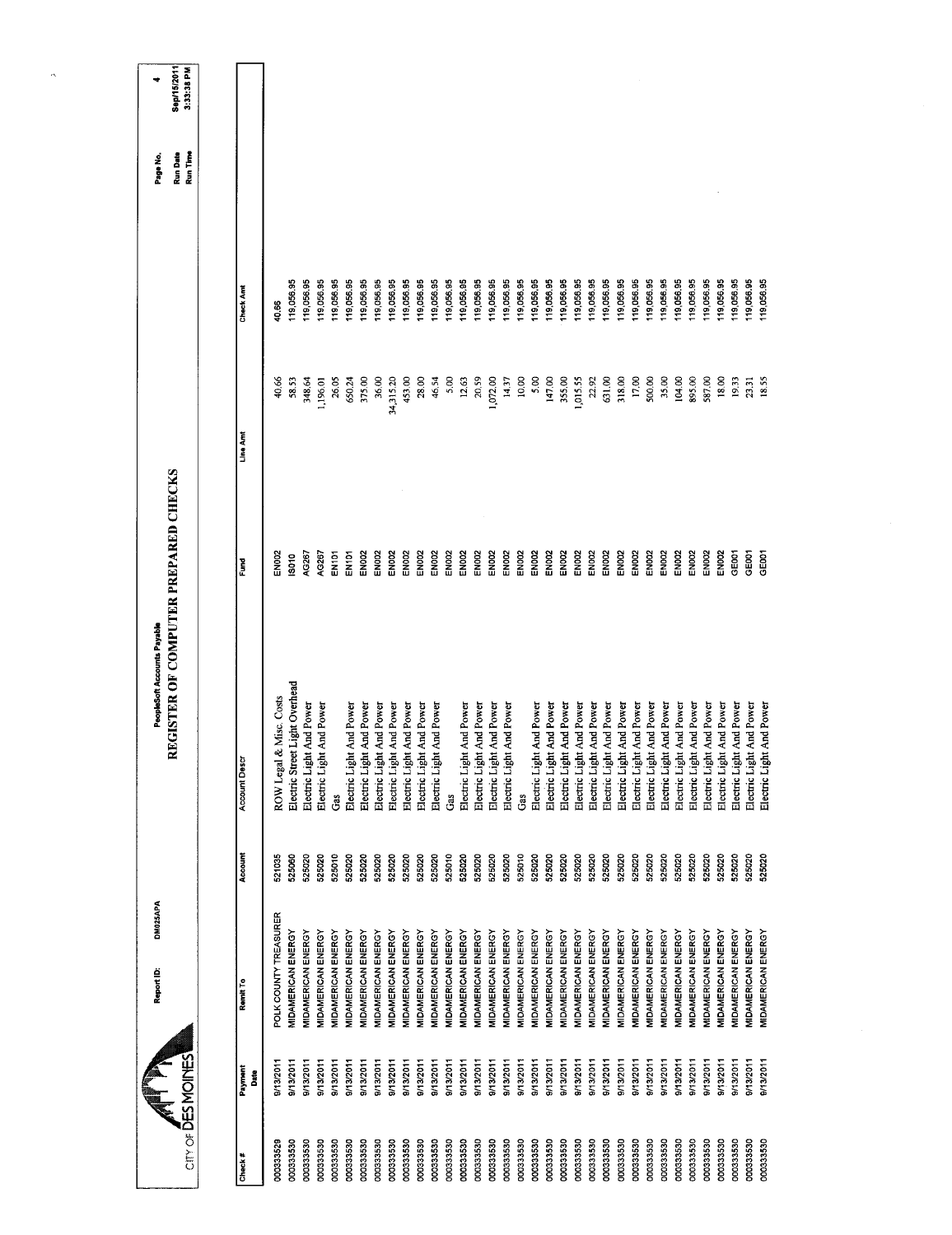| $CITY OF \overline{D}ES MOMES$ |              | DM025APA<br>Report ID:    |         | REGISTER OF COMPUTER PREPARED CHECKS<br>PeopleSoft Accounts Payable |                   |                 |            | Run Date<br>Run Time<br>Page No. | Sep/15/2011<br>3:33:38 PM<br>ю |
|--------------------------------|--------------|---------------------------|---------|---------------------------------------------------------------------|-------------------|-----------------|------------|----------------------------------|--------------------------------|
|                                |              |                           |         |                                                                     |                   |                 |            |                                  |                                |
| Check#                         | Payment<br>å | Remit To                  | Account | <b>Account Desc</b>                                                 | Eund              | Line Amt        | Check Amt  |                                  |                                |
| 000333530                      | 9/13/2011    | <b>MIDAMERICAN ENERGY</b> | 525020  | Electric Light And Power                                            | <b>GEOOT</b>      | 17.97           | 119,056.95 |                                  |                                |
| 000333530                      | 9/13/2011    | MIDAMERICAN ENERGY        | 525020  | Electric Light And Power                                            | <b>GEOOT</b>      | 1,209.80        | 119,056.95 |                                  |                                |
| 000333530                      | 9/13/2011    | MIDAMERICAN ENERGY        | 525020  | Electric Light And Power                                            | GEOOT             | 45.49           | 119,056.95 |                                  |                                |
| 000333530                      | 9/13/2011    | <b>MIDAMERICAN ENERGY</b> | 525020  | Electric Light And Power                                            | GE001             | 391.85          | 119,056.95 |                                  |                                |
| 000333530                      | 9/13/2011    | MIDAMERICAN ENERGY        | 525010  | Gas                                                                 | GEOOT             | 481.67          | 119,056.95 |                                  |                                |
| 000333530                      | 9/13/2011    | MIDAMERICAN ENERGY        | 525020  | Electric Light And Power                                            | GEOOT             | 469.07          | 119,056.95 |                                  |                                |
| 000333530                      | 9/13/2011    | MIDAMERICAN ENERGY        | 525020  | Electric Light And Power                                            | GEOOT             | 19.02           | 119,056.95 |                                  |                                |
| 000333530                      | 9/13/2011    | MIDAMERICAN ENERGY        | 525020  | Electric Light And Power                                            | GEOOT             | 65.82           | 119,056.95 |                                  |                                |
| 000333530                      | 9/13/2011    | MIDAMERICAN ENERGY        | 525020  | Electric Light And Power                                            | GE001             | 55.47           | 119,056.95 |                                  |                                |
| 000333530                      | 9/13/2011    | <b>MIDAMERICAN ENERGY</b> | 525020  | Electric Light And Power                                            | GE001             | 10.00           | 119,056.95 |                                  |                                |
| 000333530                      | 9/13/2011    | <b>MIDAMERICAN ENERGY</b> | 525020  | Electric Light And Power                                            | GEOOT             | 10.00           | 19,056.95  |                                  |                                |
| 000333530                      | 9/13/2011    | MIDAMERICAN ENERGY        | 525010  | Gas                                                                 | EN <sub>002</sub> | 9.28            | 119,056.95 |                                  |                                |
| 000333530                      | 9/13/2011    | MIDAMERICAN ENERGY        | 525010  | Gas                                                                 | EN101             | 17.36           | 119,056.95 |                                  |                                |
| 000333530                      | 9/13/2011    | MIDAMERICAN ENERGY        | 525010  | Gas                                                                 | EN101             | 16.70           | 119,056.95 |                                  |                                |
| 000333530                      | 9/13/2011    | MIDAMERICAN ENERGY        | 525010  | Gas                                                                 | EN <sub>101</sub> | 56.16           | 119,056.95 |                                  |                                |
| 000333530                      | 9/13/2011    | MIDAMERICAN ENERGY        | 525020  | Electric Light And Power                                            | EN301             | 31.64           | 119,056.95 |                                  |                                |
| 000333530                      | 9/13/2011    | MIDAMERICAN ENERGY        | 525010  | Gas                                                                 | EN301             | 47.43           | 119,056.95 |                                  |                                |
| 000333530                      | 9/13/2011    | MIDAMERICAN ENERGY        | 525020  | Electric Light And Power                                            | EN301             | 565.84          | 119,056.95 |                                  |                                |
| 000333530                      | 9/13/2011    | MIDAMERICAN ENERGY        | 525020  | Electric Light And Power                                            | EN301             | 57.33           | 119,056.95 |                                  |                                |
| 000333530                      | 9/13/2011    | MIDAMERICAN ENERGY        | 525020  | Electric Light And Power                                            | EN301             | 1,004.01        | 119,056.95 |                                  |                                |
| 000333530                      | 9/13/2011    | MIDAMERICAN ENERGY        | 525020  | Electric Light And Power                                            | EN301             | 146.12          | 119,056.95 |                                  |                                |
| 000333530                      | 9/13/2011    | MIDAMERICAN ENERGY        | 525020  | Electric Light And Power                                            | <b>EN30</b>       | 37.05           | 119,056.95 |                                  |                                |
| 000333530                      | 9/13/2011    | MIDAMERICAN ENERGY        | 525020  | Electric Light And Power                                            | EN301             | 36.57           | 119,056.95 |                                  |                                |
| 000333530                      | 9/13/2011    | MIDAMERICAN ENERGY        | 525020  | Electric Light And Power                                            | EN301             | 223.50          | 19,056.95  |                                  |                                |
| 000333530                      | B/13/2011    | MIDAMERICAN ENERGY        | 525020  | Electric Light And Power                                            | EN <sub>301</sub> | 111.43          | 19,056.95  |                                  |                                |
| 000333530                      | 9/13/2011    | MIDAMERICAN ENERGY        | 525020  | Electric Light And Power                                            | EN301             | 44.14           | 119,056.95 |                                  |                                |
| 000333530                      | 9/13/2011    | MIDAMERICAN ENERGY        | 525020  | Electric Light And Power                                            | AG251             | 444.19          | 119,056.95 |                                  |                                |
| 000333530                      | 9/13/2011    | MIDAMERICAN ENERGY        | 525020  | Electric Light And Power                                            | AG257             | 11.21           | 19,056,95  |                                  |                                |
| 000333530                      | 9/13/2011    | <b>MIDAMERICAN ENERGY</b> | 525020  | Electric Light And Power                                            | AG257             | 10.61           | 119,056.95 |                                  |                                |
| 000333530                      | 9/13/2011    | <b>MIDAMERICAN ENERGY</b> | 525020  | Electric Light And Power                                            | AG257             | 10.75           | 119,056.95 |                                  |                                |
| 000333530                      | 9/13/2011    | MIDAMERICAN ENERGY        | 525020  | Electric Light And Power                                            | AG257             | 10.99           | 19,056.95  |                                  |                                |
| 000333530                      | 9/13/2011    | MIDAMERICAN ENERGY        | 525020  | Electric Light And Power                                            | AG257             | 11.56           | 119,056.95 |                                  |                                |
| 000333530                      | 9/13/2011    | MIDAMERICAN ENERGY        | 525020  | Electric Light And Power                                            | AG257             | $\frac{14}{11}$ | 119,056.95 |                                  |                                |
| 000333530                      | 9/13/2011    | <b>MIDAMERICAN ENERGY</b> | 525020  | Electric Light And Power                                            | AG257             | 10.99           | 19,056.95  |                                  |                                |
| 000333530                      | 9/13/2011    | MIDAMERICAN ENERGY        | 525020  | Electric Light And Power                                            | AG257             | 10.61           | 119,056.95 |                                  |                                |
|                                |              |                           |         |                                                                     |                   |                 |            |                                  |                                |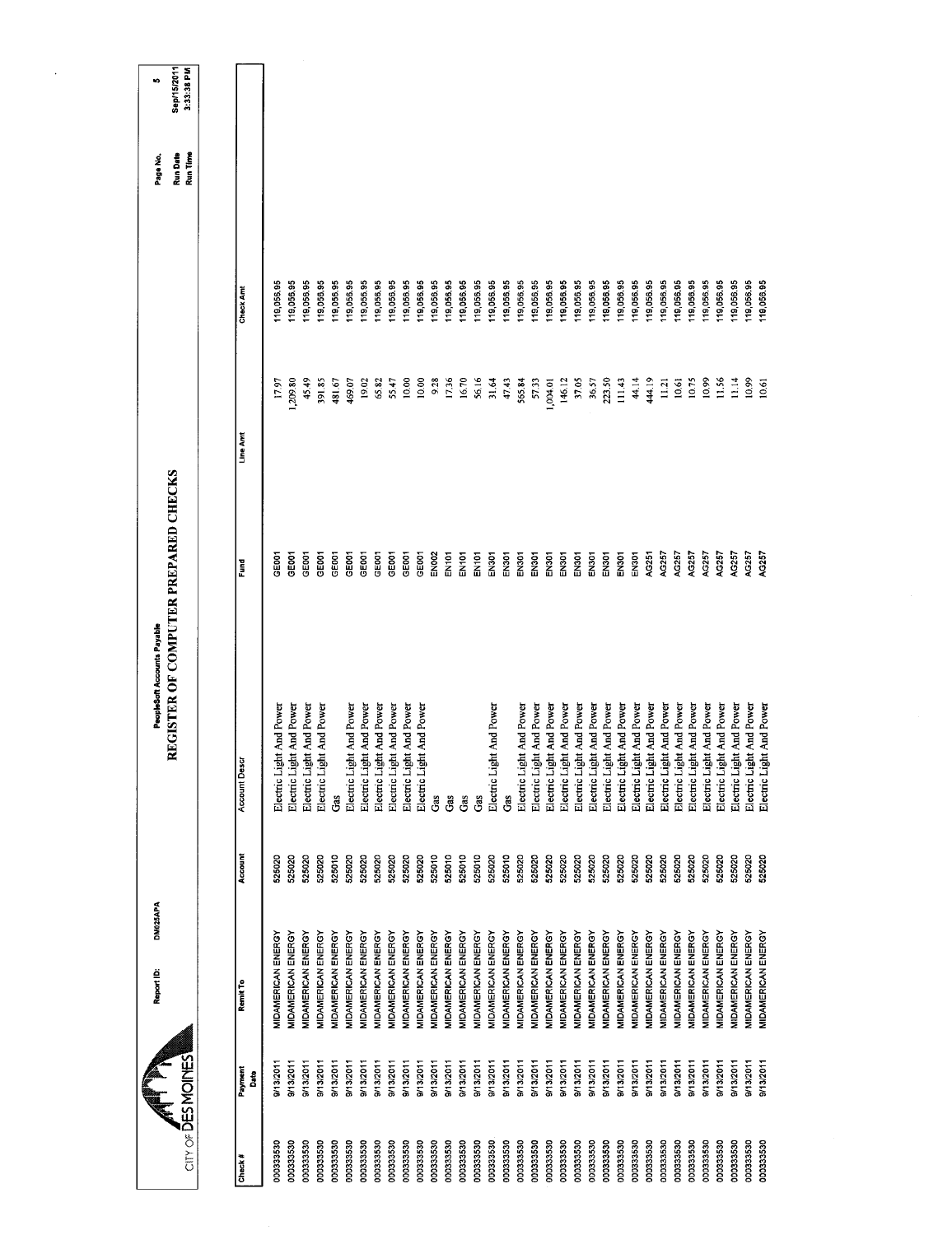| 3:33:38 PM<br>Run Time<br>19,056.95<br>119,056.95<br>119,056.95<br>119,056.95<br>119,056.95<br>19,056.95<br>119,056.95<br>119,056.95<br>19,056.95<br>119,056.95<br>119,056.95<br>19,056.95<br>119,056.95<br>119,056.95<br>19,056.95<br>119,056.95<br>119,056.95<br>19,056.95<br>119,056,95<br>119,056.95<br>19,05695<br>19,056,95<br>19,056.95<br>Check Amt<br>945.05<br>945.05<br>945.05<br>945.05<br>945.05<br>952.35<br>952.35<br>952.35<br>952.35<br>852.35<br>33.12<br>33.12<br>68,925.40<br>30.60<br>8710<br>522.80<br>43.15<br>484.16<br>13.45<br>11.14<br>10.54<br>10.99<br>814.79<br>261.40<br>$-191.40$<br>229.40<br>19.67<br>10.54<br>10.68<br>10.99<br>10.54<br>220.71<br>209.48<br>10.54<br>10.61<br>10.54<br>10.54<br>10.47<br>11.28<br>0,61<br>10.54<br>10.54<br>10.61<br>11.07<br>10.54<br>10,61<br>10,61<br>Line Am<br>AG257<br>AG257<br>AG257<br>AG257<br>AG257<br>GE001<br>AG267<br>AG267<br>GEOOT<br>AG257<br>AG257<br>AG257<br>AG257<br>AG257<br>AG257<br>AG257<br>AG257<br>AG257<br>AG257<br>AG257<br>AG257<br>AC257<br>GEOCT<br>CP041<br>CP041<br>GE001<br>GE <sub>001</sub><br>EN <sub>002</sub><br>EN <sub>002</sub><br>CP <sub>034</sub><br>AG257<br>AG257<br>AG251<br>CP <sub>034</sub><br><b>1G257</b><br>Fund<br>Legal Expenses Reimbursable By<br>Cleaning, Janitorial And Sanit<br>Cleaning, Janitorial And Sanit<br>Cleaning, Janitorial And Sanit<br>Cleaning, Janitorial And Sanit<br>Cleaning, Janitorial And Sanit<br>Printing Services Contracts<br>Printing Services Contracts<br>Printing Services Contracts<br>Printing Services Contracts<br>Electric Light And Power<br>Electric Light And Power<br>Electric Light And Power<br>Electric Light And Power<br>Electric Light And Power<br>Electric Light And Power<br>Electric Light And Power<br>Electric Light And Power<br>Electric Light And Power<br>Electric Light And Power<br>Electric Light And Power<br>Electric Light And Power<br>Electric Light And Power<br>Electric Light And Power<br>Electric Light And Power<br>Electric Light And Power<br>Electric Light And Power<br>Electric Light And Power<br>Electric Light And Power<br>Electric Light And Power<br>Electric Light And Power<br>Electric Light And Power<br>Electric Light And Power<br><b>Wood Finish Products</b><br>Wood Finish Products<br>Account Desc<br>Account<br>532040<br>525020<br>525020<br>523030<br>523030<br>523030<br>532040<br>CAPITAL SANITARY SUPPLY CO II 532040<br>532040<br>CAPITAL SANITARY SUPPLY CO II 532040<br>532200<br>525020<br>525020<br>525020<br>525020<br>525020<br>525020<br>525020<br>525020<br>525020<br>525020<br>529430<br>523030<br>532200<br>525020<br>525020<br>525020<br>525020<br>525020<br>525020<br>525020<br>525020<br>525020<br>525020<br>525020<br>CAPITAL SANITARY SUPPLY CO II<br>CAPITAL SANITARY SUPPLY CO II<br>CAPITAL SANITARY SUPPLY CO II<br>MIDAMERICAN ENERGY<br><b>MIDAMERICAN ENERGY</b><br>MIDAMERICAN ENERGY<br>MIDAMERICAN ENERGY<br>MIDAMERICAN ENERGY<br>MIDAMERICAN ENERGY<br><b>MIDAMERICAN ENERGY</b><br>MIDAMERICAN ENERGY<br><b>MIDAMERICAN ENERGY</b><br>MIDAMERICAN ENERGY<br><b>MIDAMERICAN ENERGY</b><br>MIDAMERICAN ENERGY<br><b>MIDAMERICAN ENERGY</b><br>MIDAMERICAN ENERGY<br><b>MIDAMERICAN ENERGY</b><br>MIDAMERICAN ENERGY<br><b>MIDAMERICAN ENERGY</b><br>MIDAMERICAN ENERGY<br>MIDAMERICAN ENERGY<br>MIDAMERICAN ENERGY<br><b>MIDAMERICAN ENERGY</b><br>MIDAMERICAN ENERGY<br>MIDAMERICAN ENERGY<br>NITE OWL PRINTING<br>NITE OVAL PRINTING<br>NITE OWL PRINTING<br>SHERWIN-WILLIAMS<br>NITE OWL PRINTING<br>NITE OVAL PRINTING<br>SHERWIN-WILLIAMS<br>Remit To<br>$CITY$ of $\overline{D}ES$ MOINES<br>9/13/2011<br>9/13/2011<br>9/13/2011<br>9/13/2011<br>9/13/2011<br>9/13/2011<br>9/13/2011<br>9/13/2011<br>9/13/2011<br>9/13/2011<br>9/13/2011<br>8/13/2011<br>9/13/2011<br>9/13/2011<br>9/13/2011<br>9/13/2011<br>9/13/2011<br>9/13/2011<br>9/13/2011<br>9/13/2011<br>9/13/2011<br>9/13/2011<br>9/13/2011<br>9/13/2011<br>9/13/2011<br>9/13/2011<br>9/13/2011<br>9/13/2011<br>9/13/2011<br>9/13/2011<br>B/13/2011<br>9/13/2011<br>9/13/2011<br>9/13/2011<br>9/13/2011<br>Payment<br>Date<br>000333533<br>000333533<br>000333530<br>000333530<br>000333530<br>000333532<br>000333532<br>000333530<br>000333530<br>000333530<br>000333530<br>000333530<br>000333530<br>00033532<br>000333532<br>000333530<br>000333530<br>000333530<br>000333530<br>00033530<br>000333530<br>000333530<br>000333530<br>000333530<br>000333530<br>00033530<br>000333530<br>000333531<br>000333531<br>000333532<br>000333530<br>000333530<br>000333531<br>000333531<br>000333531<br>Check# |  | DM025APA<br>Report ID: | REGISTER OF COMPUTER PREPARED CHECKS<br>PeopleSoft Accounts Payable |  | Run Date<br>Page No. | Sep/15/2011<br>c |
|-------------------------------------------------------------------------------------------------------------------------------------------------------------------------------------------------------------------------------------------------------------------------------------------------------------------------------------------------------------------------------------------------------------------------------------------------------------------------------------------------------------------------------------------------------------------------------------------------------------------------------------------------------------------------------------------------------------------------------------------------------------------------------------------------------------------------------------------------------------------------------------------------------------------------------------------------------------------------------------------------------------------------------------------------------------------------------------------------------------------------------------------------------------------------------------------------------------------------------------------------------------------------------------------------------------------------------------------------------------------------------------------------------------------------------------------------------------------------------------------------------------------------------------------------------------------------------------------------------------------------------------------------------------------------------------------------------------------------------------------------------------------------------------------------------------------------------------------------------------------------------------------------------------------------------------------------------------------------------------------------------------------------------------------------------------------------------------------------------------------------------------------------------------------------------------------------------------------------------------------------------------------------------------------------------------------------------------------------------------------------------------------------------------------------------------------------------------------------------------------------------------------------------------------------------------------------------------------------------------------------------------------------------------------------------------------------------------------------------------------------------------------------------------------------------------------------------------------------------------------------------------------------------------------------------------------------------------------------------------------------------------------------------------------------------------------------------------------------------------------------------------------------------------------------------------------------------------------------------------------------------------------------------------------------------------------------------------------------------------------------------------------------------------------------------------------------------------------------------------------------------------------------------------------------------------------------------------------------------------------------------------------------------------------------------------------------------------------------------------------------------------------------------------------------------------------------------------------------------------------------------------------------------------------------------------------------------------------------------------------------------------------------------------------------------------------------------------------------------------------------------------------------------------------------------------------------------------------------------------------------------------------------------------------------------------------------------------------------------------------------------------------------------------------------------------------------------------------------------------------------------------------------------------------------------------------------------------------------------------------------------------|--|------------------------|---------------------------------------------------------------------|--|----------------------|------------------|
|                                                                                                                                                                                                                                                                                                                                                                                                                                                                                                                                                                                                                                                                                                                                                                                                                                                                                                                                                                                                                                                                                                                                                                                                                                                                                                                                                                                                                                                                                                                                                                                                                                                                                                                                                                                                                                                                                                                                                                                                                                                                                                                                                                                                                                                                                                                                                                                                                                                                                                                                                                                                                                                                                                                                                                                                                                                                                                                                                                                                                                                                                                                                                                                                                                                                                                                                                                                                                                                                                                                                                                                                                                                                                                                                                                                                                                                                                                                                                                                                                                                                                                                                                                                                                                                                                                                                                                                                                                                                                                                                                                                                                                     |  |                        |                                                                     |  |                      |                  |
|                                                                                                                                                                                                                                                                                                                                                                                                                                                                                                                                                                                                                                                                                                                                                                                                                                                                                                                                                                                                                                                                                                                                                                                                                                                                                                                                                                                                                                                                                                                                                                                                                                                                                                                                                                                                                                                                                                                                                                                                                                                                                                                                                                                                                                                                                                                                                                                                                                                                                                                                                                                                                                                                                                                                                                                                                                                                                                                                                                                                                                                                                                                                                                                                                                                                                                                                                                                                                                                                                                                                                                                                                                                                                                                                                                                                                                                                                                                                                                                                                                                                                                                                                                                                                                                                                                                                                                                                                                                                                                                                                                                                                                     |  |                        |                                                                     |  |                      |                  |
|                                                                                                                                                                                                                                                                                                                                                                                                                                                                                                                                                                                                                                                                                                                                                                                                                                                                                                                                                                                                                                                                                                                                                                                                                                                                                                                                                                                                                                                                                                                                                                                                                                                                                                                                                                                                                                                                                                                                                                                                                                                                                                                                                                                                                                                                                                                                                                                                                                                                                                                                                                                                                                                                                                                                                                                                                                                                                                                                                                                                                                                                                                                                                                                                                                                                                                                                                                                                                                                                                                                                                                                                                                                                                                                                                                                                                                                                                                                                                                                                                                                                                                                                                                                                                                                                                                                                                                                                                                                                                                                                                                                                                                     |  |                        |                                                                     |  |                      |                  |
|                                                                                                                                                                                                                                                                                                                                                                                                                                                                                                                                                                                                                                                                                                                                                                                                                                                                                                                                                                                                                                                                                                                                                                                                                                                                                                                                                                                                                                                                                                                                                                                                                                                                                                                                                                                                                                                                                                                                                                                                                                                                                                                                                                                                                                                                                                                                                                                                                                                                                                                                                                                                                                                                                                                                                                                                                                                                                                                                                                                                                                                                                                                                                                                                                                                                                                                                                                                                                                                                                                                                                                                                                                                                                                                                                                                                                                                                                                                                                                                                                                                                                                                                                                                                                                                                                                                                                                                                                                                                                                                                                                                                                                     |  |                        |                                                                     |  |                      |                  |
|                                                                                                                                                                                                                                                                                                                                                                                                                                                                                                                                                                                                                                                                                                                                                                                                                                                                                                                                                                                                                                                                                                                                                                                                                                                                                                                                                                                                                                                                                                                                                                                                                                                                                                                                                                                                                                                                                                                                                                                                                                                                                                                                                                                                                                                                                                                                                                                                                                                                                                                                                                                                                                                                                                                                                                                                                                                                                                                                                                                                                                                                                                                                                                                                                                                                                                                                                                                                                                                                                                                                                                                                                                                                                                                                                                                                                                                                                                                                                                                                                                                                                                                                                                                                                                                                                                                                                                                                                                                                                                                                                                                                                                     |  |                        |                                                                     |  |                      |                  |
|                                                                                                                                                                                                                                                                                                                                                                                                                                                                                                                                                                                                                                                                                                                                                                                                                                                                                                                                                                                                                                                                                                                                                                                                                                                                                                                                                                                                                                                                                                                                                                                                                                                                                                                                                                                                                                                                                                                                                                                                                                                                                                                                                                                                                                                                                                                                                                                                                                                                                                                                                                                                                                                                                                                                                                                                                                                                                                                                                                                                                                                                                                                                                                                                                                                                                                                                                                                                                                                                                                                                                                                                                                                                                                                                                                                                                                                                                                                                                                                                                                                                                                                                                                                                                                                                                                                                                                                                                                                                                                                                                                                                                                     |  |                        |                                                                     |  |                      |                  |
|                                                                                                                                                                                                                                                                                                                                                                                                                                                                                                                                                                                                                                                                                                                                                                                                                                                                                                                                                                                                                                                                                                                                                                                                                                                                                                                                                                                                                                                                                                                                                                                                                                                                                                                                                                                                                                                                                                                                                                                                                                                                                                                                                                                                                                                                                                                                                                                                                                                                                                                                                                                                                                                                                                                                                                                                                                                                                                                                                                                                                                                                                                                                                                                                                                                                                                                                                                                                                                                                                                                                                                                                                                                                                                                                                                                                                                                                                                                                                                                                                                                                                                                                                                                                                                                                                                                                                                                                                                                                                                                                                                                                                                     |  |                        |                                                                     |  |                      |                  |
|                                                                                                                                                                                                                                                                                                                                                                                                                                                                                                                                                                                                                                                                                                                                                                                                                                                                                                                                                                                                                                                                                                                                                                                                                                                                                                                                                                                                                                                                                                                                                                                                                                                                                                                                                                                                                                                                                                                                                                                                                                                                                                                                                                                                                                                                                                                                                                                                                                                                                                                                                                                                                                                                                                                                                                                                                                                                                                                                                                                                                                                                                                                                                                                                                                                                                                                                                                                                                                                                                                                                                                                                                                                                                                                                                                                                                                                                                                                                                                                                                                                                                                                                                                                                                                                                                                                                                                                                                                                                                                                                                                                                                                     |  |                        |                                                                     |  |                      |                  |
|                                                                                                                                                                                                                                                                                                                                                                                                                                                                                                                                                                                                                                                                                                                                                                                                                                                                                                                                                                                                                                                                                                                                                                                                                                                                                                                                                                                                                                                                                                                                                                                                                                                                                                                                                                                                                                                                                                                                                                                                                                                                                                                                                                                                                                                                                                                                                                                                                                                                                                                                                                                                                                                                                                                                                                                                                                                                                                                                                                                                                                                                                                                                                                                                                                                                                                                                                                                                                                                                                                                                                                                                                                                                                                                                                                                                                                                                                                                                                                                                                                                                                                                                                                                                                                                                                                                                                                                                                                                                                                                                                                                                                                     |  |                        |                                                                     |  |                      |                  |
|                                                                                                                                                                                                                                                                                                                                                                                                                                                                                                                                                                                                                                                                                                                                                                                                                                                                                                                                                                                                                                                                                                                                                                                                                                                                                                                                                                                                                                                                                                                                                                                                                                                                                                                                                                                                                                                                                                                                                                                                                                                                                                                                                                                                                                                                                                                                                                                                                                                                                                                                                                                                                                                                                                                                                                                                                                                                                                                                                                                                                                                                                                                                                                                                                                                                                                                                                                                                                                                                                                                                                                                                                                                                                                                                                                                                                                                                                                                                                                                                                                                                                                                                                                                                                                                                                                                                                                                                                                                                                                                                                                                                                                     |  |                        |                                                                     |  |                      |                  |
|                                                                                                                                                                                                                                                                                                                                                                                                                                                                                                                                                                                                                                                                                                                                                                                                                                                                                                                                                                                                                                                                                                                                                                                                                                                                                                                                                                                                                                                                                                                                                                                                                                                                                                                                                                                                                                                                                                                                                                                                                                                                                                                                                                                                                                                                                                                                                                                                                                                                                                                                                                                                                                                                                                                                                                                                                                                                                                                                                                                                                                                                                                                                                                                                                                                                                                                                                                                                                                                                                                                                                                                                                                                                                                                                                                                                                                                                                                                                                                                                                                                                                                                                                                                                                                                                                                                                                                                                                                                                                                                                                                                                                                     |  |                        |                                                                     |  |                      |                  |
|                                                                                                                                                                                                                                                                                                                                                                                                                                                                                                                                                                                                                                                                                                                                                                                                                                                                                                                                                                                                                                                                                                                                                                                                                                                                                                                                                                                                                                                                                                                                                                                                                                                                                                                                                                                                                                                                                                                                                                                                                                                                                                                                                                                                                                                                                                                                                                                                                                                                                                                                                                                                                                                                                                                                                                                                                                                                                                                                                                                                                                                                                                                                                                                                                                                                                                                                                                                                                                                                                                                                                                                                                                                                                                                                                                                                                                                                                                                                                                                                                                                                                                                                                                                                                                                                                                                                                                                                                                                                                                                                                                                                                                     |  |                        |                                                                     |  |                      |                  |
|                                                                                                                                                                                                                                                                                                                                                                                                                                                                                                                                                                                                                                                                                                                                                                                                                                                                                                                                                                                                                                                                                                                                                                                                                                                                                                                                                                                                                                                                                                                                                                                                                                                                                                                                                                                                                                                                                                                                                                                                                                                                                                                                                                                                                                                                                                                                                                                                                                                                                                                                                                                                                                                                                                                                                                                                                                                                                                                                                                                                                                                                                                                                                                                                                                                                                                                                                                                                                                                                                                                                                                                                                                                                                                                                                                                                                                                                                                                                                                                                                                                                                                                                                                                                                                                                                                                                                                                                                                                                                                                                                                                                                                     |  |                        |                                                                     |  |                      |                  |
|                                                                                                                                                                                                                                                                                                                                                                                                                                                                                                                                                                                                                                                                                                                                                                                                                                                                                                                                                                                                                                                                                                                                                                                                                                                                                                                                                                                                                                                                                                                                                                                                                                                                                                                                                                                                                                                                                                                                                                                                                                                                                                                                                                                                                                                                                                                                                                                                                                                                                                                                                                                                                                                                                                                                                                                                                                                                                                                                                                                                                                                                                                                                                                                                                                                                                                                                                                                                                                                                                                                                                                                                                                                                                                                                                                                                                                                                                                                                                                                                                                                                                                                                                                                                                                                                                                                                                                                                                                                                                                                                                                                                                                     |  |                        |                                                                     |  |                      |                  |
|                                                                                                                                                                                                                                                                                                                                                                                                                                                                                                                                                                                                                                                                                                                                                                                                                                                                                                                                                                                                                                                                                                                                                                                                                                                                                                                                                                                                                                                                                                                                                                                                                                                                                                                                                                                                                                                                                                                                                                                                                                                                                                                                                                                                                                                                                                                                                                                                                                                                                                                                                                                                                                                                                                                                                                                                                                                                                                                                                                                                                                                                                                                                                                                                                                                                                                                                                                                                                                                                                                                                                                                                                                                                                                                                                                                                                                                                                                                                                                                                                                                                                                                                                                                                                                                                                                                                                                                                                                                                                                                                                                                                                                     |  |                        |                                                                     |  |                      |                  |
|                                                                                                                                                                                                                                                                                                                                                                                                                                                                                                                                                                                                                                                                                                                                                                                                                                                                                                                                                                                                                                                                                                                                                                                                                                                                                                                                                                                                                                                                                                                                                                                                                                                                                                                                                                                                                                                                                                                                                                                                                                                                                                                                                                                                                                                                                                                                                                                                                                                                                                                                                                                                                                                                                                                                                                                                                                                                                                                                                                                                                                                                                                                                                                                                                                                                                                                                                                                                                                                                                                                                                                                                                                                                                                                                                                                                                                                                                                                                                                                                                                                                                                                                                                                                                                                                                                                                                                                                                                                                                                                                                                                                                                     |  |                        |                                                                     |  |                      |                  |
|                                                                                                                                                                                                                                                                                                                                                                                                                                                                                                                                                                                                                                                                                                                                                                                                                                                                                                                                                                                                                                                                                                                                                                                                                                                                                                                                                                                                                                                                                                                                                                                                                                                                                                                                                                                                                                                                                                                                                                                                                                                                                                                                                                                                                                                                                                                                                                                                                                                                                                                                                                                                                                                                                                                                                                                                                                                                                                                                                                                                                                                                                                                                                                                                                                                                                                                                                                                                                                                                                                                                                                                                                                                                                                                                                                                                                                                                                                                                                                                                                                                                                                                                                                                                                                                                                                                                                                                                                                                                                                                                                                                                                                     |  |                        |                                                                     |  |                      |                  |
|                                                                                                                                                                                                                                                                                                                                                                                                                                                                                                                                                                                                                                                                                                                                                                                                                                                                                                                                                                                                                                                                                                                                                                                                                                                                                                                                                                                                                                                                                                                                                                                                                                                                                                                                                                                                                                                                                                                                                                                                                                                                                                                                                                                                                                                                                                                                                                                                                                                                                                                                                                                                                                                                                                                                                                                                                                                                                                                                                                                                                                                                                                                                                                                                                                                                                                                                                                                                                                                                                                                                                                                                                                                                                                                                                                                                                                                                                                                                                                                                                                                                                                                                                                                                                                                                                                                                                                                                                                                                                                                                                                                                                                     |  |                        |                                                                     |  |                      |                  |
|                                                                                                                                                                                                                                                                                                                                                                                                                                                                                                                                                                                                                                                                                                                                                                                                                                                                                                                                                                                                                                                                                                                                                                                                                                                                                                                                                                                                                                                                                                                                                                                                                                                                                                                                                                                                                                                                                                                                                                                                                                                                                                                                                                                                                                                                                                                                                                                                                                                                                                                                                                                                                                                                                                                                                                                                                                                                                                                                                                                                                                                                                                                                                                                                                                                                                                                                                                                                                                                                                                                                                                                                                                                                                                                                                                                                                                                                                                                                                                                                                                                                                                                                                                                                                                                                                                                                                                                                                                                                                                                                                                                                                                     |  |                        |                                                                     |  |                      |                  |
|                                                                                                                                                                                                                                                                                                                                                                                                                                                                                                                                                                                                                                                                                                                                                                                                                                                                                                                                                                                                                                                                                                                                                                                                                                                                                                                                                                                                                                                                                                                                                                                                                                                                                                                                                                                                                                                                                                                                                                                                                                                                                                                                                                                                                                                                                                                                                                                                                                                                                                                                                                                                                                                                                                                                                                                                                                                                                                                                                                                                                                                                                                                                                                                                                                                                                                                                                                                                                                                                                                                                                                                                                                                                                                                                                                                                                                                                                                                                                                                                                                                                                                                                                                                                                                                                                                                                                                                                                                                                                                                                                                                                                                     |  |                        |                                                                     |  |                      |                  |
|                                                                                                                                                                                                                                                                                                                                                                                                                                                                                                                                                                                                                                                                                                                                                                                                                                                                                                                                                                                                                                                                                                                                                                                                                                                                                                                                                                                                                                                                                                                                                                                                                                                                                                                                                                                                                                                                                                                                                                                                                                                                                                                                                                                                                                                                                                                                                                                                                                                                                                                                                                                                                                                                                                                                                                                                                                                                                                                                                                                                                                                                                                                                                                                                                                                                                                                                                                                                                                                                                                                                                                                                                                                                                                                                                                                                                                                                                                                                                                                                                                                                                                                                                                                                                                                                                                                                                                                                                                                                                                                                                                                                                                     |  |                        |                                                                     |  |                      |                  |
|                                                                                                                                                                                                                                                                                                                                                                                                                                                                                                                                                                                                                                                                                                                                                                                                                                                                                                                                                                                                                                                                                                                                                                                                                                                                                                                                                                                                                                                                                                                                                                                                                                                                                                                                                                                                                                                                                                                                                                                                                                                                                                                                                                                                                                                                                                                                                                                                                                                                                                                                                                                                                                                                                                                                                                                                                                                                                                                                                                                                                                                                                                                                                                                                                                                                                                                                                                                                                                                                                                                                                                                                                                                                                                                                                                                                                                                                                                                                                                                                                                                                                                                                                                                                                                                                                                                                                                                                                                                                                                                                                                                                                                     |  |                        |                                                                     |  |                      |                  |
|                                                                                                                                                                                                                                                                                                                                                                                                                                                                                                                                                                                                                                                                                                                                                                                                                                                                                                                                                                                                                                                                                                                                                                                                                                                                                                                                                                                                                                                                                                                                                                                                                                                                                                                                                                                                                                                                                                                                                                                                                                                                                                                                                                                                                                                                                                                                                                                                                                                                                                                                                                                                                                                                                                                                                                                                                                                                                                                                                                                                                                                                                                                                                                                                                                                                                                                                                                                                                                                                                                                                                                                                                                                                                                                                                                                                                                                                                                                                                                                                                                                                                                                                                                                                                                                                                                                                                                                                                                                                                                                                                                                                                                     |  |                        |                                                                     |  |                      |                  |
|                                                                                                                                                                                                                                                                                                                                                                                                                                                                                                                                                                                                                                                                                                                                                                                                                                                                                                                                                                                                                                                                                                                                                                                                                                                                                                                                                                                                                                                                                                                                                                                                                                                                                                                                                                                                                                                                                                                                                                                                                                                                                                                                                                                                                                                                                                                                                                                                                                                                                                                                                                                                                                                                                                                                                                                                                                                                                                                                                                                                                                                                                                                                                                                                                                                                                                                                                                                                                                                                                                                                                                                                                                                                                                                                                                                                                                                                                                                                                                                                                                                                                                                                                                                                                                                                                                                                                                                                                                                                                                                                                                                                                                     |  |                        |                                                                     |  |                      |                  |
|                                                                                                                                                                                                                                                                                                                                                                                                                                                                                                                                                                                                                                                                                                                                                                                                                                                                                                                                                                                                                                                                                                                                                                                                                                                                                                                                                                                                                                                                                                                                                                                                                                                                                                                                                                                                                                                                                                                                                                                                                                                                                                                                                                                                                                                                                                                                                                                                                                                                                                                                                                                                                                                                                                                                                                                                                                                                                                                                                                                                                                                                                                                                                                                                                                                                                                                                                                                                                                                                                                                                                                                                                                                                                                                                                                                                                                                                                                                                                                                                                                                                                                                                                                                                                                                                                                                                                                                                                                                                                                                                                                                                                                     |  |                        |                                                                     |  |                      |                  |
|                                                                                                                                                                                                                                                                                                                                                                                                                                                                                                                                                                                                                                                                                                                                                                                                                                                                                                                                                                                                                                                                                                                                                                                                                                                                                                                                                                                                                                                                                                                                                                                                                                                                                                                                                                                                                                                                                                                                                                                                                                                                                                                                                                                                                                                                                                                                                                                                                                                                                                                                                                                                                                                                                                                                                                                                                                                                                                                                                                                                                                                                                                                                                                                                                                                                                                                                                                                                                                                                                                                                                                                                                                                                                                                                                                                                                                                                                                                                                                                                                                                                                                                                                                                                                                                                                                                                                                                                                                                                                                                                                                                                                                     |  |                        |                                                                     |  |                      |                  |
|                                                                                                                                                                                                                                                                                                                                                                                                                                                                                                                                                                                                                                                                                                                                                                                                                                                                                                                                                                                                                                                                                                                                                                                                                                                                                                                                                                                                                                                                                                                                                                                                                                                                                                                                                                                                                                                                                                                                                                                                                                                                                                                                                                                                                                                                                                                                                                                                                                                                                                                                                                                                                                                                                                                                                                                                                                                                                                                                                                                                                                                                                                                                                                                                                                                                                                                                                                                                                                                                                                                                                                                                                                                                                                                                                                                                                                                                                                                                                                                                                                                                                                                                                                                                                                                                                                                                                                                                                                                                                                                                                                                                                                     |  |                        |                                                                     |  |                      |                  |
|                                                                                                                                                                                                                                                                                                                                                                                                                                                                                                                                                                                                                                                                                                                                                                                                                                                                                                                                                                                                                                                                                                                                                                                                                                                                                                                                                                                                                                                                                                                                                                                                                                                                                                                                                                                                                                                                                                                                                                                                                                                                                                                                                                                                                                                                                                                                                                                                                                                                                                                                                                                                                                                                                                                                                                                                                                                                                                                                                                                                                                                                                                                                                                                                                                                                                                                                                                                                                                                                                                                                                                                                                                                                                                                                                                                                                                                                                                                                                                                                                                                                                                                                                                                                                                                                                                                                                                                                                                                                                                                                                                                                                                     |  |                        |                                                                     |  |                      |                  |
|                                                                                                                                                                                                                                                                                                                                                                                                                                                                                                                                                                                                                                                                                                                                                                                                                                                                                                                                                                                                                                                                                                                                                                                                                                                                                                                                                                                                                                                                                                                                                                                                                                                                                                                                                                                                                                                                                                                                                                                                                                                                                                                                                                                                                                                                                                                                                                                                                                                                                                                                                                                                                                                                                                                                                                                                                                                                                                                                                                                                                                                                                                                                                                                                                                                                                                                                                                                                                                                                                                                                                                                                                                                                                                                                                                                                                                                                                                                                                                                                                                                                                                                                                                                                                                                                                                                                                                                                                                                                                                                                                                                                                                     |  |                        |                                                                     |  |                      |                  |
|                                                                                                                                                                                                                                                                                                                                                                                                                                                                                                                                                                                                                                                                                                                                                                                                                                                                                                                                                                                                                                                                                                                                                                                                                                                                                                                                                                                                                                                                                                                                                                                                                                                                                                                                                                                                                                                                                                                                                                                                                                                                                                                                                                                                                                                                                                                                                                                                                                                                                                                                                                                                                                                                                                                                                                                                                                                                                                                                                                                                                                                                                                                                                                                                                                                                                                                                                                                                                                                                                                                                                                                                                                                                                                                                                                                                                                                                                                                                                                                                                                                                                                                                                                                                                                                                                                                                                                                                                                                                                                                                                                                                                                     |  |                        |                                                                     |  |                      |                  |
|                                                                                                                                                                                                                                                                                                                                                                                                                                                                                                                                                                                                                                                                                                                                                                                                                                                                                                                                                                                                                                                                                                                                                                                                                                                                                                                                                                                                                                                                                                                                                                                                                                                                                                                                                                                                                                                                                                                                                                                                                                                                                                                                                                                                                                                                                                                                                                                                                                                                                                                                                                                                                                                                                                                                                                                                                                                                                                                                                                                                                                                                                                                                                                                                                                                                                                                                                                                                                                                                                                                                                                                                                                                                                                                                                                                                                                                                                                                                                                                                                                                                                                                                                                                                                                                                                                                                                                                                                                                                                                                                                                                                                                     |  |                        |                                                                     |  |                      |                  |
|                                                                                                                                                                                                                                                                                                                                                                                                                                                                                                                                                                                                                                                                                                                                                                                                                                                                                                                                                                                                                                                                                                                                                                                                                                                                                                                                                                                                                                                                                                                                                                                                                                                                                                                                                                                                                                                                                                                                                                                                                                                                                                                                                                                                                                                                                                                                                                                                                                                                                                                                                                                                                                                                                                                                                                                                                                                                                                                                                                                                                                                                                                                                                                                                                                                                                                                                                                                                                                                                                                                                                                                                                                                                                                                                                                                                                                                                                                                                                                                                                                                                                                                                                                                                                                                                                                                                                                                                                                                                                                                                                                                                                                     |  |                        |                                                                     |  |                      |                  |
|                                                                                                                                                                                                                                                                                                                                                                                                                                                                                                                                                                                                                                                                                                                                                                                                                                                                                                                                                                                                                                                                                                                                                                                                                                                                                                                                                                                                                                                                                                                                                                                                                                                                                                                                                                                                                                                                                                                                                                                                                                                                                                                                                                                                                                                                                                                                                                                                                                                                                                                                                                                                                                                                                                                                                                                                                                                                                                                                                                                                                                                                                                                                                                                                                                                                                                                                                                                                                                                                                                                                                                                                                                                                                                                                                                                                                                                                                                                                                                                                                                                                                                                                                                                                                                                                                                                                                                                                                                                                                                                                                                                                                                     |  |                        |                                                                     |  |                      |                  |
|                                                                                                                                                                                                                                                                                                                                                                                                                                                                                                                                                                                                                                                                                                                                                                                                                                                                                                                                                                                                                                                                                                                                                                                                                                                                                                                                                                                                                                                                                                                                                                                                                                                                                                                                                                                                                                                                                                                                                                                                                                                                                                                                                                                                                                                                                                                                                                                                                                                                                                                                                                                                                                                                                                                                                                                                                                                                                                                                                                                                                                                                                                                                                                                                                                                                                                                                                                                                                                                                                                                                                                                                                                                                                                                                                                                                                                                                                                                                                                                                                                                                                                                                                                                                                                                                                                                                                                                                                                                                                                                                                                                                                                     |  |                        |                                                                     |  |                      |                  |
|                                                                                                                                                                                                                                                                                                                                                                                                                                                                                                                                                                                                                                                                                                                                                                                                                                                                                                                                                                                                                                                                                                                                                                                                                                                                                                                                                                                                                                                                                                                                                                                                                                                                                                                                                                                                                                                                                                                                                                                                                                                                                                                                                                                                                                                                                                                                                                                                                                                                                                                                                                                                                                                                                                                                                                                                                                                                                                                                                                                                                                                                                                                                                                                                                                                                                                                                                                                                                                                                                                                                                                                                                                                                                                                                                                                                                                                                                                                                                                                                                                                                                                                                                                                                                                                                                                                                                                                                                                                                                                                                                                                                                                     |  |                        |                                                                     |  |                      |                  |
|                                                                                                                                                                                                                                                                                                                                                                                                                                                                                                                                                                                                                                                                                                                                                                                                                                                                                                                                                                                                                                                                                                                                                                                                                                                                                                                                                                                                                                                                                                                                                                                                                                                                                                                                                                                                                                                                                                                                                                                                                                                                                                                                                                                                                                                                                                                                                                                                                                                                                                                                                                                                                                                                                                                                                                                                                                                                                                                                                                                                                                                                                                                                                                                                                                                                                                                                                                                                                                                                                                                                                                                                                                                                                                                                                                                                                                                                                                                                                                                                                                                                                                                                                                                                                                                                                                                                                                                                                                                                                                                                                                                                                                     |  |                        |                                                                     |  |                      |                  |
|                                                                                                                                                                                                                                                                                                                                                                                                                                                                                                                                                                                                                                                                                                                                                                                                                                                                                                                                                                                                                                                                                                                                                                                                                                                                                                                                                                                                                                                                                                                                                                                                                                                                                                                                                                                                                                                                                                                                                                                                                                                                                                                                                                                                                                                                                                                                                                                                                                                                                                                                                                                                                                                                                                                                                                                                                                                                                                                                                                                                                                                                                                                                                                                                                                                                                                                                                                                                                                                                                                                                                                                                                                                                                                                                                                                                                                                                                                                                                                                                                                                                                                                                                                                                                                                                                                                                                                                                                                                                                                                                                                                                                                     |  |                        |                                                                     |  |                      |                  |
|                                                                                                                                                                                                                                                                                                                                                                                                                                                                                                                                                                                                                                                                                                                                                                                                                                                                                                                                                                                                                                                                                                                                                                                                                                                                                                                                                                                                                                                                                                                                                                                                                                                                                                                                                                                                                                                                                                                                                                                                                                                                                                                                                                                                                                                                                                                                                                                                                                                                                                                                                                                                                                                                                                                                                                                                                                                                                                                                                                                                                                                                                                                                                                                                                                                                                                                                                                                                                                                                                                                                                                                                                                                                                                                                                                                                                                                                                                                                                                                                                                                                                                                                                                                                                                                                                                                                                                                                                                                                                                                                                                                                                                     |  |                        |                                                                     |  |                      |                  |

 $\sim$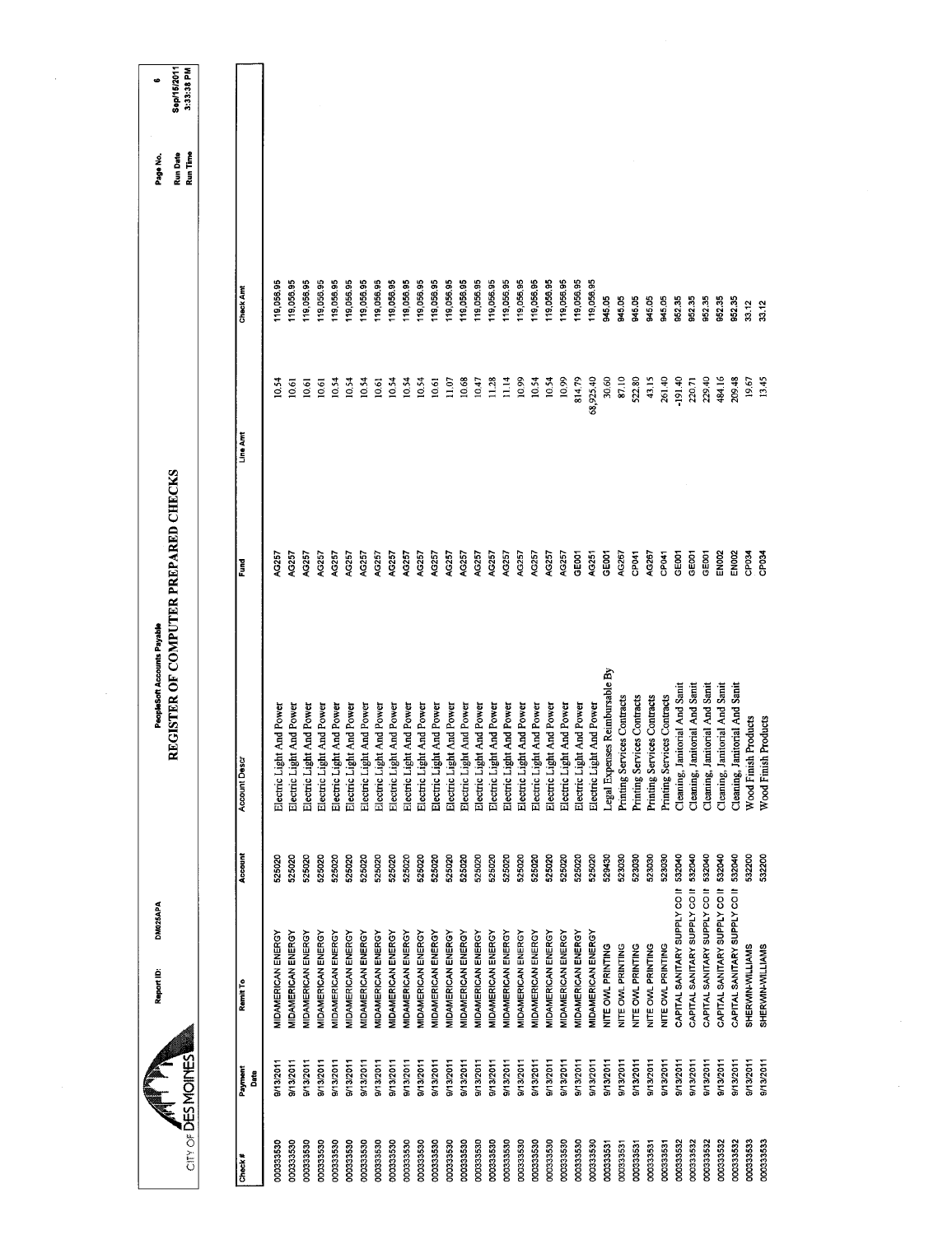| City of DESMOINES |                 | DM025APA<br>Report ID:                       | REGISTER OF COMPUTER PREPARED CHECKS<br>PeopleSoft Accounts Payable |                   |                | Run Date<br>Run Time<br>Page No. | Sep/15/2011<br>3:33:38 PM |
|-------------------|-----------------|----------------------------------------------|---------------------------------------------------------------------|-------------------|----------------|----------------------------------|---------------------------|
|                   |                 |                                              |                                                                     |                   |                |                                  |                           |
| Check#            | Payment<br>Date | Account<br>Remit To                          | ង្គ<br>Account De                                                   | Fund              | Line Amt       | Check Amt                        |                           |
| 000333534         | 9/13/2011       | 531026<br>BAKER & TAYLOR ENTERTAINMEI        | Audio Recordings                                                    | <b>SEDOT</b>      | $\frac{8}{11}$ | 33.25                            |                           |
| 000333534         | 9/13/2011       | 531026<br>BAKER & TAYLOR ENTERTAINMEI        | <b>Audio Recordings</b>                                             | GE001             | 22.16          | 33.25                            |                           |
| 000333535         | 9/13/2011       | 531025<br>BAKER AND TAYLOR COMPANY A         | <b>Books/Print Materials</b>                                        | CP042             | 520.60         | 1,242.66                         |                           |
| 000333535         | 9/13/2011       | 531025<br>BAKER AND TAYLOR COMPANY A         | Books/Print Materials                                               | CP042             | 357.67         | 242.66                           |                           |
| 000333535         | 9/13/2011       | 531025<br>BAKER AND TAYLOR COMPANY A         | Books/Print Materials                                               | CP <sub>042</sub> | 364.39         | 242.66                           |                           |
| 000333536         | 9/13/2011       | 532060<br>INTERSTATE ALL BATTERY CENTI       | Electrical Supplies And Parts                                       | IS040             | 49.50          | 59.00                            |                           |
| 000333536         | 9/13/2011       | 532360<br>INTERSTATE ALL BATTERY CENTI       | Firefighting Supplies                                               | GEOOT             | 1950           | 59.00                            |                           |
| 000333537         | 8/13/2011       | 526110<br>AIR-CON MECHANICAL                 | R&M-Mechanical Equipment                                            | AG251             | 572.90         | 572.90                           |                           |
| 000333538         | 9/13/2011       | 532190<br>FREEDOM TIRE & AUTO CENTER         | Motor Vehicles (Parts And Supp                                      | <b>EN002</b>      | 25.00          | 25.00                            |                           |
| 000333539         | 9/13/2011       | 532020<br>BITUMINOUS MATERIAL & SUPPLY       | Asphalt And Asphalt Products                                        | SP360             | 120.00         | 2,670.60                         |                           |
| 00033539          | 9/13/2011       | 532020<br>BITUMINOUS MATERIAL & SUPPLY       | Asphalt And Asphalt Products                                        | SP360             | 2,550.60       | 2,670.60                         |                           |
| 000333540         | 9/13/2011       | 532170<br><b>SJODS TOOLS</b>                 | Minor Equipment And Hand Tools                                      | EN002             | 70.98          | 166.92                           |                           |
| 000333540         | 9/13/2011       | 526050<br><b>BOBS TOOLS</b>                  | R&M-Operating & Construction E                                      | ENOOD             | 40,00          | 166.92                           |                           |
| 000333540         | 9/13/2011       | 532170<br><b>BOBS TOOLS</b>                  | Minor Equipment And Hand Tools                                      | ENOOO             | 55.94          | 166.92                           |                           |
| 000333541         | 9/13/2011       | 527040<br>BONNIES BARRICADES INC             | Rent-Machinery & Mechanical Eq                                      | SP360             | 165.85         | 560.45                           |                           |
| 000333541         | 9/13/2011       | 527040<br>BONNES BARRICADES INC              | Rent-Machinery & Mechanical Eq                                      | ENOOO             | 386.60         | 660.45                           |                           |
| 000333541         | 9/13/2011       | 527040<br>BONNES BARRICADES INC              | Rent-Machinery & Mechanical Eq                                      | CP <sub>038</sub> | 108.00         | 660.45                           |                           |
| 000333542         | 9/13/2011       | 527090<br>ARAMARK UNIFORM SERVICES IN        | Juiforms/Uniform Rental                                             | AG257             | 6.20           | 906.20                           |                           |
| 000333542         | 9/13/2011       | 527090<br>ARAMARK UNIFORM SERVICES IN        | Uniforms/Uniform Rental                                             | AG251             | 25.50          | 906.20                           |                           |
| 000333542         | 9/13/2011       | 527090<br>ARAMARK UNIFORM SERVICES IN        | Uniforms/Uniform Rental                                             | AG251             | 6.21           | 906.20                           |                           |
| 000333542         | 9/13/2011       | 527090<br>ARAMARK UNIFORM SERVICES IN        | Uniforms/Uniform Rental                                             | AG251             | 36.20          | 906.20                           |                           |
| 000333542         | 9/13/2011       | 527090<br>ARAMARK UNIFORM SERVICES IN        | Uniforms/Uniform Rental                                             | AG251             | 8.40           | 906.20                           |                           |
| 000333542         | 9/13/2011       | 527090<br>ARAMARK UNIFORM SERVICES IN        | Uniforms/Uniform Rental                                             | AG251             | 740            | 906.20                           |                           |
| 000333542         | 9/13/2011       | 527090<br>ARAMARK UNIFORM SERVICES IN        | Uniforms/Uniform Rental                                             | AG251             | 62.80          | 906.20                           |                           |
| 000333542         | 9/13/2011       | 527090<br>ARAMARK UNIFORM SERVICES IN        | Uniforms/Uniform Rental                                             | AG251             | 15.00          | 906.20                           |                           |
| 000333542         | 9/13/2011       | 527090<br><b>ARAMARK UNIFORM SERVICES IN</b> | Uniforms/Uniform Rental                                             | AG251             | 52.40          | 906.20                           |                           |
| 000333542         | 9/13/2011       | 527090<br>ARAMARK UNIFORM SERVICES IN        | Uniforms/Uniform Rental                                             | AG251             | 13.00          | 906.20                           |                           |
| 000333542         | 9/13/2011       | 527090<br>ARAMARK UNIFORM SERVICES IN        | Uniforms/Uniform Rental                                             | AG251             | 32.45          | 906.20                           |                           |
| 000333542         | 9/13/2011       | 527090<br>ARAMARK UNIFORM SERVICES IN        | Uniforms/Uniform Rental                                             | AG251             | 40.95          | 906.20                           |                           |
| 000333542         | 9/13/2011       | 527090<br>ARAMARK UNIFORM SERVICES IN        | Uniforms/Uniform Rental                                             | AG251             | 11.46          | 906.20                           |                           |
| 000333542         | 9/13/2011       | 527090<br>ARAMARK UNIFORM SERVICES IN        | Uniforms/Uniform Rental                                             | 18010             | 19.60          | 906.20                           |                           |
| 000333542         | 9/13/2011       | 527090<br>ARAMARK UNIFORM SERVICES IN        | <b>Jniforms/Uniform Rental</b>                                      | IS010             | 51.04          | 906.20                           |                           |
| 000333542         | 9/13/2011       | 527090<br>ARAMARK UNIFORM SERVICES IN        | Uniforms/Uniform Rental                                             | IS010             | 63.47          | 906.20                           |                           |
| 000333542         | 9/13/2011       | 527090<br>ARAMARK UNIFORM SERVICES IN        | Uniforms/Uniform Rental                                             | IS010             | 63.47          | 906.20                           |                           |
| 000333542         | 9/13/2011       | ARAMARK UNIFORM SERVICES IN 527090           | Uniforms/Uniform Rental                                             | GE001             | 20.80          | 906.20                           |                           |
|                   |                 |                                              |                                                                     |                   |                |                                  |                           |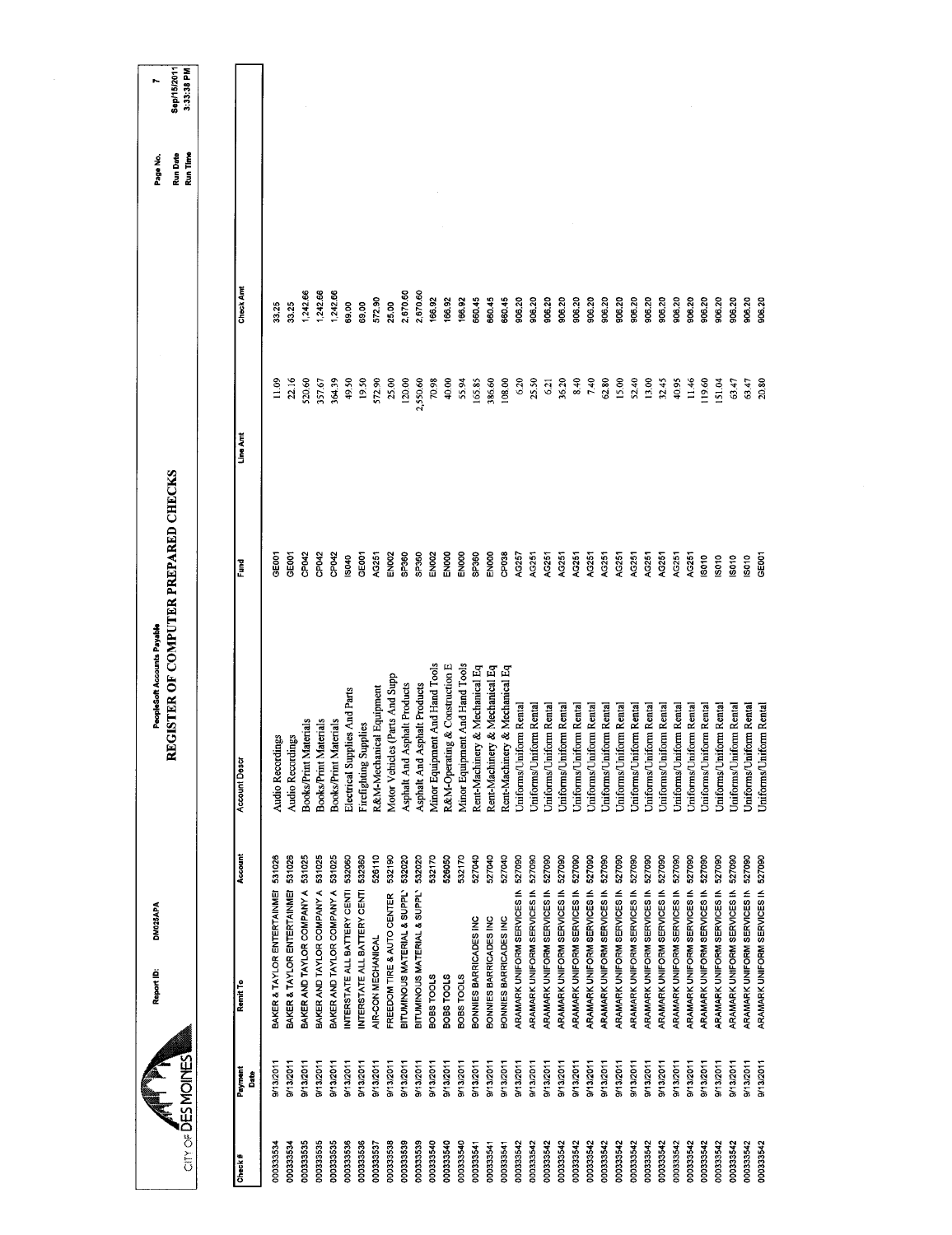| cin of DESMOINES          | DM025APA<br>Report ID:      |         | REGISTER OF COMPUTER PREPARED CHECKS<br>PeopleSoft Accounts Payable |                   |          |                  | Run Time<br><b>Run Date</b><br>Page No. | Sep/15/2011<br>3:33:38 PM<br>œ |
|---------------------------|-----------------------------|---------|---------------------------------------------------------------------|-------------------|----------|------------------|-----------------------------------------|--------------------------------|
|                           |                             |         |                                                                     |                   |          |                  |                                         |                                |
| Payment<br>Date<br>Check# | Remit To                    | Account | Account Descr                                                       | <b>Fund</b>       | Line Amt | <b>Check And</b> |                                         |                                |
| 9/13/2011<br>000333542    | ARAMARK UNIFORM SERVICES IN | 527090  | Uniforms/Uniform Rental                                             | CHOOT             | 20,80    | 906.20           |                                         |                                |
| 9/13/2011<br>000333542    | ARAMARK UNIFORM SERVICES IN | 527090  | Uniforms/Uniform Rental                                             | GE001             | 20,80    | 906.20           |                                         |                                |
| 9/13/2011<br>000333542    | ARAMARK UNIFORM SERVICES IN | 527090  | Jniforms/Uniform Rental                                             | AG255             | 42.75    | 906.20           |                                         |                                |
| 9/13/2011<br>000333542    | ARAMARK UNIFORM SERVICES IN | 527090  | Uniforms/Uniform Rental                                             | EN101             | 42.75    | 906.20           |                                         |                                |
| 9/13/2011<br>000333542    | ARAMARK UNIFORM SERVICES IN | 527090  | Uniforms/Uniform Rental                                             | EN301             | 42.75    | 906.20           |                                         |                                |
| 9/13/2011<br>000333543    | BUSINESS PUBLICATIONS CORP  | 521030  | ام<br>عا                                                            | GE001             | 73.16    | 596.49           |                                         |                                |
| 9/13/2011<br>000333543    | BUSINESS PUBLICATIONS CORP  | 521030  | Legal                                                               | GE001             | 118.00   | 596.49           |                                         |                                |
| 9/13/2011<br>000333543    | BUSINESS PUBLICATIONS CORP  | 521030  | Legal                                                               | <b>GEOOT</b>      | 118.00   | 596.49           |                                         |                                |
| 9/13/2011<br>000333543    | BUSINESS PUBLICATIONS CORP  | 521030  | Legal                                                               | GE <sub>001</sub> | 97.94    | 598.49           |                                         |                                |
| 9/13/2011<br>000333543    | BUSINESS PUBLICATIONS CORP  | 521030  | Legal                                                               | GEOOT             | 84.96    | 596.49           |                                         |                                |
| 9/13/2011<br>000333543    | BUSINESS PUBLICATIONS CORP  | 521030  | Legal                                                               | GE <sub>00</sub>  | 104.43   | 596.49           |                                         |                                |
| 9/13/2011<br>000333544    | COMMERCIAL BUILDING SERVICE | 527510  | Cleaning And Painting                                               | GEOOT             | 487.50   | 2,417.50         |                                         |                                |
| 9/13/2011<br>000333544    | COMMERCIAL BUILDING SERVICE | 527510  | Cleaning And Painting                                               | GE001             | 420.00   | 2,417.50         |                                         |                                |
| 9/13/2011<br>000333544    | COMMERCIAL BUILDING SERVICE | 527510  | Cleaning And Painting                                               | GEOOT             | 1,510.00 | 2,417.50         |                                         |                                |
| 9/13/2011<br>000333545    | CAMPBELL SUPPLY             | 532100  | Hardware Items                                                      | GE001             | 64.45    | 1,552.20         |                                         |                                |
| 9/13/2011<br>000333545    | CAMPBELL SUPPLY             | 532100  | Hardware Items                                                      | GE001             | 64.45    | 1,552.20         |                                         |                                |
| 9/13/2011<br>000333545    | CAMPBELL SUPPLY             | 532100  | Hardware Items                                                      | GEDOT             | 358,00   | 552.20           |                                         |                                |
| 9/13/2011<br>000333545    | CAMPBELL SUPPLY             | 532100  | Hardware Items                                                      | GE001             | 308.77   | 1,552.20         |                                         |                                |
| 9/13/2011<br>000333545    | CAMPBELL SUPPLY             | 532100  | Hardware Items                                                      | GEOOT             | 213.35   | 1,552.20         |                                         |                                |
| 9/13/2011<br>000333545    | CAMPBELL SUPPLY             | 532100  | Hardware Items                                                      | GE001             | 543.18   | 1,552.20         |                                         |                                |
| 9/13/2011<br>000333546    | CONSTRUCTION & AGGREGATE F  | 532170  | Minor Equipment And Hand Tools                                      | ENOOD             | 594.43   | 594.43           |                                         |                                |
| 9/13/2011<br>000333547    | CONSTRUCTION MATERIALS INC  | 532050  | Concrete And Clay Products                                          | SP360             | 195.00   | 195.00           |                                         |                                |
| 9/13/2011<br>000333548    | DICKMAN SUPPLY & INSULATION | 532140  | Lumber, Wood Products And Insu                                      | CP034             | 207.72   | 207.72           |                                         |                                |
| 9/13/2011<br>000333549    | DOORS INC                   | 532140  | Lumber, Wood Products And Insu                                      | CP034             | 154,00   | 1,012.79         |                                         |                                |
| 9/13/2011<br>000333549    | DOORS INC                   | 532140  | Lumber, Wood Products And Insu                                      | CP034             | 171.07   | 1,012.79         |                                         |                                |
| 8/13/2011<br>000333549    | DOORS INC                   | 532140  | Lumber, Wood Products And Insu                                      | CP034             | 46.00    | 1,012.79         |                                         |                                |
| 9/13/2011<br>000333549    | DOORS INC                   | 532140  | Lumber, Wood Products And Insu                                      | CP <sub>034</sub> | 161.76   | 1,012.79         |                                         |                                |
| 0/13/2011<br>000333549    | DOORS INC                   | 532140  | Lumber, Wood Products And Insu                                      | CP034             | 296.96   | 012.79           |                                         |                                |
| 9/13/2011<br>000333549    | DOORS INC                   | 532140  | Lumber, Wood Products And Insu                                      | CP034             | 20.00    | 1,012.79         |                                         |                                |
| 9/13/2011<br>000333549    | DOORS INC                   | 532100  | Hardware Items                                                      | SP350             | 163.00   | 1,012.79         |                                         |                                |
| 9/13/2011<br>000333550    | DES MOINES BOLT SUPPLY CO   | 532100  | Hardware Items                                                      | AC251             | 91.16    | 103.44           |                                         |                                |
| 9/13/2011<br>000333550    | DES MOINES BOLT SUPPLY CO   | 532170  | Minor Equipment And Hand Tools                                      | SP360             | 12.28    | 10344            |                                         |                                |
| 9/13/2011<br>000333551    | DES MOINES FEED & GARDEN    | 532010  | And Horticultural<br>Agricultural                                   | ENOOO             | 80,00    | 160.00           |                                         |                                |
| 9/13/2011<br>000333551    | DES MOINES FEED & GARDEN    | 532010  | And Horticultural<br>Agricultural                                   | <b>ENOO</b>       | 80,00    | 160.00           |                                         |                                |
| 9/13/2011<br>000333552    | DES MOINES IRON & SUPPLY    | 532230  | Steel, Iron And Related Metals                                      | CP <sub>034</sub> | 52.94    | 160.53           |                                         |                                |
|                           |                             |         |                                                                     |                   |          |                  |                                         |                                |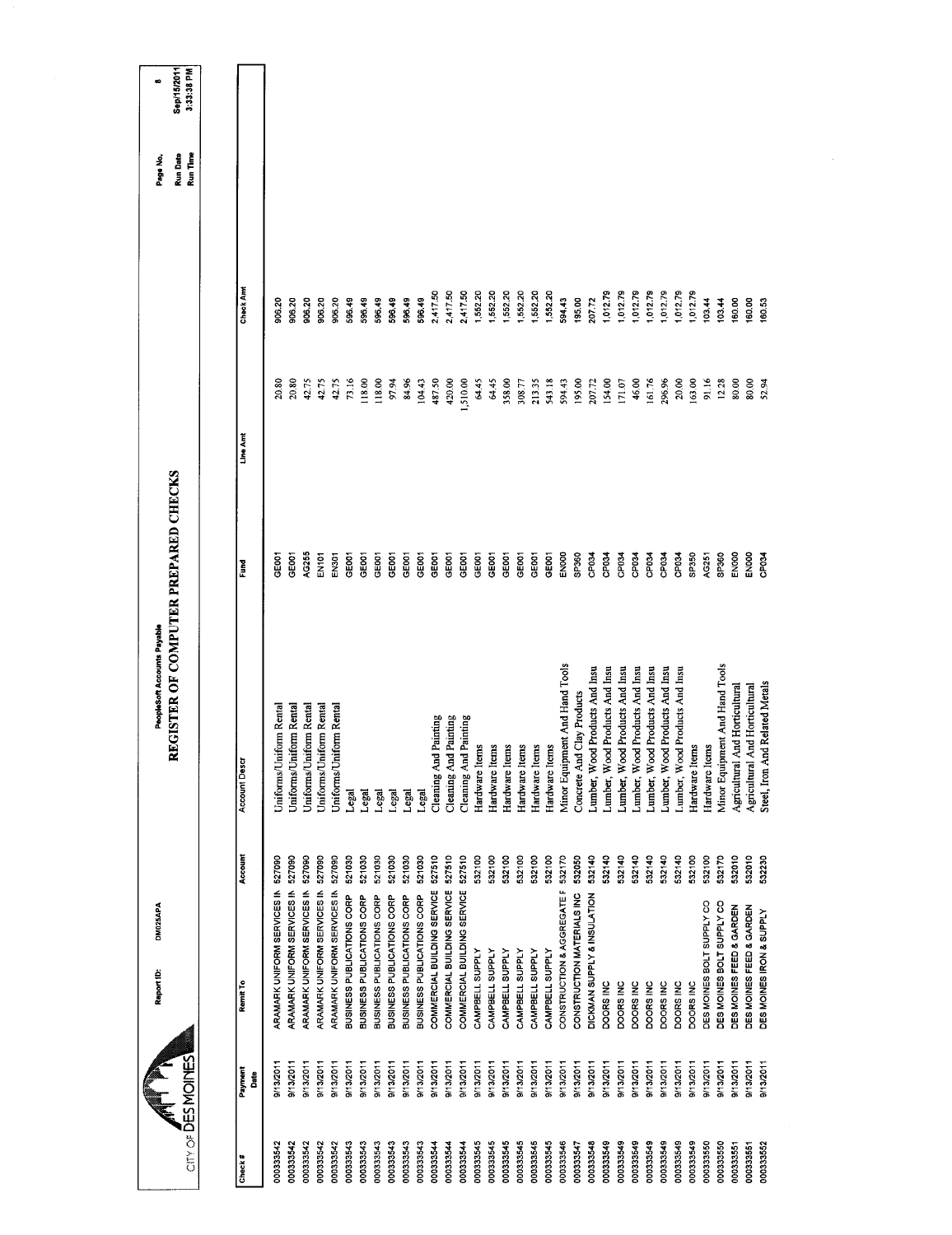|                          |                 | DM025APA<br>Report ID:            |         | PeopleSoft Accounts Payable          |                   |           |           | Page No.             | œ                         |
|--------------------------|-----------------|-----------------------------------|---------|--------------------------------------|-------------------|-----------|-----------|----------------------|---------------------------|
| <b>ANDING DES MOINES</b> |                 |                                   |         | REGISTER OF COMPUTER PREPARED CHECKS |                   |           |           | Run Time<br>Run Date | Sep/15/2011<br>3:33:38 PM |
|                          |                 |                                   |         |                                      |                   |           |           |                      |                           |
| Check#                   | Payment<br>Date | Remit To                          | Account | Account Des                          | <b>Turnd</b>      | Line Am   | Check And |                      |                           |
| 000333552                | 9/13/2011       | DES MOINES IRON & SUPPLY          | 532230  | Steel, Iron And Related Metals       | CP034             | 99.39     | 160.53    |                      |                           |
| 000333552                | 9/13/2011       | DES MOINES IRON & SUPPLY          | 532230  | Steel, Iron And Related Metals       | <b>EN002</b>      | 8.20      | 160.53    |                      |                           |
| 000333553                | 9/13/2011       | DES MOINES AREA REGIONAL TR       | 522060  | Transit System                       | <b>EN078</b>      | 752.50    | 752.50    |                      |                           |
| 000333554                | 9/13/2011       | DES MOINES WATER WORKS            | 525030  | Storm Water Charges                  | S010              | 8,347.85  | 39,918.41 |                      |                           |
| 000333554                | 9/13/2011       | DES MOINES WATER WORKS            | 525050  | Water Use                            | GE001             | 35.56     | 39,918.41 |                      |                           |
| 000333554                | 9/13/2011       | DES MOINES WATER WORKS            | 525030  | Storm Water Charges                  | <b>EN002</b>      | 31,535.00 | 39,918.41 |                      |                           |
| 000333555                | 9/13/2011       | CRYSTAL CLEAR WATER CO            | 532080  | Food                                 | GE001             | 28.90     | 28.90     |                      |                           |
| 000333556                | 9/13/2011       | EDDY-WALKER EQUIPMENT CO          | 532260  | Safety & Protective Equip & CI       | AG251             | 53.76     | 53.76     |                      |                           |
| 000333557                | 9/13/2011       | ELECTRICAL ENGINEERING & EQI      | 532060  | Electrical Supplies And Parts        | GE001             | 298.44    | 402.14    |                      |                           |
| 000333557                | 9/13/2011       | ELECTRICAL ENGINEERING & EQI      | 532060  | Electrical Supplies And Parts        | <b>EN002</b>      | 103.70    | 402.14    |                      |                           |
| 000333558                | 9/13/2011       | ELECTRIC PUMP & TOOL SERVICI      | 526110  | R&M-Mechanical Equipment             | AG251             | 285.00    | 285.00    |                      |                           |
| 000333559                | 9/13/2011       | FASTENAL COMPANY                  | 532100  | Hardware Items                       | GE001             | 112.63    | 112.63    |                      |                           |
| 000333560                | 9/13/2011       | FEDEX                             | 522010  | Contract Carriers                    | AG267             | 71.19     | 71.19     |                      |                           |
| 000333561                | 9/13/2011       | G & L CLOTHING COMPANY            | 527090  | Uniforms/Uniform Rental              | EN002             | 26.50     | 177.50    |                      |                           |
| 000333561                | B/13/2011       | G & L CLOTHING COMPANY            | 527090  | Uniforms/Uniform Rental              | EN002             | 66.25     | 177.50    |                      |                           |
| 000333561                | 9/13/2011       | G&L CLOTHING COMPANY              | 527090  | Uniforms/Uniform Rental              | EN002             | 66.25     | 177.50    |                      |                           |
| 000333561                | 9/13/2011       | G & L CLOTHING COMPANY            | 532250  | Wearing Apparel                      | EN151             | $-66.00$  | 177.50    |                      |                           |
| 000333561                | 9/13/2011       | G & L CLOTHING COMPANY            | 532250  | Wearing Apparel                      | <b>EN301</b>      | 84.50     | 177.50    |                      |                           |
| 000333562                | 9/13/2011       | GALE                              | 531025  | : Materials<br><b>Books/Print</b>    | CP042             | 47.99     | 162.25    |                      |                           |
| 000333562                | 9/13/2011       | GALE                              | 531025  | Materials<br>Books/Print             | CP042             | 41.52     | 162.25    |                      |                           |
| 000333562                | 9/13/2011       | GALE                              | 531025  | Books/Print Materials                | CP042             | 72.74     | 162.25    |                      |                           |
| 000333563                | 9/13/2011       | GENERAL FIRE & SAFETY EQUIPM      | 526010  | <b>R&amp;M-Buildings</b>             | EN002             | 140.75    | 140.75    |                      |                           |
| 000333564                | 9/13/2011       | GRAINGER INC                      | 532040  | Cleaning, Janitorial And Sanit       | AG255             | 56,00     | 2,832.74  |                      |                           |
| 000333564                | 9/13/2011       | GRAINGER INC                      | 532150  | Parts-Machinery & Equip (Non-M       | <b>EN002</b>      | 2,635.60  | 2,832.74  |                      |                           |
| 000333564                | <b>113/2011</b> | <b>GRAINGER INC</b>               | 532150  | Parts-Machinery & Equip (Non-M       | <b>EN002</b>      | 34.65     | 2,832.74  |                      |                           |
| 000333564                | 9/13/2011       | <b>GRAINGER INC</b>               | 532040  | Cleaning, Janitorial And Sanit       | AG251             | 106.49    | 2,832.74  |                      |                           |
| 000333565                | 9/13/2011       | GRAYBAR ELECTRIC CO INC           | 532060  | Electrical Supplies And Parts        | <b>GP560</b>      | 4.42      | 1,047.67  |                      |                           |
| 000333565                | 9/13/2011       | GRAYBAR ELECTRIC CO INC           | 532060  | Electrical Supplies And Parts        | SP360             | 27.95     | 1,047.67  |                      |                           |
| 000333565                | 9/13/2011       | GRAYBAR ELECTRIC CO INC           | 532060  | Electrical Supplies And Parts        | SP360             | 71.83     | 1,047.67  |                      |                           |
| 000333565                | 9/13/2011       | GRAYBAR ELECTRIC CO INC           | 532060  | Electrical Supplies And Parts        | CP <sub>034</sub> | 31.19     | 1,047.67  |                      |                           |
| 000333565                | 9/13/2011       | GRAYBAR ELECTRIC CO INC           | 532060  | Electrical Supplies And Parts        | CPO40             | 158.80    | 1,047.67  |                      |                           |
| 000333565                | 9/13/2011       | GRAYBAR ELECTRIC CO INC           | 532060  | Electrical Supplies And Parts        | CP <sub>040</sub> | 917.64    | 1,047.67  |                      |                           |
| 000333565                | 9/13/2011       | GRAYBAR ELECTRIC CO INC           | 532060  | Electrical Supplies And Parts        | CP <sub>D40</sub> | $-164.16$ | 1,047.67  |                      |                           |
| 000333566                | 9/13/2011       | GREAT AMERICAN OUTDOOR (SC        | 532150  | Parts-Machinery & Equip (Non-M       | GE001             | 70.91     | 39.00     |                      |                           |
| 000333566                | 8/13/2011       | GREAT AMERICAN OUTDOOR (SC 532150 |         | Parts-Machinery & Equip (Non-M       | GE001             | 28.09     | 99.00     |                      |                           |
|                          |                 |                                   |         |                                      |                   |           |           |                      |                           |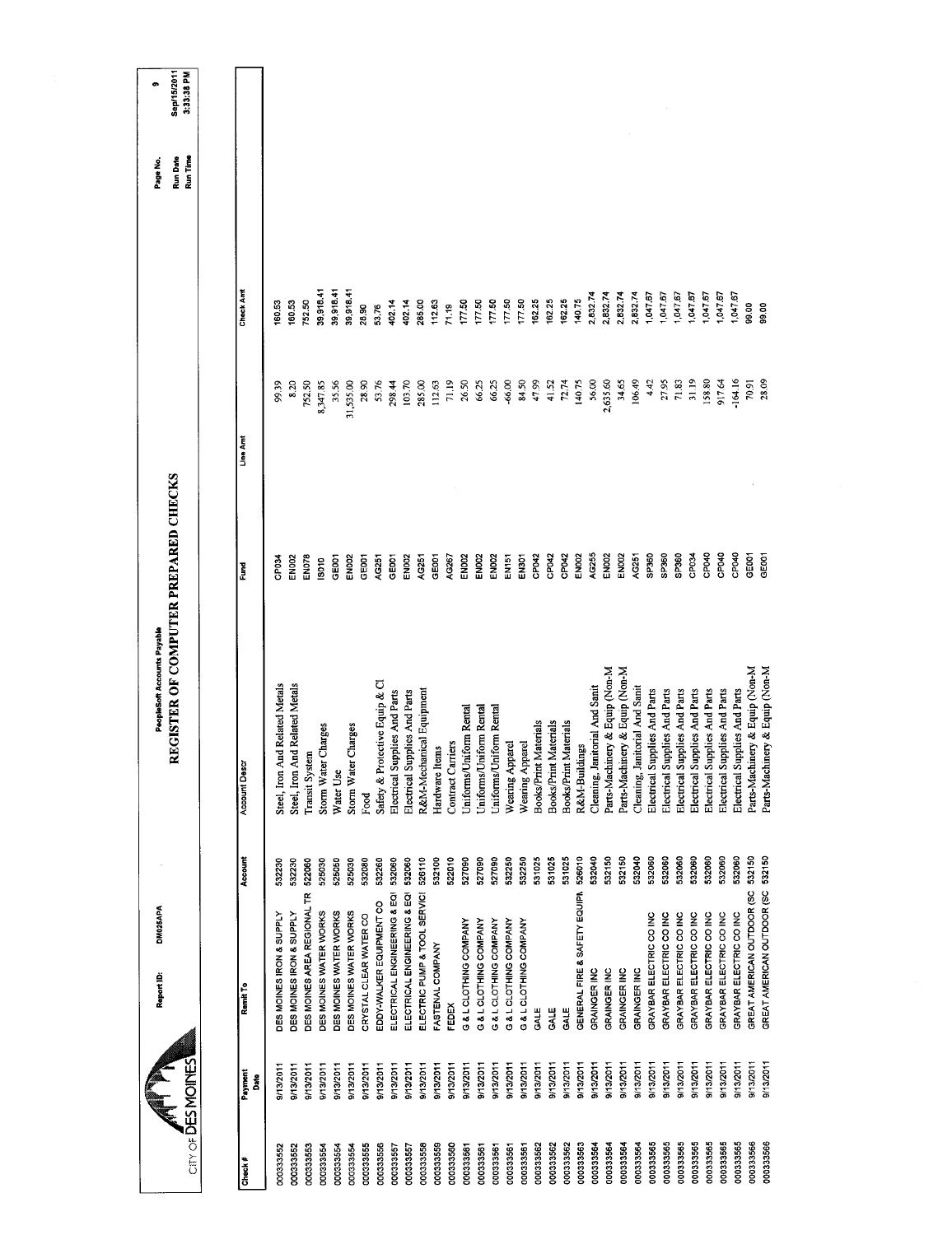| CITY OF DES MOINES<br>9/13/2011<br>9/13/2011<br>9/13/2011<br>Payment<br>នឹ<br>Check# |                            |         | REGISTER OF COMPUTER PREPARED CHECKS |                   |           |            | Run Time<br>Run Date | Sep/15/2011<br>3:33:38 PM |
|--------------------------------------------------------------------------------------|----------------------------|---------|--------------------------------------|-------------------|-----------|------------|----------------------|---------------------------|
|                                                                                      |                            |         |                                      |                   |           |            |                      |                           |
|                                                                                      |                            |         |                                      |                   |           |            |                      |                           |
| 000333568<br>000333568<br>000333567                                                  | Remit To                   | Account | <b>Account Descr</b>                 | Fund              | Line Amt  | Check Amt  |                      |                           |
|                                                                                      | HACH COMPANY               | 544200  | Electrical Equipment                 | AG257             | 6,968.00  | 6,968.00   |                      |                           |
|                                                                                      | HEWLETT PACKARD            | 544220  | Data Processing Hardware/Equip       | GE001             | 400.95    | 665.82     |                      |                           |
|                                                                                      | HEWLETT PACKARD            | 544220  | Data Processing Hardware/Equip       | GE001             | 80.19     | 665.82     |                      |                           |
| 9/13/2011<br>000333568                                                               | <b>HEWLETT PACKARD</b>     | 544220  | Data Processing Hardware/Equip       | GE001             | 104.49    | 665.82     |                      |                           |
| 9/13/2011<br>000333568                                                               | <b>HEWLETT PACKARD</b>     | 544220  | Data Processing Hardware/Equip       | GE001             | 80.19     | 665.82     |                      |                           |
| 9/13/2011<br>000333569                                                               | OWA COMMUNICATIONS NETWO   | 525190  | ICN-Video/Voice Conferencing         | EN002             | 2,464.86  | 2,464.86   |                      |                           |
| 8/13/2011<br>000333570                                                               | IOWA HEALTH SYSTEM         | 521020  | Consultants And Professional S       | SP720             | 49.50     | 104.50     |                      |                           |
| 9/13/2011<br>000333570                                                               | <b>OWA HEALTH SYSTEM</b>   | 521020  | Consultants And Professional S       | SP720             | 55.00     | 104.50     |                      |                           |
| 9/13/2011<br>000333571                                                               | OWA DIVISION OF LABOR      | 527500  | icenses And Permits                  | GEOOT             | 75.00     | 75.00      |                      |                           |
| 9/13/2011<br>000333572                                                               | PITTSBURGH PAINTS          | 532200  | Wood Finish Products                 | CP040             | 12.03     | 12.03      |                      |                           |
| 9/13/2011<br>000333573                                                               | <b>IOWA TITLE COMPANY</b>  | 521030  | Legal                                | SPO <sub>20</sub> | 125.00    | 125.00     |                      |                           |
| 9/13/2011<br>000333574                                                               | INLAND TRUCK PARTS COMPANY | 532150  | Parts-Machinery & Equip (Non-M       | GE001             | 112.40    | 395.97     |                      |                           |
| 9/13/2011<br>000333574                                                               | INLAND TRUCK PARTS COMPANY | 532150  | Parts-Machinery & Equip (Non-M       | GE001             | 93.40     | 395.97     |                      |                           |
| 9/13/2011<br>000333574                                                               | INLAND TRUCK PARTS COMPANY | 532150  | Parts-Machinery & Equip (Non-M       | GE001             | 190.17    | 395.97     |                      |                           |
| 9/13/2011<br>000333575                                                               | NTERSTATE POWER SYSTEM     | 526040  | R&M-Automotive Equipment             | <b>SD10</b>       | 3,172.01  | 5,207.29   |                      |                           |
| 9/13/2011<br>000333575                                                               | INTERSTATE POWER SYSTEM    | 526040  | R&M-Automotive Equipment             | IS010             | 1,175.02  | 5,207.29   |                      |                           |
| 9/13/2011<br>000333575                                                               | INTERSTATE POWER SYSTEM    | 526030  | R&M-Fixed Plant Equipment            | GE001             | 509.63    | 5,207.29   |                      |                           |
| 9/13/2011<br>000333575                                                               | NTERSTATE POWER SYSTEM     | 526040  | R&M-Automotive Equipment             | IS010             | 350.63    | 5,207.29   |                      |                           |
| 9/13/2011<br>000333576                                                               | JIMS JOHNS INC             | 527040  | Rent-Machinery & Mechanical Eq       | AG251             | 86.00     | 86.00      |                      |                           |
| 9/13/2011<br>000333577                                                               | KECK ENERGY                | 532180  | Motor Vehicles (Fuels And Lubr       | <b>ISO10</b>      | 28,353.58 | 138,333.66 |                      |                           |
| 9/13/2011<br>000333577                                                               | KECK ENERGY                | 532180  | Motor Vehicles (Fuels And Lubr       | 15010             | 23,688.75 | 38,333.66  |                      |                           |
| 9/13/2011<br>000333577                                                               | KECK ENERGY                | 532270  | Merchandise For Resale               | EN002             | 25,825.41 | 38,333.66  |                      |                           |
| 9/13/2011<br>000333577                                                               | KECK ENERGY                | 532180  | Motor Vehicles (Fuels And Lubr       | 15010             | 28,088.15 | 138,333.66 |                      |                           |
| 9/13/2011<br>000333577                                                               | KECK ENERGY                | 532180  | Motor Vehicles (Fuels And Lubr       | SO <sub>10</sub>  | 23,556.75 | 38,333.66  |                      |                           |
| 9/13/2011<br>000333577                                                               | KECK ENERGY                | 532180  | Motor Vehicles (Fuels And Lubr       | S010              | 3,099.25  | 38,333.66  |                      |                           |
| 9/13/2011<br>00033577                                                                | KECK ENERGY                | 532180  | Motor Vehicles (Fuels And Lubr       | 1081              | 1,930.94  | 38,333.66  |                      |                           |
| 9/13/2011<br>000333577                                                               | KECK ENERGY                | 532180  | Motor Vehicles (Fuels And Lubr       | 19010             | 2,154.52  | 138,333.66 |                      |                           |
| 9/13/2011<br>000333577                                                               | <b><i>CECK ENERGY</i></b>  | 532180  | Motor Vehicles (Fuels And Lubr       | S010              | 1,636.31  | 138,333,66 |                      |                           |
| 9/13/2011<br>000333578                                                               | <b>KOCH BROTHERS</b>       | 527140  | Copy Equipment Rental And Expe       | ISO10             | 207.06    | 208.76     |                      |                           |
| 9/13/2011<br>000333578                                                               | KOCH BROTHERS              | 527140  | Copy Equipment Rental And Expe       | GE001             | 1.70      | 208.76     |                      |                           |
| 9/13/2011<br>000333579                                                               | KRYGER GLASS CO            | 526040  | R&M-Automotive Equipment             | 19010             | 360.47    | 1,163.79   |                      |                           |
| 9/13/2011<br>000333579                                                               | <b>KRYGER GLASS CO</b>     | 526040  | R&M-Automotive Equipment             | S010              | 371.42    | 163.79     |                      |                           |
| 9/13/2011<br>000333579                                                               | KRYGER GLASS CO            | 526040  | R&M-Automotive Equipment             | IS010             | 273.45    | 1,163.79   |                      |                           |
| 9/13/2011<br>000333579                                                               | KRYGER GLASS CO            | 526040  | R&M-Automotive Equipment             | IS010             | 158.45    | 1,163.79   |                      |                           |
| 9/13/2011<br>000333580                                                               | EACHMAN LUMBER COMPANY     | 532140  | Lumber, Wood Products And Insu       | SP360             | 9.20      | 3.20       |                      |                           |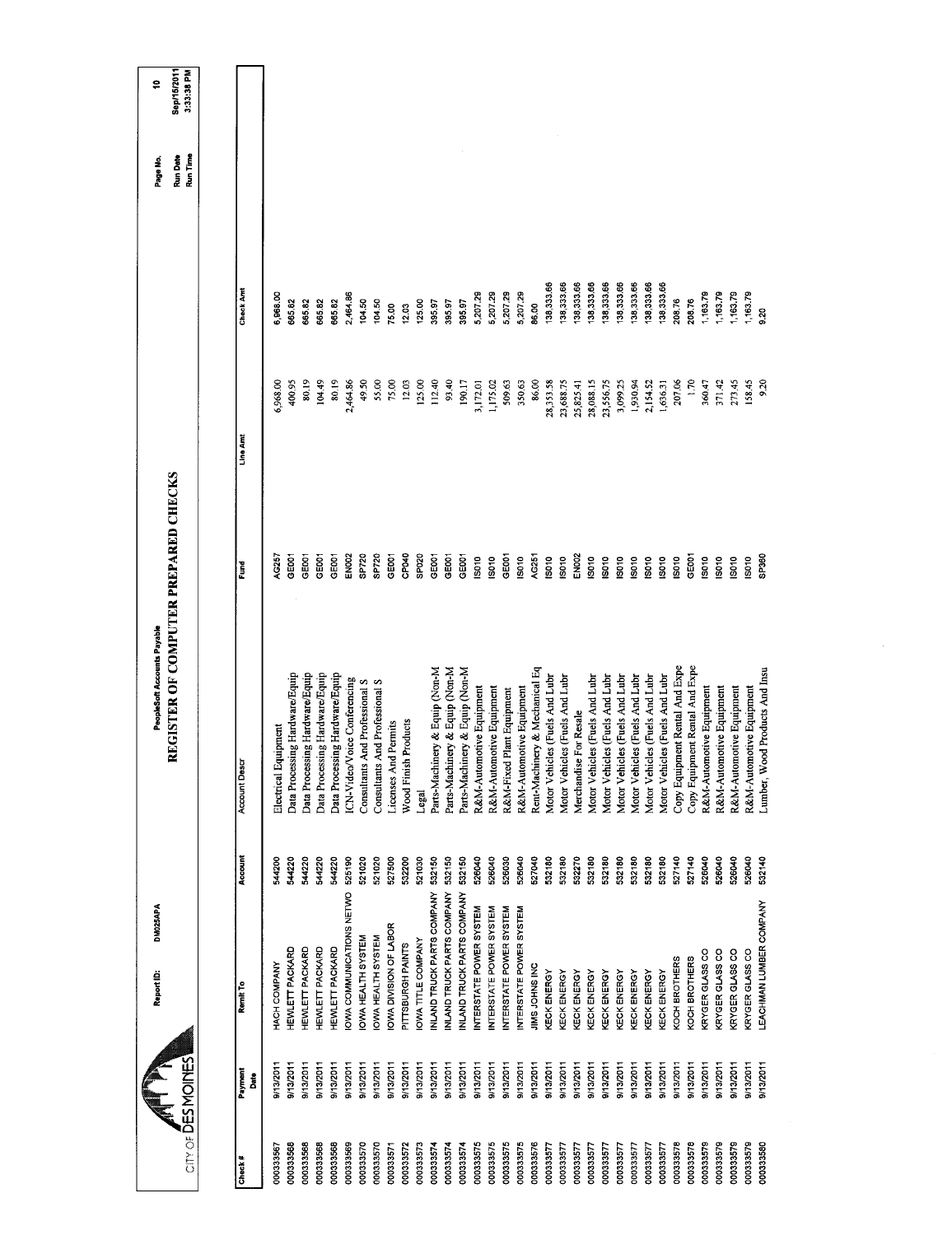| City of DES MOINES |                  | DM025APA<br>Report ID:         |         | REGISTER OF COMPUTER PREPARED CHECKS<br>PeopleSoft Accounts Payable |                   |           |           | Run Time<br>Run Date<br>Page No. | Sep/15/2011<br>3:33:38 PM<br>∓ |
|--------------------|------------------|--------------------------------|---------|---------------------------------------------------------------------|-------------------|-----------|-----------|----------------------------------|--------------------------------|
|                    |                  |                                |         |                                                                     |                   |           |           |                                  |                                |
| Check#             | Payment<br>å     | Remit To                       | Account | Account Descr                                                       | Fund              | Line Amt  | Check Amt |                                  |                                |
| 00033358           | 9/13/2011        | HB LEISEROWITZ COMPANY         | 532170  | Minor Equipment And Hand Tools                                      | GEOOT             | 93.96     | 421.96    |                                  |                                |
| 000333581          | 9/13/2011        | HB LEISEROWITZ COMPANY         | 531030  | Photographic And Video Supplie                                      | EN151             | 328.00    | 421.96    |                                  |                                |
| 000333582          | 9/13/2011        | LOGAN CONTRACTORS SUPPLY       | 532020  | Asphalt And Asphalt Products                                        | FN002             | 2,613.48  | 2,613.48  |                                  |                                |
| 000333583          | 9/13/2011        | <b>M &amp; M SALES COMPANY</b> | 526060  | R&M-Office Equipment                                                | EN <sub>101</sub> | 9.20      | 9.20      |                                  |                                |
| 000333584          | 9/13/2011        | MENARDS INC (14TH)             | 532100  | Hardware Items                                                      | <b>EN002</b>      | 98.38     | 1,452.86  |                                  |                                |
| 000333584          | B/13/2011        | MENARDS INC (14TH)             | 532100  | Hardware Items                                                      | <b>EN002</b>      | 79.54     | 452.86    |                                  |                                |
| 000333584          | 9/13/2011        | MENARDS INC (14TH)             | 532100  | Hardware Items                                                      | <b>EN002</b>      | 279.41    | 452.86    |                                  |                                |
| 000333584          | 9/13/2011        | MENARDS INC (14TH)             | 532100  | Hardware Items                                                      | GE001             | 3.60      | 1,452.86  |                                  |                                |
| 000333584          | 9/13/2011        | MENARDS INC (14TH)             | 532100  | Hardware Items                                                      | GE001             | 4.99      | 1,452.86  |                                  |                                |
| 000333584          | 9/13/2011        | MENARDS INC (14TH)             | 532100  | tems<br>Hardware I                                                  | GEOOT             | 20.99     | 452.86    |                                  |                                |
| 000333584          | 9/13/2011        | MENARDS INC (14TH)             | 532100  | Hardware Items                                                      | GEOOT             | 33,20     | 1,452.86  |                                  |                                |
| 000333584          | 9/13/2011        | MENARDS INC (14TH)             | 532100  | Hardware Items                                                      | GE001             | 40.43     | 1,452.86  |                                  |                                |
| 000333584          | 9/13/2011        | MENARDS INC (14TH)             | 532140  | Lumber, Wood Products And Insu                                      | CP040             | 19.76     | 1,452.86  |                                  |                                |
| 000333584          | 9/13/2011        | MENARDS INC (14TH)             | 532140  | Lumber, Wood Products And Insu                                      | CP034             | 2.88      | 1,452.86  |                                  |                                |
| 000333584          | 9/13/2011        | MENARDS INC (14TH)             | 532140  | Lumber, Wood Products And Insu                                      | CP <sub>034</sub> | 124.02    | 452.86    |                                  |                                |
| 000333584          | 9/13/2011        | MENARDS INC (14TH)             | 532140  | Lumber, Wood Products And Insu                                      | CP034             | 5.94      | 1,452.86  |                                  |                                |
| 000333584          | 9/13/2011        | <b>MENARDS INC (14TH)</b>      | 532140  | Lumber, Wood Products And Insu                                      | CP034             | 35.24     | 1,452.86  |                                  |                                |
| 000333584          | 9/13/2011        | MENARDS INC (14TH)             | 532100  | Hardware Items                                                      | GEOOT             | 301.17    | 1,452.86  |                                  |                                |
| 000333584          | 9/13/2011        | MENARDS INC (14TH)             | 532140  | Lumber, Wood Products And Insu                                      | CP034             | 51.55     | 1,452.86  |                                  |                                |
| 000333584          | 9/13/2011        | MENARDS INC (14TH)             | 532140  | Lumber, Wood Products And Insu                                      | CP034             | 93.59     | 452.86    |                                  |                                |
| 000333584          | 9/13/2011        | MENARDS INC (14TH)             | 532100  | Hardware Items                                                      | GE001             | 9.98      | 1,452.86  |                                  |                                |
| 000333584          | 9/13/2011        | MENARDS INC (14TH)             | 532100  | Hardware Items                                                      | GEOOT             | 58.80     | 1,452.86  |                                  |                                |
| 000333584          | 9/13/2011        | MENARDS INC (14TH)             | 532140  | Lumber, Wood Products And Insu                                      | CP034             | 23.61     | 452.86    |                                  |                                |
| 000333584          | 9/13/2011        | MENARDS INC (14TH)             | 532140  | Lumber, Wood Products And Insu                                      | AG251             | 48.15     | 452.86    |                                  |                                |
| 000333584          | 9/13/2011        | MENARDS INC (14TH)             | 532140  | Lumber, Wood Products And Insu                                      | AG251             | 99.44     | 1,452.86  |                                  |                                |
| 000333584          | 9/13/2011        | MENARDS INC (14TH)             | 532140  | Lumber, Wood Products And Insu                                      | CP034             | 6.83      | 1,452.86  |                                  |                                |
| 000333584          | 9/13/2011        | MENARDS INC (14TH)             | 532140  | Lumber, Wood Products And Insu                                      | CP034             | 636       | 1,452.86  |                                  |                                |
| 000333584          | 9/13/2011        | MENARDS INC (14TH)             | 532140  | Lumber, Wood Products And Insu                                      | CP034             | 5.00      | 452.86    |                                  |                                |
| 000333585          | B/13/2011        | <b>METRO WASTE AUTHORITY</b>   | 527680  | Landfill Dump Fees                                                  | EN151             | 61,906.35 | 55,610.50 |                                  |                                |
| 000333585          | 9/13/2011        | <b>METRO WASTE AUTHORITY</b>   | 527510  | Cleaning And Painting                                               | EN151             | 340.34    | 55,610.50 |                                  |                                |
| 000333585          | 9/13/2011        | METRO WASTE AUTHORITY          | 527680  | Landfill Dump Fees                                                  | EN <sub>151</sub> | 1,664.36  | 55,610.50 |                                  |                                |
| 000333585          | 9/13/2011        | <b>METRO WASTE AUTHORITY</b>   | 527680  | Landfill Dump Fees                                                  | GE001             | 1,699.45  | 55,610.50 |                                  |                                |
| 000333586          | 9/13/2011        | STIVERS FORD                   | 526040  | R&M-Automotive Equipment                                            | IS010             | 59.95     | 59,95     |                                  |                                |
| 000333587          | <b>D/13/2011</b> | <b>MIDWEST WHEEL COMPANIES</b> | 532150  | Parts-Machinery & Equip (Non-M                                      | GEOO1             | 50.34     | 250.83    |                                  |                                |
| 000333587          | 9/13/2011        | MIDWEST WHEEL COMPANIES        | 532190  | icles (Parts And Supp<br>Motor Vehi                                 | GE001             | 27.08     | 250.83    |                                  |                                |
|                    |                  |                                |         |                                                                     |                   |           |           |                                  |                                |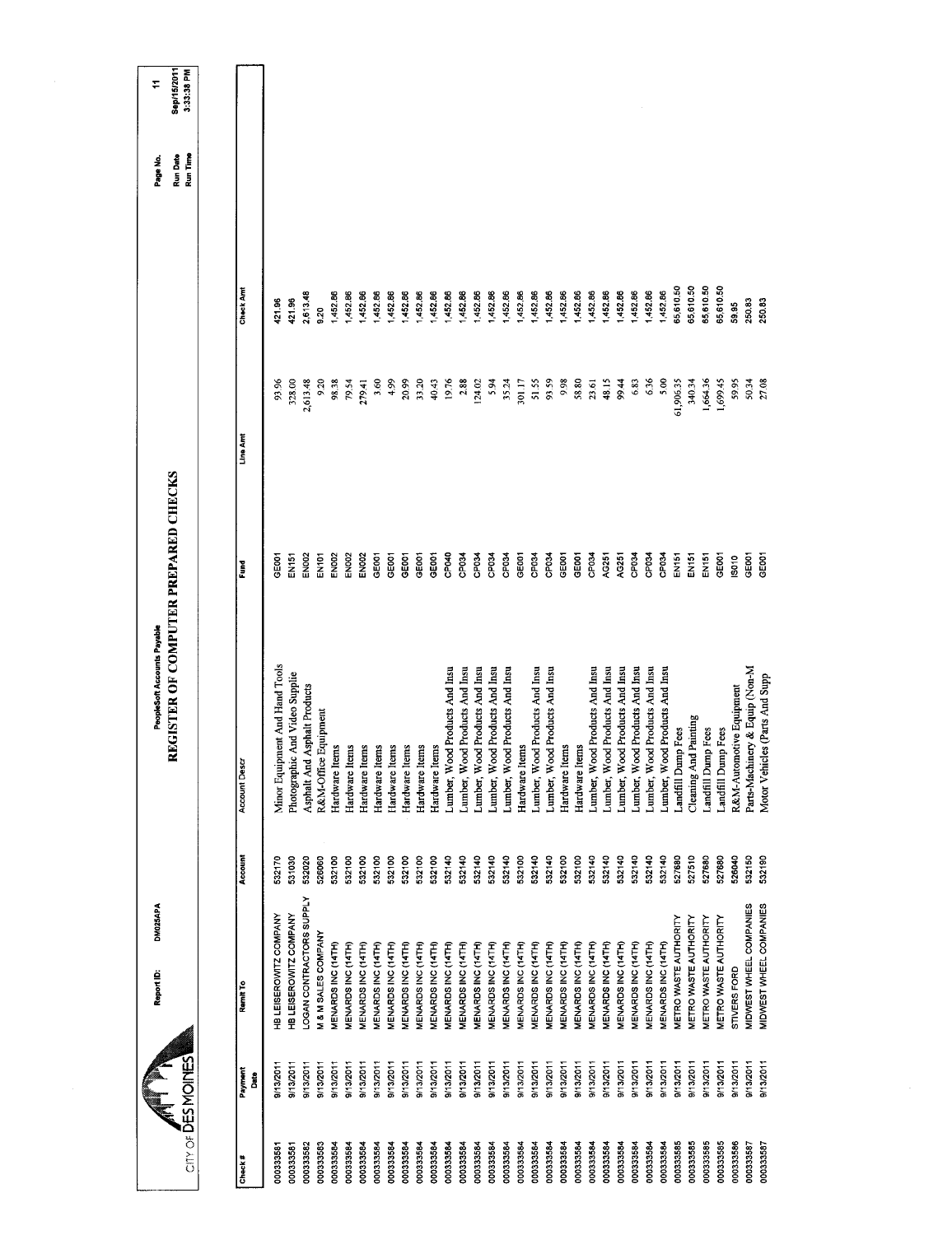| City of DES MOINES |                        | DM025APA<br>Report ID:           |         | REGISTER OF COMPUTER PREPARED CHECKS<br>PeopleSoft Accounts Payable |                   |           |                  | Run Time<br>Run Date<br>Page No. | Sep/15/2011<br>3:33:38 PM<br>٩ |
|--------------------|------------------------|----------------------------------|---------|---------------------------------------------------------------------|-------------------|-----------|------------------|----------------------------------|--------------------------------|
|                    |                        |                                  |         |                                                                     |                   |           |                  |                                  |                                |
| Check#             | Payment<br><b>Bate</b> | Remit <sub>To</sub>              | Account | <b>Account Descr</b>                                                | Fund              | Line Amt  | <b>Check Amt</b> |                                  |                                |
| 000333587          | 9/13/2011              | MIDWEST WHEEL COMPANIES          | 532190  | icles (Parts And Supp<br>Motor Veh                                  | <b>GEOOT</b>      | 173.41    | 250.83           |                                  |                                |
| 000333588          | 9/13/2011              | MILLERS HARDWARE INC             | 532100  | tems<br>Hardware!                                                   | GE001             | 10.99     | 10.99            |                                  |                                |
| 000333589          | 9/13/2011              | <b><i>MOMAR INCORPORATED</i></b> | 532030  | And Gases - Non-Clea<br><b>Chemicals</b>                            | EN002             | 2,330.42  | 2,330.42         |                                  |                                |
| 000333590          | 9/13/2011              | <b>VIR LASER</b>                 | 531040  | Computer (Data Processing)                                          | <b>GEOOT</b>      | 138.00    | 138.00           |                                  |                                |
| 000333591          | 9/13/2011              | MUNICIPAL SUPPLY INC             | 532170  | Minor Equipment And Hand Tools                                      | ENDOO             | 366.10    | 759.70           |                                  |                                |
| 000333591          | 9/13/2011              | <b>MUNICIPAL SUPPLY INC</b>      | 532200  | Wood Finish Products                                                | ENOOO             | 393,60    | 759.70           |                                  |                                |
| 000333592          | 9/13/2011              | <b>NAPA DISTRIBUTION CENTER</b>  | 532190  | Motor Vehicles (Parts And Supp                                      | EN002             | 105.33    | 22,541.67        |                                  |                                |
| 000333592          | 9/13/2011              | <b>NAPA DISTRIBUTION CENTER</b>  | 532190  | Motor Vehicles (Parts And Supp                                      | GEOOT             | $-108.00$ | 22,541.67        |                                  |                                |
| 000333592          | 9/13/2011              | <b>VAPA DISTRIBUTION CENTER</b>  | 532190  | Motor Vehicles (Parts And Supp                                      | GEOOT             | 1,259.79  | 22,541.67        |                                  |                                |
| 000333592          | 9/13/2011              | <b>VAPA DISTRIBUTION CENTER</b>  | 532150  | Parts-Machinery & Equip (Non-M                                      | GEOOT             | 13.01     | 22,541.67        |                                  |                                |
| 000333592          | 9/13/2011              | <b>VAPA DISTRIBUTION CENTER</b>  | 532150  | Parts-Machinery & Equip (Non-M                                      | GE001             | 49.10     | 22,541.67        |                                  |                                |
| 000333592          | 9/13/2011              | <b>VAPA DISTRIBUTION CENTER</b>  | 532150  | Parts-Machinery & Equip (Non-M                                      | GE001             | 34.47     | 22,541.67        |                                  |                                |
| 000333592          | 9/13/2011              | <b>VAPA DISTRIBUTION CENTER</b>  | 532150  | Parts-Machinery & Equip (Non-M                                      | GE001             | 19.23     | 22,541.67        |                                  |                                |
| 000333592          | 9/13/2011              | NAPA DISTRIBUTION CENTER         | 532150  | Parts-Machinery & Equip (Non-M                                      | GE001             | 110.30    | 22,541.67        |                                  |                                |
| 000333592          | 9/13/2011              | NAPA DISTRIBUTION CENTER         | 532150  | Parts-Machinery & Equip (Non-M                                      | GEOOT             | 61.64     | 22,541.67        |                                  |                                |
| 000333592          | 9/13/2011              | NAPA DISTRIBUTION CENTER         | 521330  | Contracted Labor - Non Clerica                                      | IS010             | 21,095.00 | 22,541.67        |                                  |                                |
| 000333593          | 9/13/2011              | NICHOLS CONTROLS & SUPPLY        | 532150  | Parts-Machinery & Equip (Non-M                                      | GE001             | 66.46     | 552.47           |                                  |                                |
| 000333593          | 9/13/2011              | NICHOLS CONTROLS & SUPPLY        | 532060  | Electrical Supplies And Parts                                       | AG251             | 207.01    | 552.47           |                                  |                                |
| 000333593          | 9/13/2011              | NICHOLS CONTROLS & SUPPLY        | 532060  | Electrical Supplies And Parts                                       | AG251             | 279.00    | 552.47           |                                  |                                |
| 000333594          | 9/13/2011              | AMSAN                            | 532040  | anitorial And Sanit<br>Cleaning,                                    | GE001             | 130.62    | 2,001.14         |                                  |                                |
| 000333594          | 9/13/2011              | <b>AMSAN</b>                     | 532040  | anitorial And Sanit<br>Cleaning.                                    | GE001             | 466.25    | 2,001.14         |                                  |                                |
| 000333594          | 9/13/2011              | <b>AMSAN</b>                     | 532040  | anitorial And Sanit<br>Cleaning, J                                  | GE001             | 203.50    | 2,001.14         |                                  |                                |
| 000333594          | 9/13/2011              | <b>AMSAN</b>                     | 532040  | anitorial And Sanit<br>Cleaning, J                                  | GE001             | 84.02     | 2,001.14         |                                  |                                |
| 000333594          | 9/13/2011              | AMSAN                            | 532040  | anitorial And Sanit<br>Cleaning,                                    | EN002             | 1,116.75  | 2,001.14         |                                  |                                |
| 000333595          | 9/13/2011              | BLACK BOX NETWORK SERVICES       | 525160  | Tele-Service Calls (Non-Revolv                                      | IS033             | 115.00    | 115.00           |                                  |                                |
| 000333596          | 9/13/2011              | OLSON MANUFACTURING AND DI       | 532140  | Lumber, Wood Products And Insu                                      | CPD4D             | 128.15    | 128.15           |                                  |                                |
| 000333597          | 9/13/2011              | PER MAR SECURITY & RESEARCH      | 521060  | Protection/Security                                                 | GE <sub>001</sub> | 655.55    | 655.55           |                                  |                                |
| 000333598          | 9/13/2011              | POLK COUNTY RECORDER             | 521035  | ROW Legal & Misc. Costs                                             | CP <sub>038</sub> | 22.00     | 64.00            |                                  |                                |
| 000333598          | 9/13/2011              | POLK COUNTY RECORDER             | 521030  | Legal                                                               | GE001             | 42.00     | 64.00            |                                  |                                |
| 000333599          | 9/13/2011              | POOL TECH MIDWEST INC            | 532150  | Parts-Machinery & Equip (Non-M                                      | GE <sub>001</sub> | 6.90      | 802.85           |                                  |                                |
| 000333599          | 9/13/2011              | POOL TECH MIDWEST INC            | 532150  | Parts-Machinery & Equip (Non-M                                      | GE001             | 110.95    | 802.85           |                                  |                                |
| 000333599          | 9/13/2011              | POOL TECH MIDWEST INC            | 532150  | Parts-Machinery & Equip (Non-M                                      | GE001             | 300.00    | 802.85           |                                  |                                |
| 000333599          | 9/13/2011              | POOL TECH MIDWEST INC            | 532150  | Parts-Machinery & Equip (Non-M                                      | GE001             | 385.00    | 802.85           |                                  |                                |
| 000333600          | 9/13/2011              | PRODUCTS INC                     | 532210  | Sewage And Drainage<br>Plumbing,                                    | GE001             | 78.65     | 78.65            |                                  |                                |
| 000333801          | 9/13/2011              | BOUND TREE MEDICAL LLC           | 532160  | Medical And Laboratory                                              | <b>CEOOT</b>      | 365.84    | <b>653.84</b>    |                                  |                                |
|                    |                        |                                  |         |                                                                     |                   |           |                  |                                  |                                |
|                    |                        |                                  |         |                                                                     |                   |           |                  |                                  |                                |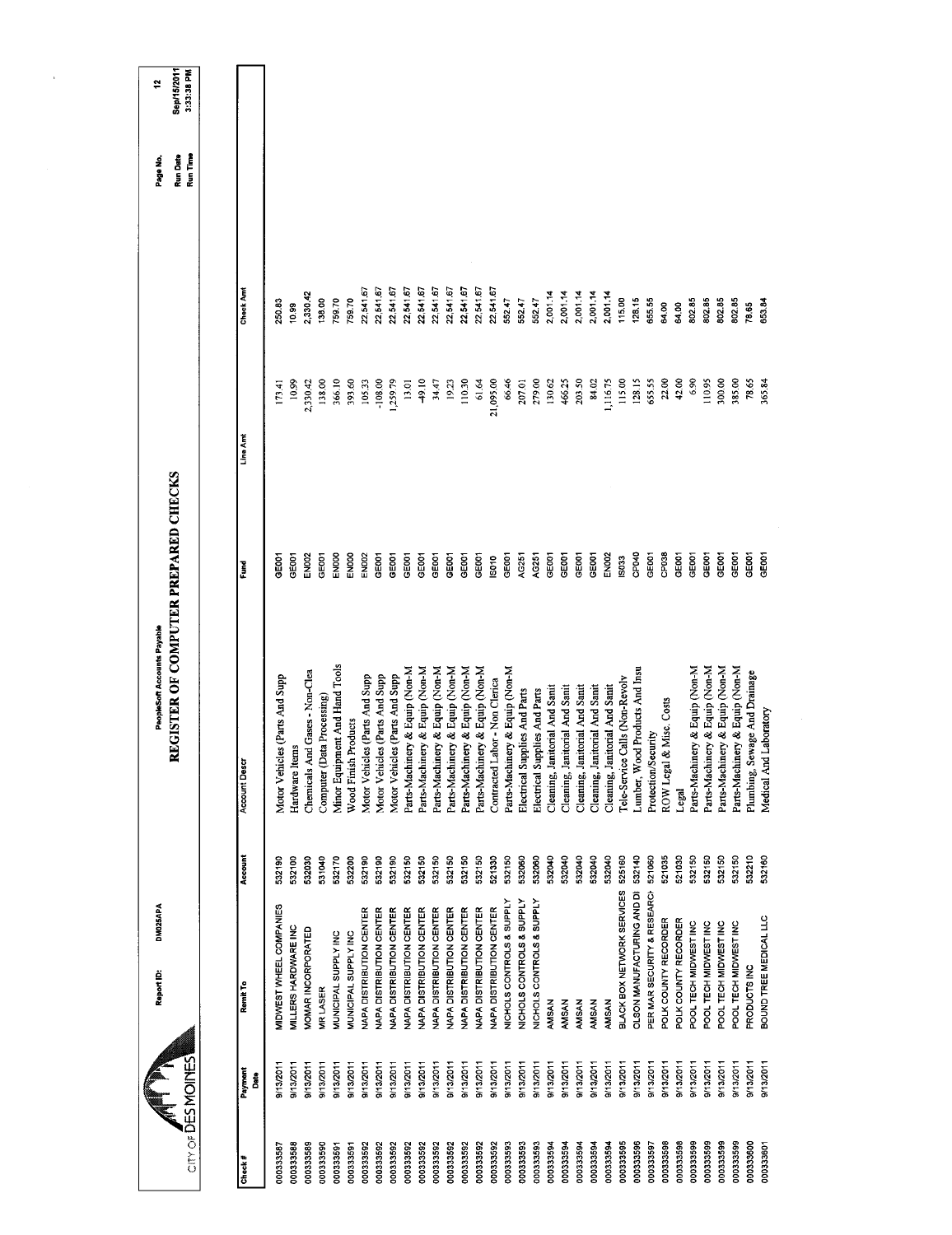| CITY OF DES MOINES |                  | DM025APA<br>Report ID:            |         | REGISTER OF COMPUTER PREPARED CHECKS<br>PeopleSoft Accounts Payable |              |          |           | Run Date<br>Run Time<br>Page No. | Sep/15/2011<br>3:33:38 PM<br>P |
|--------------------|------------------|-----------------------------------|---------|---------------------------------------------------------------------|--------------|----------|-----------|----------------------------------|--------------------------------|
|                    |                  |                                   |         |                                                                     |              |          |           |                                  |                                |
| Check#             | Payment<br>Date  | Remit To                          | Account | Account Desc                                                        | Ěurd         | Line Amt | Check Amt |                                  |                                |
| 000333601          | 9/13/2011        | BOUND TREE MEDICAL LLC            | 532160  | Medical And Laboratory                                              | <b>POOS</b>  | 288.00   | 653.84    |                                  |                                |
| 000333602          | 9/13/2011        | QUALITY PAINTING CO               | 521315  | Graffiti Removal<br>Contracted                                      | GE001        | 541.57   | 6,575.38  |                                  |                                |
| 000333602          | 9/13/2011        | QUALITY PAINTING CO               | 521315  | Graffiti Removal<br>Contracted                                      | 3E001        | 1,805.60 | 6,575.38  |                                  |                                |
| 000333502          | 9/13/2011        | QUALITY PAINTING CO               | 521315  | Graffiti Removal<br>Contracted                                      | GED01        | 570.26   | 6,575.38  |                                  |                                |
| 000333602          | 9/13/2011        | QUALITY PAINTING CO               | 521315  | Graffiti Removal<br>Contracted                                      | GE001        | 419.31   | 6,575.38  |                                  |                                |
| 000333602          | 9/13/2011        | QUALITY PAINTING CO               | 521315  | Graffiti Removal<br>Contracted                                      | GEOO1        | 152.25   | 6.575.38  |                                  |                                |
| 000333602          | 9/13/2011        | QUALITY PAINTING CO               | 526020  | Owned Capital Improve<br>R&M-City                                   | CP040        | 3,086.39 | 6,575.38  |                                  |                                |
| 000333603          | 9/13/2011        | RUAN CENTER CORPORATION           | 527110  | Rent-Non City Radio & Electron                                      | AG255        | 75.00    | 75,00     |                                  |                                |
| 000333604          | <b>9/13/2011</b> | RYKO MANUFACTURING CO             | 526030  | R&M-Fixed Plant Equipment                                           | IS010        | 850.00   | 850.00    |                                  |                                |
| 000333605          | 9/13/2011        | SECURITY EQUIPMENT INC            | 526100  | R&M-Data Processing Equipment                                       | <b>EN002</b> | 134.00   | 134.00    |                                  |                                |
| 000333606          | 9/13/2011        | <b>SECURITY LOCKSMITHS</b>        | 526090  | R&M-Miscellaneous Equipment Or                                      | GE001        | 68.00    | 166.02    |                                  |                                |
| 000333606          | 9/13/2011        | SECURITY LOCKSMITHS               | 532100  | Hardware Items                                                      | ENOOD        | 48.02    | 166.02    |                                  |                                |
| 000333606          | 9/13/2011        | SECURITY LOCKSMITHS               | 526090  | R&M-Miscellaneous Equipment Or                                      | GE001        | 50.00    | 166.02    |                                  |                                |
| 000333607          | 9/13/2011        | SENECA COMPANIES                  | 526040  | R&M-Automotive Equipment                                            | <b>S010</b>  | 491.16   | 491.16    |                                  |                                |
| 000333608          | 9/13/2011        | SPECIALIZED WHOLESALE AND T       | 532180  | Motor Vehicles (Fuels And Lubr                                      | <b>ISO10</b> | 150,00   | 450.00    |                                  |                                |
| 000333608          | 9/13/2011        | SPECIALIZED WHOLESALE AND T       | 532180  | Motor Vehicles (Fuels And Lubr                                      | IS010        | 150.00   | 450.00    |                                  |                                |
| 000333608          | 9/13/2011        | SPECIALIZED WHOLESALE AND T       | 532180  | Motor Vehicles (Fuels And Lubr                                      | isoto        | 150,00   | 450,00    |                                  |                                |
| 000333609          | 8/13/2011        | SPRAYER SPECIALTIES INC           | 532210  | Plumbing, Sewage And Drainage                                       | GEOOT        | 214.18   | 583.39    |                                  |                                |
| 000333609          | 9/13/2011        | SPRAYER SPECIALTIES INC           | 526050  | R&M-Operating & Construction E                                      | EN000        | 369.21   | 583.39    |                                  |                                |
| 000333610          | 9/13/2011        | STAR EQUIPMENT LTD                | 532140  | Lumber, Wood Products And Insu                                      | GE001        | 85.02    | 2,023.02  |                                  |                                |
| 000333610          | 9/13/2011        | STAR EQUIPMENT LTD                | 532170  | Minor Equipment And Hand Tools                                      | SP360        | 151.04   | 2,023.02  |                                  |                                |
| 000333610          | 9/13/2011        | STAR EQUIPMENT LTD                | 532170  | Minor Equipment And Hand Tools                                      | SP360        | 47.08    | 2,023.02  |                                  |                                |
| 000333610          | 9/13/2011        | STAR EQUIPMENT LTD                | 532170  | Minor Equipment And Hand Tools                                      | EN000        | 75.71    | 2,023.02  |                                  |                                |
| 000333610          | 9/13/2011        | STAR EQUIPMENT LTD                | 532170  | Minor Equipment And Hand Tools                                      | <b>EN000</b> | 887.00   | 2,023.02  |                                  |                                |
| 000333610          | 9/13/2011        | STAR EQUIPMENT LTD                | 532170  | Minor Equipment And Hand Tools                                      | ENOOO        | 754.00   | 2,023.02  |                                  |                                |
| 000333610          | 9/13/2011        | STAR EQUIPMENT LTD                | 532170  | Minor Equipment And Hand Tools                                      | ENOOD        | 23.17    | 2,023.02  |                                  |                                |
| 000333811          | 9/13/2011        | STETSON BUILDING PRODUCTS II      | 532010  | Agricultural And Horticultural                                      | ENOOO        | 102.88   | 102.88    |                                  |                                |
| 000333612          | 9/13/2011        | TRANS-IOWA EQUIPMENT CO           | 532150  | Parts-Machinery & Equip (Non-M                                      | <b>EN002</b> | 166.23   | 166.23    |                                  |                                |
| 000333613          | B/13/2011        | <b>MTI DISTRIBUTING</b>           | 532150  | Parts-Machinery & Equip (Non-M                                      | GE001        | 2,500.00 | 3,179.35  |                                  |                                |
| 000333613          | 9/13/2011        | <b>MTI DISTRIBUTING</b>           | 532150  | Parts-Machinery & Equip (Non-M                                      | GE001        | 64.89    | 3,179.35  |                                  |                                |
| 000333613          | 9/13/2011        | MTI DISTRIBUTING                  | 532150  | Parts-Machinery & Equip (Non-M                                      | GE001        | 136.31   | 3,179.35  |                                  |                                |
| 000333613          | 9/13/2011        | <b>MTI DISTRIBUTING</b>           | 532150  | Parts-Machinery & Equip (Non-M                                      | GE001        | 116.98   | 3,179.35  |                                  |                                |
| 000333613          | 8/13/2011        | <b>MTI DISTRIBUTING</b>           | 532150  | Parts-Machinery & Equip (Non-M                                      | GE001        | 306.16   | 3,179.35  |                                  |                                |
| 000333613          | 9/13/2011        | <b>MTI DISTRIBUTING</b>           | 532150  | Parts-Machinery & Equip (Non-M                                      | EN002        | 55.01    | 3,179.35  |                                  |                                |
| 000333614          | 9/13/2011        | <b>TRIPLETT OFFICE ESSENTIALS</b> | 531010  | General Office                                                      | GE001        | 517.21   | 517.21    |                                  |                                |
|                    |                  |                                   |         |                                                                     |              |          |           |                                  |                                |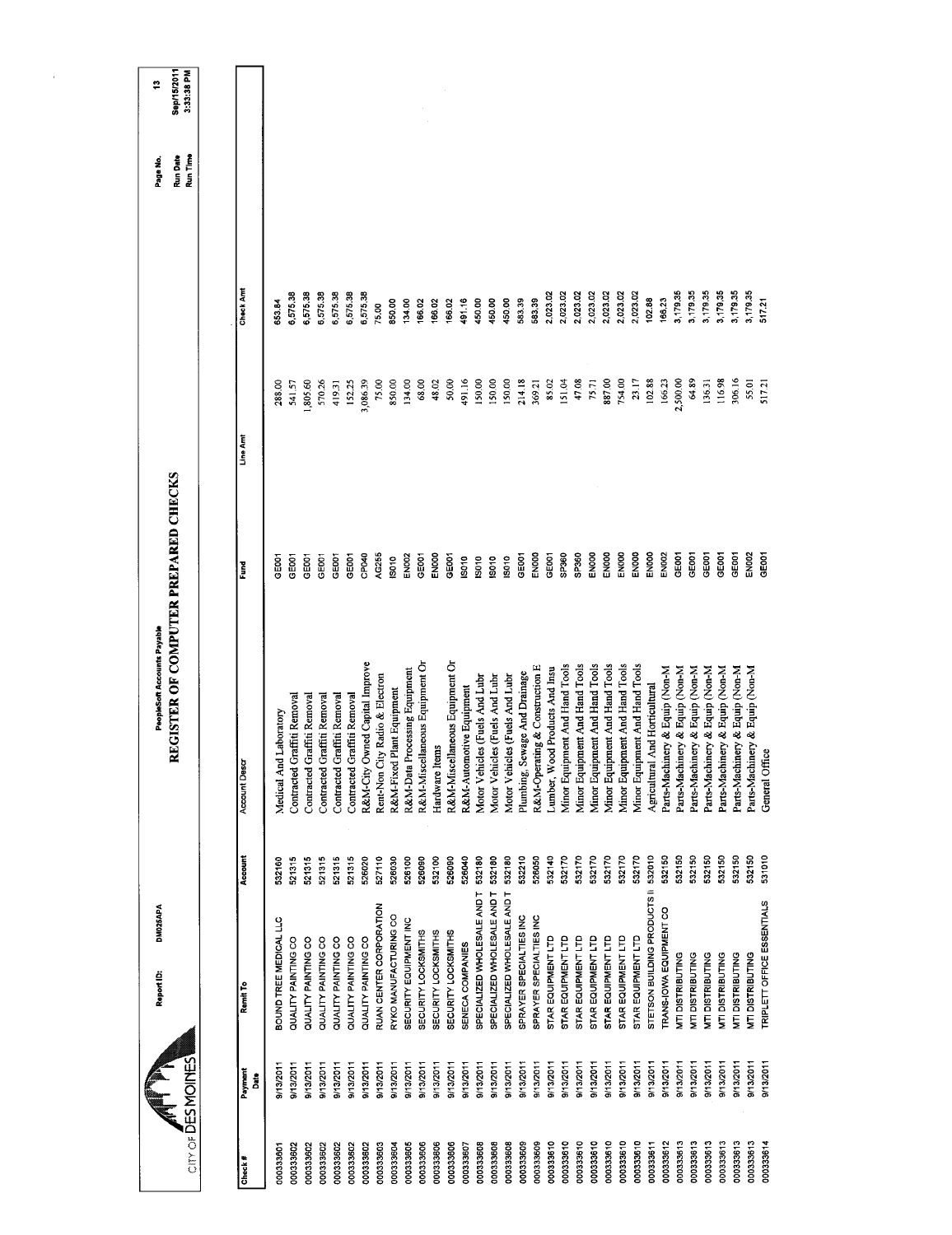| Sep/15/2011<br>3:33:38 PM<br>Run Date<br>Run Time<br>Check Amt<br>2,162.16<br>2,162.16<br>2,162.16<br>2,162.16<br>2,162.16<br>2,162.16<br>2,162.16<br>2,162.16<br>2,162.16<br>2,162.16<br>2,162.16<br>2,100.45<br>2,100.45<br>1,536.63<br>1,536.63<br>536.63<br>2,457.90<br>1,536.63<br>2,737.21<br>2,737.21<br>2,737.21<br>154.50<br>361.96<br>600.00<br>154,50<br>154.50<br>779.61<br>154.50<br>154.50<br>154.50<br>154.50<br>331.17<br>331.17<br>77.75<br>77.75<br>150,00<br>27.50<br>46.96<br>42.56<br>40.59<br>33.46<br>5.85<br>361,96<br>600.00<br>150.00<br>41.63<br>23.40<br>21.56<br>17.88<br>57.66<br>11.56<br>955<br>33.26<br>$-68.83$<br>2,800.19<br>48.31<br>182.51<br>376.36<br>929.45<br>1,661.41<br>439.04<br>12.94<br>64.81<br>2,457.90<br>22.99<br>12.47<br>7.01<br>779.61<br>150.00<br>181.17<br>Line Ami<br>REGISTER OF COMPUTER PREPARED CHECKS<br>GEOD1<br>GEOOT<br>GEOOT<br>EN002<br>EN002<br>AG255<br>EN002<br>EN002<br><b>EN002</b><br><b>EN002</b><br>GEOD1<br>GEODT<br>GE001<br>GEOOT<br><b>EN002</b><br>GE001<br>GE001<br>GE001<br>GE001<br>GE001<br>EN002<br>EN002<br><b>EN002</b><br>EN002<br>ET901<br>GE001<br>EN <sub>DO2</sub><br>GEOOT<br>GEOOT<br>GE001<br><b>COSC</b><br>IS010<br>IS010<br>S010<br>IS040<br>Eund<br>Rent-Machinery & Mechanical Eq<br>Parts-Machinery & Equip (Non-M<br>Motor Vehicles (Parts And Supp<br>Miscellaneous Contractual Serv<br>Miscellaneous Contractual Serv<br>Cleaning, Janitorial And Sanit<br>R&M-Automotive Equipment<br>Telephone-Basic Line Service<br>R&M-Automotive Equipment<br>Electrical Supplies And Parts<br>Electrical Supplies And Parts<br>Electrical Supplies And Parts<br>Electrical Supplies And Parts<br>Uniforms/Uniform Rental<br>Uniforms/Uniform Rental<br>Uniforms/Uniform Rental<br>Uniforms/Uniform Rental<br>Jniforms/Uniform Rental<br>Uniforms/Uniform Rental<br>Uniforms/Uniform Rental<br>Jniforms/Uniform Rental<br>Jniforms/Uniform Rental<br>Solid Waste Collection<br>Solid Waste Collection<br>Telephone Service<br>Telephone Service<br>Contract Carriers<br>Hardware Items<br>Hardware Items<br>Hardware Items<br>Hardware Items<br>Hardware Items<br>Hardware Items<br>Rental Expense<br>Hardware Items<br><b>Account Descr</b><br>Account<br>527620<br>527650<br>527040<br>527070<br>532040<br>527620<br>527090<br>527090<br>527090<br>525155<br>528525<br>522010<br>532060<br>532060<br>532060<br>532060<br>527650<br>532190<br>527090<br>527090<br>527090<br>527090<br>527090<br>532100<br>532100<br>532100<br>525155<br>526040<br>527090<br>532150<br>526040<br>532100<br>532100<br>532100<br>532100<br>WASTE MANAGEMENT OF IOWA<br>WASTE MANAGEMENT OF IOWA<br><b>LIBERTY TIRE RECYCLING LLC</b><br>VAN METER INDUSTRIAL INC<br>VAN METER INDUSTRIAL INC<br>VAN METER INDUSTRIAL INC<br><b>VAN METER INDUSTRIAL INC</b><br>UNITED PARCEL SERVICE<br>ZEP SALES AND SERVICE<br>AIRGAS NORTH CENTRAL<br>AIRGAS NORTH CENTRAL<br>TRUE VALUE HARDWARE<br>TRUE VALUE HARDWARE<br>TRUE VALUE HARDWARE<br>TRUE VALUE HARDWARE<br>TRUE VALUE HARDWARE<br>TRUE VALUE HARDWARE<br>TRUE VALUE HARDWARE<br><b>TRUCK EQUIPMENT INC</b><br><b>RUCK EQUIPMENT INC</b><br>G & K SERVICES<br>G & K SERVICES<br>G & K SERVICES<br>G & K SERVICES<br>G & K SERVICES<br>G & K SERVICES<br>G & K SERVICES<br>G & K SERVICES<br>G & K SERVICES<br>G & K SERVICES<br>G & K SERVICES<br><b>CENTURYLINK</b><br><b>CENTURYLINK</b><br><b>CENTURYLINK</b><br>Remit To<br>YMCA<br>City of <b>DES MOINES</b><br>9/13/2011<br>9/13/2011<br>9/13/2011<br>9/13/2011<br>9/13/2011<br>9/13/2011<br>9/13/2011<br>9/13/2011<br>9/13/2011<br>9/13/2011<br>9/13/2011<br>9/13/2011<br>9/13/2011<br>9/13/2011<br>9/13/2011<br>9/13/2011<br>9/13/2011<br>9/13/2011<br>9/13/2011<br>9/13/2011<br>9/13/2011<br>9/13/2011<br>9/13/2011<br>9/13/2011<br>9/13/2011<br>9/13/2011<br>9/13/2011<br>9/13/2011<br>9/13/2011<br>9/13/2011<br>9/13/2011<br>9/13/2011<br>9/13/2011<br>9/13/2011<br>9/13/2011<br>Payment<br>នី<br>000333625<br>000333625<br>000333625<br>000333625<br>000333625<br>000333625<br>000333625<br>000333625<br>000333616<br>000333618<br>000333619<br>000333620<br>000333625<br>000333625<br>000333625<br>000333615<br>000333615<br>000333616<br>000333616<br>000333616<br>000333616<br>000333616<br>000333616<br>000333617<br>000333620<br>000333620<br>000333620<br>000333622<br>000333623<br>000333617<br>000333617<br>000333622<br>000333624<br>000333621<br>000333621<br>Check# |  | DM025APA<br>Report ID: | PeopleSoft Accounts Payable |  | Page No. | 4 |
|-------------------------------------------------------------------------------------------------------------------------------------------------------------------------------------------------------------------------------------------------------------------------------------------------------------------------------------------------------------------------------------------------------------------------------------------------------------------------------------------------------------------------------------------------------------------------------------------------------------------------------------------------------------------------------------------------------------------------------------------------------------------------------------------------------------------------------------------------------------------------------------------------------------------------------------------------------------------------------------------------------------------------------------------------------------------------------------------------------------------------------------------------------------------------------------------------------------------------------------------------------------------------------------------------------------------------------------------------------------------------------------------------------------------------------------------------------------------------------------------------------------------------------------------------------------------------------------------------------------------------------------------------------------------------------------------------------------------------------------------------------------------------------------------------------------------------------------------------------------------------------------------------------------------------------------------------------------------------------------------------------------------------------------------------------------------------------------------------------------------------------------------------------------------------------------------------------------------------------------------------------------------------------------------------------------------------------------------------------------------------------------------------------------------------------------------------------------------------------------------------------------------------------------------------------------------------------------------------------------------------------------------------------------------------------------------------------------------------------------------------------------------------------------------------------------------------------------------------------------------------------------------------------------------------------------------------------------------------------------------------------------------------------------------------------------------------------------------------------------------------------------------------------------------------------------------------------------------------------------------------------------------------------------------------------------------------------------------------------------------------------------------------------------------------------------------------------------------------------------------------------------------------------------------------------------------------------------------------------------------------------------------------------------------------------------------------------------------------------------------------------------------------------------------------------------------------------------------------------------------------------------------------------------------------------------------------------------------------------------------------------------------------------------------------------------------------------------------------------------------------------------------------------------------------------------------------------------------------------------------------------------------------------------------------------------------------------------------------------------------------------------------------------------------------------------------------------------------------|--|------------------------|-----------------------------|--|----------|---|
|                                                                                                                                                                                                                                                                                                                                                                                                                                                                                                                                                                                                                                                                                                                                                                                                                                                                                                                                                                                                                                                                                                                                                                                                                                                                                                                                                                                                                                                                                                                                                                                                                                                                                                                                                                                                                                                                                                                                                                                                                                                                                                                                                                                                                                                                                                                                                                                                                                                                                                                                                                                                                                                                                                                                                                                                                                                                                                                                                                                                                                                                                                                                                                                                                                                                                                                                                                                                                                                                                                                                                                                                                                                                                                                                                                                                                                                                                                                                                                                                                                                                                                                                                                                                                                                                                                                                                                                                                                                                         |  |                        |                             |  |          |   |
|                                                                                                                                                                                                                                                                                                                                                                                                                                                                                                                                                                                                                                                                                                                                                                                                                                                                                                                                                                                                                                                                                                                                                                                                                                                                                                                                                                                                                                                                                                                                                                                                                                                                                                                                                                                                                                                                                                                                                                                                                                                                                                                                                                                                                                                                                                                                                                                                                                                                                                                                                                                                                                                                                                                                                                                                                                                                                                                                                                                                                                                                                                                                                                                                                                                                                                                                                                                                                                                                                                                                                                                                                                                                                                                                                                                                                                                                                                                                                                                                                                                                                                                                                                                                                                                                                                                                                                                                                                                                         |  |                        |                             |  |          |   |
|                                                                                                                                                                                                                                                                                                                                                                                                                                                                                                                                                                                                                                                                                                                                                                                                                                                                                                                                                                                                                                                                                                                                                                                                                                                                                                                                                                                                                                                                                                                                                                                                                                                                                                                                                                                                                                                                                                                                                                                                                                                                                                                                                                                                                                                                                                                                                                                                                                                                                                                                                                                                                                                                                                                                                                                                                                                                                                                                                                                                                                                                                                                                                                                                                                                                                                                                                                                                                                                                                                                                                                                                                                                                                                                                                                                                                                                                                                                                                                                                                                                                                                                                                                                                                                                                                                                                                                                                                                                                         |  |                        |                             |  |          |   |
|                                                                                                                                                                                                                                                                                                                                                                                                                                                                                                                                                                                                                                                                                                                                                                                                                                                                                                                                                                                                                                                                                                                                                                                                                                                                                                                                                                                                                                                                                                                                                                                                                                                                                                                                                                                                                                                                                                                                                                                                                                                                                                                                                                                                                                                                                                                                                                                                                                                                                                                                                                                                                                                                                                                                                                                                                                                                                                                                                                                                                                                                                                                                                                                                                                                                                                                                                                                                                                                                                                                                                                                                                                                                                                                                                                                                                                                                                                                                                                                                                                                                                                                                                                                                                                                                                                                                                                                                                                                                         |  |                        |                             |  |          |   |
|                                                                                                                                                                                                                                                                                                                                                                                                                                                                                                                                                                                                                                                                                                                                                                                                                                                                                                                                                                                                                                                                                                                                                                                                                                                                                                                                                                                                                                                                                                                                                                                                                                                                                                                                                                                                                                                                                                                                                                                                                                                                                                                                                                                                                                                                                                                                                                                                                                                                                                                                                                                                                                                                                                                                                                                                                                                                                                                                                                                                                                                                                                                                                                                                                                                                                                                                                                                                                                                                                                                                                                                                                                                                                                                                                                                                                                                                                                                                                                                                                                                                                                                                                                                                                                                                                                                                                                                                                                                                         |  |                        |                             |  |          |   |
|                                                                                                                                                                                                                                                                                                                                                                                                                                                                                                                                                                                                                                                                                                                                                                                                                                                                                                                                                                                                                                                                                                                                                                                                                                                                                                                                                                                                                                                                                                                                                                                                                                                                                                                                                                                                                                                                                                                                                                                                                                                                                                                                                                                                                                                                                                                                                                                                                                                                                                                                                                                                                                                                                                                                                                                                                                                                                                                                                                                                                                                                                                                                                                                                                                                                                                                                                                                                                                                                                                                                                                                                                                                                                                                                                                                                                                                                                                                                                                                                                                                                                                                                                                                                                                                                                                                                                                                                                                                                         |  |                        |                             |  |          |   |
|                                                                                                                                                                                                                                                                                                                                                                                                                                                                                                                                                                                                                                                                                                                                                                                                                                                                                                                                                                                                                                                                                                                                                                                                                                                                                                                                                                                                                                                                                                                                                                                                                                                                                                                                                                                                                                                                                                                                                                                                                                                                                                                                                                                                                                                                                                                                                                                                                                                                                                                                                                                                                                                                                                                                                                                                                                                                                                                                                                                                                                                                                                                                                                                                                                                                                                                                                                                                                                                                                                                                                                                                                                                                                                                                                                                                                                                                                                                                                                                                                                                                                                                                                                                                                                                                                                                                                                                                                                                                         |  |                        |                             |  |          |   |
|                                                                                                                                                                                                                                                                                                                                                                                                                                                                                                                                                                                                                                                                                                                                                                                                                                                                                                                                                                                                                                                                                                                                                                                                                                                                                                                                                                                                                                                                                                                                                                                                                                                                                                                                                                                                                                                                                                                                                                                                                                                                                                                                                                                                                                                                                                                                                                                                                                                                                                                                                                                                                                                                                                                                                                                                                                                                                                                                                                                                                                                                                                                                                                                                                                                                                                                                                                                                                                                                                                                                                                                                                                                                                                                                                                                                                                                                                                                                                                                                                                                                                                                                                                                                                                                                                                                                                                                                                                                                         |  |                        |                             |  |          |   |
|                                                                                                                                                                                                                                                                                                                                                                                                                                                                                                                                                                                                                                                                                                                                                                                                                                                                                                                                                                                                                                                                                                                                                                                                                                                                                                                                                                                                                                                                                                                                                                                                                                                                                                                                                                                                                                                                                                                                                                                                                                                                                                                                                                                                                                                                                                                                                                                                                                                                                                                                                                                                                                                                                                                                                                                                                                                                                                                                                                                                                                                                                                                                                                                                                                                                                                                                                                                                                                                                                                                                                                                                                                                                                                                                                                                                                                                                                                                                                                                                                                                                                                                                                                                                                                                                                                                                                                                                                                                                         |  |                        |                             |  |          |   |
|                                                                                                                                                                                                                                                                                                                                                                                                                                                                                                                                                                                                                                                                                                                                                                                                                                                                                                                                                                                                                                                                                                                                                                                                                                                                                                                                                                                                                                                                                                                                                                                                                                                                                                                                                                                                                                                                                                                                                                                                                                                                                                                                                                                                                                                                                                                                                                                                                                                                                                                                                                                                                                                                                                                                                                                                                                                                                                                                                                                                                                                                                                                                                                                                                                                                                                                                                                                                                                                                                                                                                                                                                                                                                                                                                                                                                                                                                                                                                                                                                                                                                                                                                                                                                                                                                                                                                                                                                                                                         |  |                        |                             |  |          |   |
|                                                                                                                                                                                                                                                                                                                                                                                                                                                                                                                                                                                                                                                                                                                                                                                                                                                                                                                                                                                                                                                                                                                                                                                                                                                                                                                                                                                                                                                                                                                                                                                                                                                                                                                                                                                                                                                                                                                                                                                                                                                                                                                                                                                                                                                                                                                                                                                                                                                                                                                                                                                                                                                                                                                                                                                                                                                                                                                                                                                                                                                                                                                                                                                                                                                                                                                                                                                                                                                                                                                                                                                                                                                                                                                                                                                                                                                                                                                                                                                                                                                                                                                                                                                                                                                                                                                                                                                                                                                                         |  |                        |                             |  |          |   |
|                                                                                                                                                                                                                                                                                                                                                                                                                                                                                                                                                                                                                                                                                                                                                                                                                                                                                                                                                                                                                                                                                                                                                                                                                                                                                                                                                                                                                                                                                                                                                                                                                                                                                                                                                                                                                                                                                                                                                                                                                                                                                                                                                                                                                                                                                                                                                                                                                                                                                                                                                                                                                                                                                                                                                                                                                                                                                                                                                                                                                                                                                                                                                                                                                                                                                                                                                                                                                                                                                                                                                                                                                                                                                                                                                                                                                                                                                                                                                                                                                                                                                                                                                                                                                                                                                                                                                                                                                                                                         |  |                        |                             |  |          |   |
|                                                                                                                                                                                                                                                                                                                                                                                                                                                                                                                                                                                                                                                                                                                                                                                                                                                                                                                                                                                                                                                                                                                                                                                                                                                                                                                                                                                                                                                                                                                                                                                                                                                                                                                                                                                                                                                                                                                                                                                                                                                                                                                                                                                                                                                                                                                                                                                                                                                                                                                                                                                                                                                                                                                                                                                                                                                                                                                                                                                                                                                                                                                                                                                                                                                                                                                                                                                                                                                                                                                                                                                                                                                                                                                                                                                                                                                                                                                                                                                                                                                                                                                                                                                                                                                                                                                                                                                                                                                                         |  |                        |                             |  |          |   |
|                                                                                                                                                                                                                                                                                                                                                                                                                                                                                                                                                                                                                                                                                                                                                                                                                                                                                                                                                                                                                                                                                                                                                                                                                                                                                                                                                                                                                                                                                                                                                                                                                                                                                                                                                                                                                                                                                                                                                                                                                                                                                                                                                                                                                                                                                                                                                                                                                                                                                                                                                                                                                                                                                                                                                                                                                                                                                                                                                                                                                                                                                                                                                                                                                                                                                                                                                                                                                                                                                                                                                                                                                                                                                                                                                                                                                                                                                                                                                                                                                                                                                                                                                                                                                                                                                                                                                                                                                                                                         |  |                        |                             |  |          |   |
|                                                                                                                                                                                                                                                                                                                                                                                                                                                                                                                                                                                                                                                                                                                                                                                                                                                                                                                                                                                                                                                                                                                                                                                                                                                                                                                                                                                                                                                                                                                                                                                                                                                                                                                                                                                                                                                                                                                                                                                                                                                                                                                                                                                                                                                                                                                                                                                                                                                                                                                                                                                                                                                                                                                                                                                                                                                                                                                                                                                                                                                                                                                                                                                                                                                                                                                                                                                                                                                                                                                                                                                                                                                                                                                                                                                                                                                                                                                                                                                                                                                                                                                                                                                                                                                                                                                                                                                                                                                                         |  |                        |                             |  |          |   |
|                                                                                                                                                                                                                                                                                                                                                                                                                                                                                                                                                                                                                                                                                                                                                                                                                                                                                                                                                                                                                                                                                                                                                                                                                                                                                                                                                                                                                                                                                                                                                                                                                                                                                                                                                                                                                                                                                                                                                                                                                                                                                                                                                                                                                                                                                                                                                                                                                                                                                                                                                                                                                                                                                                                                                                                                                                                                                                                                                                                                                                                                                                                                                                                                                                                                                                                                                                                                                                                                                                                                                                                                                                                                                                                                                                                                                                                                                                                                                                                                                                                                                                                                                                                                                                                                                                                                                                                                                                                                         |  |                        |                             |  |          |   |
|                                                                                                                                                                                                                                                                                                                                                                                                                                                                                                                                                                                                                                                                                                                                                                                                                                                                                                                                                                                                                                                                                                                                                                                                                                                                                                                                                                                                                                                                                                                                                                                                                                                                                                                                                                                                                                                                                                                                                                                                                                                                                                                                                                                                                                                                                                                                                                                                                                                                                                                                                                                                                                                                                                                                                                                                                                                                                                                                                                                                                                                                                                                                                                                                                                                                                                                                                                                                                                                                                                                                                                                                                                                                                                                                                                                                                                                                                                                                                                                                                                                                                                                                                                                                                                                                                                                                                                                                                                                                         |  |                        |                             |  |          |   |
|                                                                                                                                                                                                                                                                                                                                                                                                                                                                                                                                                                                                                                                                                                                                                                                                                                                                                                                                                                                                                                                                                                                                                                                                                                                                                                                                                                                                                                                                                                                                                                                                                                                                                                                                                                                                                                                                                                                                                                                                                                                                                                                                                                                                                                                                                                                                                                                                                                                                                                                                                                                                                                                                                                                                                                                                                                                                                                                                                                                                                                                                                                                                                                                                                                                                                                                                                                                                                                                                                                                                                                                                                                                                                                                                                                                                                                                                                                                                                                                                                                                                                                                                                                                                                                                                                                                                                                                                                                                                         |  |                        |                             |  |          |   |
|                                                                                                                                                                                                                                                                                                                                                                                                                                                                                                                                                                                                                                                                                                                                                                                                                                                                                                                                                                                                                                                                                                                                                                                                                                                                                                                                                                                                                                                                                                                                                                                                                                                                                                                                                                                                                                                                                                                                                                                                                                                                                                                                                                                                                                                                                                                                                                                                                                                                                                                                                                                                                                                                                                                                                                                                                                                                                                                                                                                                                                                                                                                                                                                                                                                                                                                                                                                                                                                                                                                                                                                                                                                                                                                                                                                                                                                                                                                                                                                                                                                                                                                                                                                                                                                                                                                                                                                                                                                                         |  |                        |                             |  |          |   |
|                                                                                                                                                                                                                                                                                                                                                                                                                                                                                                                                                                                                                                                                                                                                                                                                                                                                                                                                                                                                                                                                                                                                                                                                                                                                                                                                                                                                                                                                                                                                                                                                                                                                                                                                                                                                                                                                                                                                                                                                                                                                                                                                                                                                                                                                                                                                                                                                                                                                                                                                                                                                                                                                                                                                                                                                                                                                                                                                                                                                                                                                                                                                                                                                                                                                                                                                                                                                                                                                                                                                                                                                                                                                                                                                                                                                                                                                                                                                                                                                                                                                                                                                                                                                                                                                                                                                                                                                                                                                         |  |                        |                             |  |          |   |
|                                                                                                                                                                                                                                                                                                                                                                                                                                                                                                                                                                                                                                                                                                                                                                                                                                                                                                                                                                                                                                                                                                                                                                                                                                                                                                                                                                                                                                                                                                                                                                                                                                                                                                                                                                                                                                                                                                                                                                                                                                                                                                                                                                                                                                                                                                                                                                                                                                                                                                                                                                                                                                                                                                                                                                                                                                                                                                                                                                                                                                                                                                                                                                                                                                                                                                                                                                                                                                                                                                                                                                                                                                                                                                                                                                                                                                                                                                                                                                                                                                                                                                                                                                                                                                                                                                                                                                                                                                                                         |  |                        |                             |  |          |   |
|                                                                                                                                                                                                                                                                                                                                                                                                                                                                                                                                                                                                                                                                                                                                                                                                                                                                                                                                                                                                                                                                                                                                                                                                                                                                                                                                                                                                                                                                                                                                                                                                                                                                                                                                                                                                                                                                                                                                                                                                                                                                                                                                                                                                                                                                                                                                                                                                                                                                                                                                                                                                                                                                                                                                                                                                                                                                                                                                                                                                                                                                                                                                                                                                                                                                                                                                                                                                                                                                                                                                                                                                                                                                                                                                                                                                                                                                                                                                                                                                                                                                                                                                                                                                                                                                                                                                                                                                                                                                         |  |                        |                             |  |          |   |
|                                                                                                                                                                                                                                                                                                                                                                                                                                                                                                                                                                                                                                                                                                                                                                                                                                                                                                                                                                                                                                                                                                                                                                                                                                                                                                                                                                                                                                                                                                                                                                                                                                                                                                                                                                                                                                                                                                                                                                                                                                                                                                                                                                                                                                                                                                                                                                                                                                                                                                                                                                                                                                                                                                                                                                                                                                                                                                                                                                                                                                                                                                                                                                                                                                                                                                                                                                                                                                                                                                                                                                                                                                                                                                                                                                                                                                                                                                                                                                                                                                                                                                                                                                                                                                                                                                                                                                                                                                                                         |  |                        |                             |  |          |   |
|                                                                                                                                                                                                                                                                                                                                                                                                                                                                                                                                                                                                                                                                                                                                                                                                                                                                                                                                                                                                                                                                                                                                                                                                                                                                                                                                                                                                                                                                                                                                                                                                                                                                                                                                                                                                                                                                                                                                                                                                                                                                                                                                                                                                                                                                                                                                                                                                                                                                                                                                                                                                                                                                                                                                                                                                                                                                                                                                                                                                                                                                                                                                                                                                                                                                                                                                                                                                                                                                                                                                                                                                                                                                                                                                                                                                                                                                                                                                                                                                                                                                                                                                                                                                                                                                                                                                                                                                                                                                         |  |                        |                             |  |          |   |
|                                                                                                                                                                                                                                                                                                                                                                                                                                                                                                                                                                                                                                                                                                                                                                                                                                                                                                                                                                                                                                                                                                                                                                                                                                                                                                                                                                                                                                                                                                                                                                                                                                                                                                                                                                                                                                                                                                                                                                                                                                                                                                                                                                                                                                                                                                                                                                                                                                                                                                                                                                                                                                                                                                                                                                                                                                                                                                                                                                                                                                                                                                                                                                                                                                                                                                                                                                                                                                                                                                                                                                                                                                                                                                                                                                                                                                                                                                                                                                                                                                                                                                                                                                                                                                                                                                                                                                                                                                                                         |  |                        |                             |  |          |   |
|                                                                                                                                                                                                                                                                                                                                                                                                                                                                                                                                                                                                                                                                                                                                                                                                                                                                                                                                                                                                                                                                                                                                                                                                                                                                                                                                                                                                                                                                                                                                                                                                                                                                                                                                                                                                                                                                                                                                                                                                                                                                                                                                                                                                                                                                                                                                                                                                                                                                                                                                                                                                                                                                                                                                                                                                                                                                                                                                                                                                                                                                                                                                                                                                                                                                                                                                                                                                                                                                                                                                                                                                                                                                                                                                                                                                                                                                                                                                                                                                                                                                                                                                                                                                                                                                                                                                                                                                                                                                         |  |                        |                             |  |          |   |
|                                                                                                                                                                                                                                                                                                                                                                                                                                                                                                                                                                                                                                                                                                                                                                                                                                                                                                                                                                                                                                                                                                                                                                                                                                                                                                                                                                                                                                                                                                                                                                                                                                                                                                                                                                                                                                                                                                                                                                                                                                                                                                                                                                                                                                                                                                                                                                                                                                                                                                                                                                                                                                                                                                                                                                                                                                                                                                                                                                                                                                                                                                                                                                                                                                                                                                                                                                                                                                                                                                                                                                                                                                                                                                                                                                                                                                                                                                                                                                                                                                                                                                                                                                                                                                                                                                                                                                                                                                                                         |  |                        |                             |  |          |   |
|                                                                                                                                                                                                                                                                                                                                                                                                                                                                                                                                                                                                                                                                                                                                                                                                                                                                                                                                                                                                                                                                                                                                                                                                                                                                                                                                                                                                                                                                                                                                                                                                                                                                                                                                                                                                                                                                                                                                                                                                                                                                                                                                                                                                                                                                                                                                                                                                                                                                                                                                                                                                                                                                                                                                                                                                                                                                                                                                                                                                                                                                                                                                                                                                                                                                                                                                                                                                                                                                                                                                                                                                                                                                                                                                                                                                                                                                                                                                                                                                                                                                                                                                                                                                                                                                                                                                                                                                                                                                         |  |                        |                             |  |          |   |
|                                                                                                                                                                                                                                                                                                                                                                                                                                                                                                                                                                                                                                                                                                                                                                                                                                                                                                                                                                                                                                                                                                                                                                                                                                                                                                                                                                                                                                                                                                                                                                                                                                                                                                                                                                                                                                                                                                                                                                                                                                                                                                                                                                                                                                                                                                                                                                                                                                                                                                                                                                                                                                                                                                                                                                                                                                                                                                                                                                                                                                                                                                                                                                                                                                                                                                                                                                                                                                                                                                                                                                                                                                                                                                                                                                                                                                                                                                                                                                                                                                                                                                                                                                                                                                                                                                                                                                                                                                                                         |  |                        |                             |  |          |   |
|                                                                                                                                                                                                                                                                                                                                                                                                                                                                                                                                                                                                                                                                                                                                                                                                                                                                                                                                                                                                                                                                                                                                                                                                                                                                                                                                                                                                                                                                                                                                                                                                                                                                                                                                                                                                                                                                                                                                                                                                                                                                                                                                                                                                                                                                                                                                                                                                                                                                                                                                                                                                                                                                                                                                                                                                                                                                                                                                                                                                                                                                                                                                                                                                                                                                                                                                                                                                                                                                                                                                                                                                                                                                                                                                                                                                                                                                                                                                                                                                                                                                                                                                                                                                                                                                                                                                                                                                                                                                         |  |                        |                             |  |          |   |
|                                                                                                                                                                                                                                                                                                                                                                                                                                                                                                                                                                                                                                                                                                                                                                                                                                                                                                                                                                                                                                                                                                                                                                                                                                                                                                                                                                                                                                                                                                                                                                                                                                                                                                                                                                                                                                                                                                                                                                                                                                                                                                                                                                                                                                                                                                                                                                                                                                                                                                                                                                                                                                                                                                                                                                                                                                                                                                                                                                                                                                                                                                                                                                                                                                                                                                                                                                                                                                                                                                                                                                                                                                                                                                                                                                                                                                                                                                                                                                                                                                                                                                                                                                                                                                                                                                                                                                                                                                                                         |  |                        |                             |  |          |   |
|                                                                                                                                                                                                                                                                                                                                                                                                                                                                                                                                                                                                                                                                                                                                                                                                                                                                                                                                                                                                                                                                                                                                                                                                                                                                                                                                                                                                                                                                                                                                                                                                                                                                                                                                                                                                                                                                                                                                                                                                                                                                                                                                                                                                                                                                                                                                                                                                                                                                                                                                                                                                                                                                                                                                                                                                                                                                                                                                                                                                                                                                                                                                                                                                                                                                                                                                                                                                                                                                                                                                                                                                                                                                                                                                                                                                                                                                                                                                                                                                                                                                                                                                                                                                                                                                                                                                                                                                                                                                         |  |                        |                             |  |          |   |
|                                                                                                                                                                                                                                                                                                                                                                                                                                                                                                                                                                                                                                                                                                                                                                                                                                                                                                                                                                                                                                                                                                                                                                                                                                                                                                                                                                                                                                                                                                                                                                                                                                                                                                                                                                                                                                                                                                                                                                                                                                                                                                                                                                                                                                                                                                                                                                                                                                                                                                                                                                                                                                                                                                                                                                                                                                                                                                                                                                                                                                                                                                                                                                                                                                                                                                                                                                                                                                                                                                                                                                                                                                                                                                                                                                                                                                                                                                                                                                                                                                                                                                                                                                                                                                                                                                                                                                                                                                                                         |  |                        |                             |  |          |   |
|                                                                                                                                                                                                                                                                                                                                                                                                                                                                                                                                                                                                                                                                                                                                                                                                                                                                                                                                                                                                                                                                                                                                                                                                                                                                                                                                                                                                                                                                                                                                                                                                                                                                                                                                                                                                                                                                                                                                                                                                                                                                                                                                                                                                                                                                                                                                                                                                                                                                                                                                                                                                                                                                                                                                                                                                                                                                                                                                                                                                                                                                                                                                                                                                                                                                                                                                                                                                                                                                                                                                                                                                                                                                                                                                                                                                                                                                                                                                                                                                                                                                                                                                                                                                                                                                                                                                                                                                                                                                         |  |                        |                             |  |          |   |
|                                                                                                                                                                                                                                                                                                                                                                                                                                                                                                                                                                                                                                                                                                                                                                                                                                                                                                                                                                                                                                                                                                                                                                                                                                                                                                                                                                                                                                                                                                                                                                                                                                                                                                                                                                                                                                                                                                                                                                                                                                                                                                                                                                                                                                                                                                                                                                                                                                                                                                                                                                                                                                                                                                                                                                                                                                                                                                                                                                                                                                                                                                                                                                                                                                                                                                                                                                                                                                                                                                                                                                                                                                                                                                                                                                                                                                                                                                                                                                                                                                                                                                                                                                                                                                                                                                                                                                                                                                                                         |  |                        |                             |  |          |   |
|                                                                                                                                                                                                                                                                                                                                                                                                                                                                                                                                                                                                                                                                                                                                                                                                                                                                                                                                                                                                                                                                                                                                                                                                                                                                                                                                                                                                                                                                                                                                                                                                                                                                                                                                                                                                                                                                                                                                                                                                                                                                                                                                                                                                                                                                                                                                                                                                                                                                                                                                                                                                                                                                                                                                                                                                                                                                                                                                                                                                                                                                                                                                                                                                                                                                                                                                                                                                                                                                                                                                                                                                                                                                                                                                                                                                                                                                                                                                                                                                                                                                                                                                                                                                                                                                                                                                                                                                                                                                         |  |                        |                             |  |          |   |
|                                                                                                                                                                                                                                                                                                                                                                                                                                                                                                                                                                                                                                                                                                                                                                                                                                                                                                                                                                                                                                                                                                                                                                                                                                                                                                                                                                                                                                                                                                                                                                                                                                                                                                                                                                                                                                                                                                                                                                                                                                                                                                                                                                                                                                                                                                                                                                                                                                                                                                                                                                                                                                                                                                                                                                                                                                                                                                                                                                                                                                                                                                                                                                                                                                                                                                                                                                                                                                                                                                                                                                                                                                                                                                                                                                                                                                                                                                                                                                                                                                                                                                                                                                                                                                                                                                                                                                                                                                                                         |  |                        |                             |  |          |   |
|                                                                                                                                                                                                                                                                                                                                                                                                                                                                                                                                                                                                                                                                                                                                                                                                                                                                                                                                                                                                                                                                                                                                                                                                                                                                                                                                                                                                                                                                                                                                                                                                                                                                                                                                                                                                                                                                                                                                                                                                                                                                                                                                                                                                                                                                                                                                                                                                                                                                                                                                                                                                                                                                                                                                                                                                                                                                                                                                                                                                                                                                                                                                                                                                                                                                                                                                                                                                                                                                                                                                                                                                                                                                                                                                                                                                                                                                                                                                                                                                                                                                                                                                                                                                                                                                                                                                                                                                                                                                         |  |                        |                             |  |          |   |